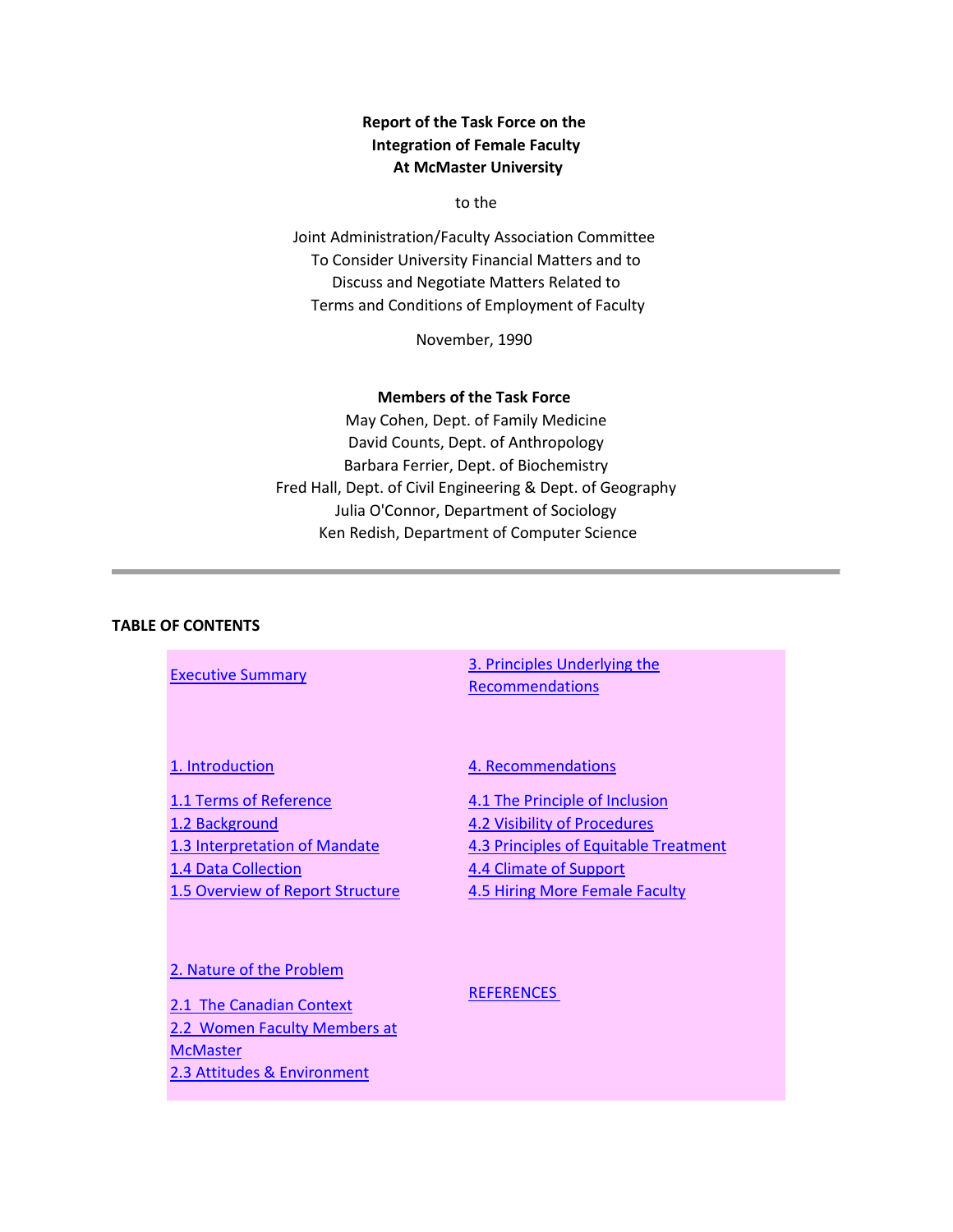#### **EXECUTIVE SUMMARY**

In appointing this Task Force, McMaster University has demonstrated its commitment to bringing about necessary change in the treatment of women faculty members. A problem relating to the perception of inadequate integration of women within the University was identified by the Faculty Association's Committee on the Status of Women. The University has taken the first steps toward resolving these problems by asking this Task Force to identify ways to implement change.

The terms of reference for this Task Force were to examine the Report on the Integration of Female Faculty at McMaster University, to develop policies and procedures that will eliminate inequalities in the treatment of male and female faculty at McMaster, and to reduce dissatisfaction of faculty with the University. The Task Force was established by the Joint Committee, which will direct the recommendations to the relevant University bodies.

In meeting our mandate, we began with the Faculty Association Report "Integration of Female Faculty at McMaster". We collected a modest amount of additional information, in part by way of replies to a letter sent to all department chairs, and in part from the Office of Institutional Analysis.

Prior to formulating specific recommendations, we identified four principles that we believe should govern implementation. These principles are inclusion, visibility of procedures, equitable treatment, and climate of support. The recommendations are grouped under these headings, plus a fifth called "hiring". We begin with two recommendations that do not fit within these five categories. Each recommendation identifies the individuals or groups we consider to be appropriate for implementing the recommendation. To help these entities know which recommendations to focus on, the last page of the Executive Summary contains a table cross-referencing recommendations to office-holders or committees.

These recommendations, even when fully implemented, cannot remove all barriers that are based on deeply entrenched beliefs about sexual stereotypes. However, their implementation can promote a climate in which these beliefs will eventually fade.

*Recommendation 1* The Provost should report annually to Senate on the progress made on the various recommendations in this report, and on the integration of female faculty at McMaster. The Provost's report will include elements that Chairs include in their annual reports to Deans, and Deans in their reports to the Provost. The Provost's report to the Senate with respect to these matters should be published in the Courier or otherwise be given wide circulation.

*Recommendation 2* The Vice-President, Health Sciences, should ensure that a group be set up within the Faculty of Health Sciences to consider the extent to which the findings in the IFFM Report apply to that Faculty, to undertake a study of the integration of female faculty in Health Sciences, and to recommend ways to implement changes in that Faculty that will further the integration of women within it.

#### **INCLUSION**

*Recommendation 3* The Dean of Graduate Studies should ensure that the criteria for eligibility for chairing or participating in the examination of doctoral theses are clearly documented for the information of all faculty.

*Recommendation 4* The Dean of Graduate Studies should extend to all who meet the formal criteria the opportunity to chair or participate in the examination of doctoral theses. The School of Graduate Studies should include all such individuals in an appropriate rota unless they choose to exclude themselves.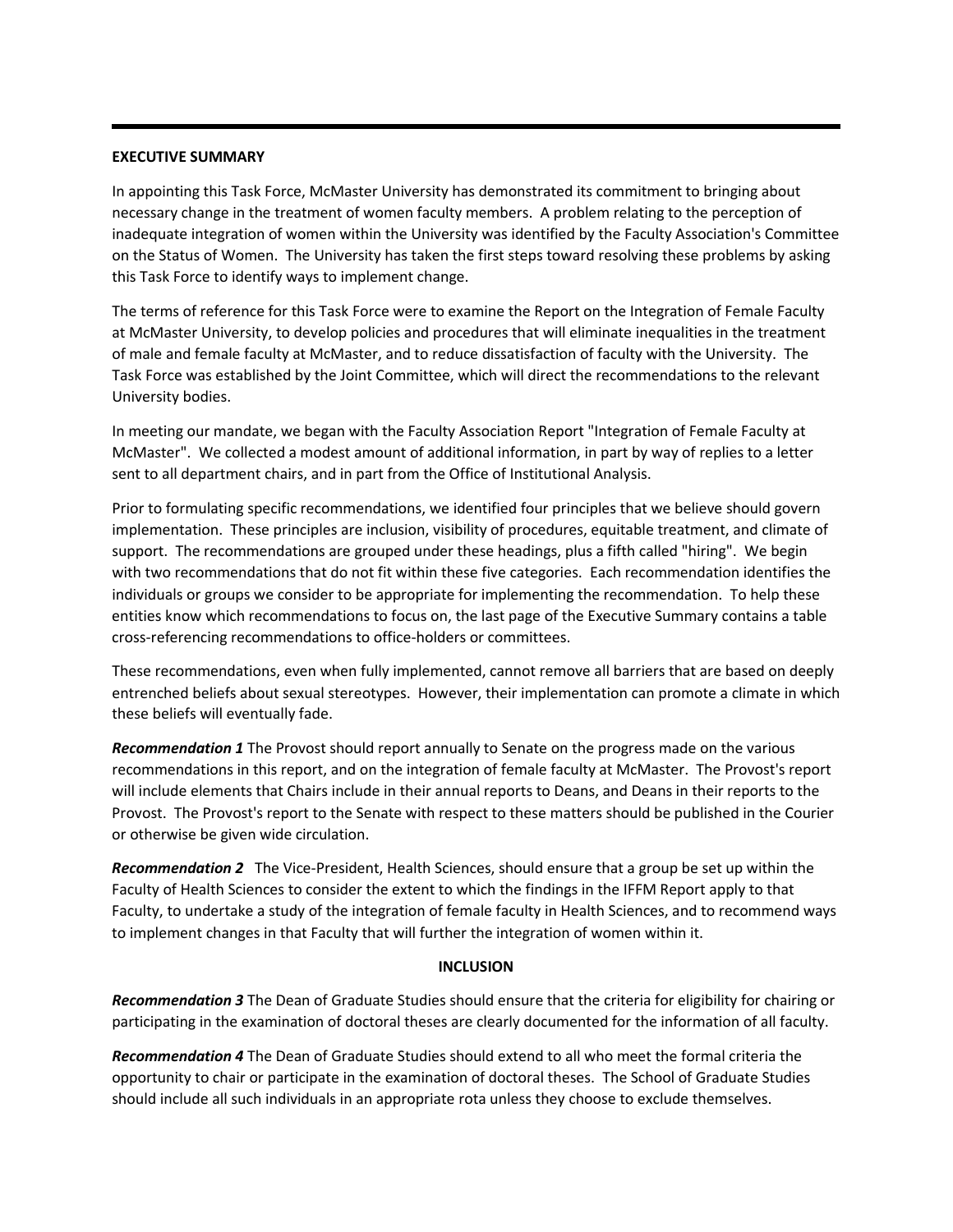*Recommendation 5* The Senate Appointments Committee should consider ways to ensure that their nominations to search committees follow the principle of inclusion, and should report to Senate on the procedures they have adopted to accomplish this goal.

*Recommendation 6* For all available academic administrative positions within the University it is recommended that the chair of the search committee (who would be the President, one of the Vice-Presidents, or a Dean) make known to all relevant members of faculty information about the availability of the position, the requirements of the position, the criteria by which candidates for the position will be judged and the fact that all members of faculty who meet the criteria have equal opportunity to apply for and be considered for the position.

*Recommendation 7* Department Chairs and Faculty Deans should ensure that mechanisms are in place to identify qualified women for participation in important decision making committees and to encourage the participation of such women in these committees. Widespread discussion should take place within Departments/Faculties to develop ways of increasing the participation of qualified women and other underrepresented groups at all levels of Faculty governance. Such discussion must take into account the real risk of over-burdening small numbers of women in some departments and address ways of dealing with this problem.

*Recommendation 8* The annual reports submitted by Chairs and Deans to the President should include a list of members of important decision making committees, particularly Promotion and Tenure committees and Hiring/Search committees. Such a report should also include information about the process by which members of these committees were selected.

*Recommendation 9* The Provost and the Vice-President, Health Sciences, should ensure that orientation and workshops for both Chairs and new faculty address the need to consider all faculty members for inclusion in informal networks and in invitation lists to meetings and informal gatherings with visiting academics.

*Recommendation 10* Chairs should ensure that the scholarly and professional achievements of all faculty members be publicly acknowledged and widely publicized in their Departments.

*Recommendation 11* Those responsible for organizing University-level lectureships should seek to include speakers who will emphasize gender issues and the new developments in feminist scholarship.

#### **VISIBILITY OF PROCEDURES**

*Recommendation 12* The Chair of each Department and School in the University should be responsible for developing a written statement indicating the way in which merit recommendations are derived.

*Recommendation 13* The Chair of a Department should apprise each member in writing of the merit determination made in his or her case. A person rated below par should also be informed of what must be done to alter future ratings.

*Recommendation 14* The Provost's office should make available to all faculty information about the distribution of merit awards by Faculty, by rank, and by gender.

*Recommendation 15* Departmental Chairs should make clear to all members of faculty how duties are allocated.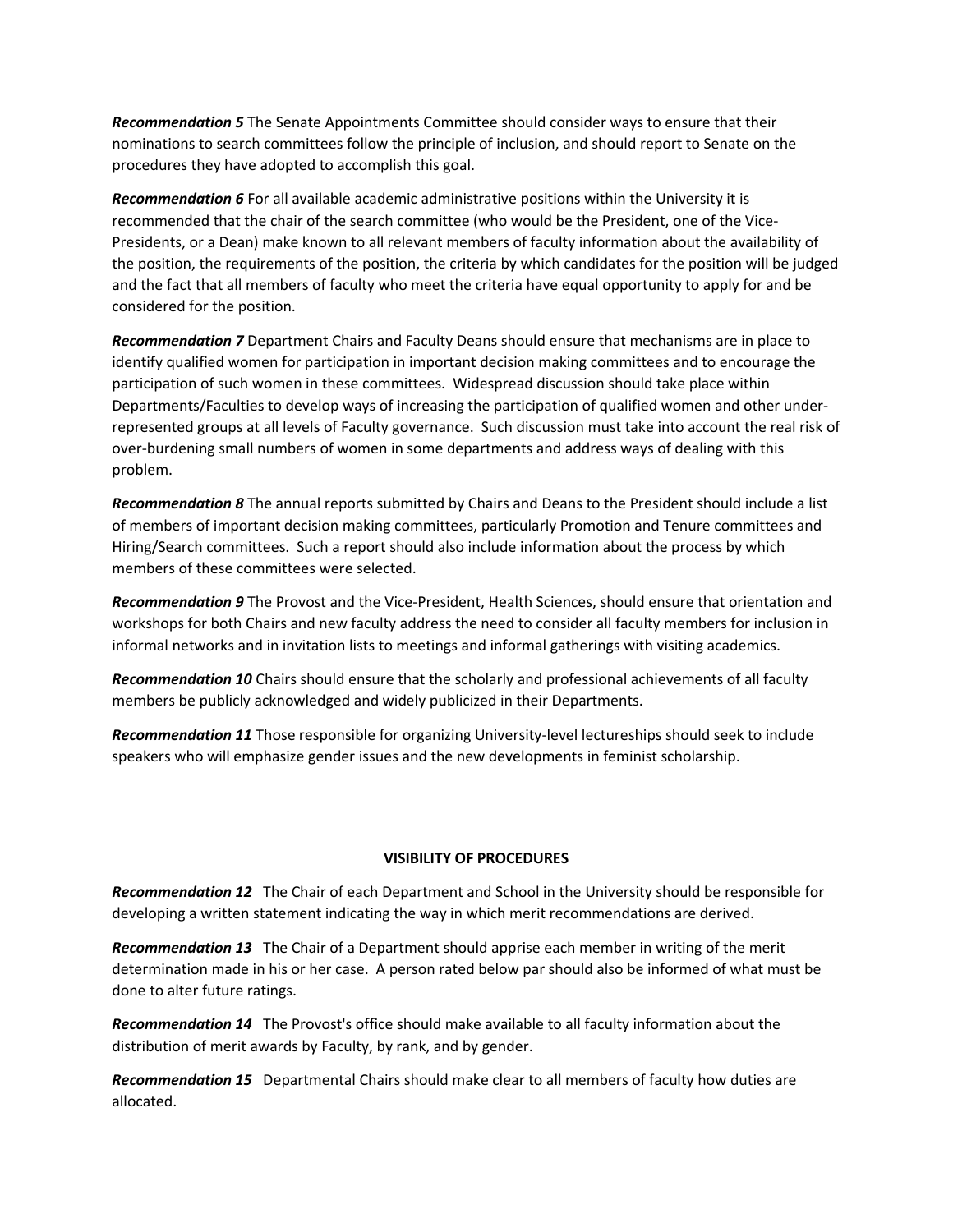#### **EQUITABLE TREATMENT**

*Recommendation 16* Chairs and Directors should allocate all teaching, and in particular that done in evenings or in the summer or that is particularly onerous, according to equitable criteria. These criteria should be understood by and acceptable to members of their Department or School.

*Recommendation 17* Chairs and Directors should ensure, either directly or by way of the Chair of their Graduate Committee, that graduate teaching is distributed according to their faculty members' qualifications and that information about all qualified faculty members' research interests is made known to potential graduate students and student advisors.

*Recommendation 18* The chairs and members of committees, and any other individuals charged with the evaluation of scholarship, whether this evaluation is episodic or ongoing, should systematically consult with experts in the relevant field. If such experts are not available within the University, they should be sought outside. In this case, the conditions of the consultation should be as specified in McMaster University Revised Policy and Regulations with respect to Academic Appointment, Tenure and Promotion (1977, 1980). The chairs of such committees or groups or the individual responsible should be held accountable by their Deans for ensuring that the opinion of appropriate experts has been sought.

#### **CLIMATE OF SUPPORT**

*Recommendation 19* Each Faculty Dean should be held responsible for ensuring that the Faculty provides an environment that supports and nurtures all its members - and especially new faculty. Deans should hold their Chairs accountable for Departments' roles in the provision of such a supportive climate.

*Recommendation 20* Senate should ensure that procedures for the selection of Chairs of Departments and Directors of Schools and Programmes are amended so that the formally constituted Selection Committees interview potential Chairs with particular regard to style of departmental governance and sensitivity to the problems of integration of female and junior faculty.

*Recommendation 21* The Provost should ensure that new Departmental Chairs attend a workshop on the topics of this report. Special attention should be paid to the sources of gender discrimination and their corrosive effect on the collegial spirit McMaster works to foster. This workshop should be distinct from any training in the administrative practices of the University. (See also Recommendation 9.)

*Recommendation 22* Each Chair should meet annually with every member of the Department to review career progress. This meeting should look forward and go beyond any discussion of past performance involved in explaining the latest merit award.

*Recommendation 23* Each Chair should review annually for tenure all untenured faculty in the Department and review all assistant and associate professors for promotion. (That is, the Chairs should take the initiative and not require faculty to put themselves forward.)

*Recommendation 24* The Joint Committee should develop amendments to the time-dependent rules in the Tenure and Promotion documents to allow a modest variety of 'stop-the-clock' choices.

*Recommendation 25* Senate should modify the terms of permanent, tenured, part-time appointments to allow a variety of schemes. In all cases the assigned duties should have normal proportions of research, teaching, and administration. When a full-time appointee arranges to be on part-time status, the right to return to full-time status should be preserved. Time-dependent deadlines should be extended proportionately.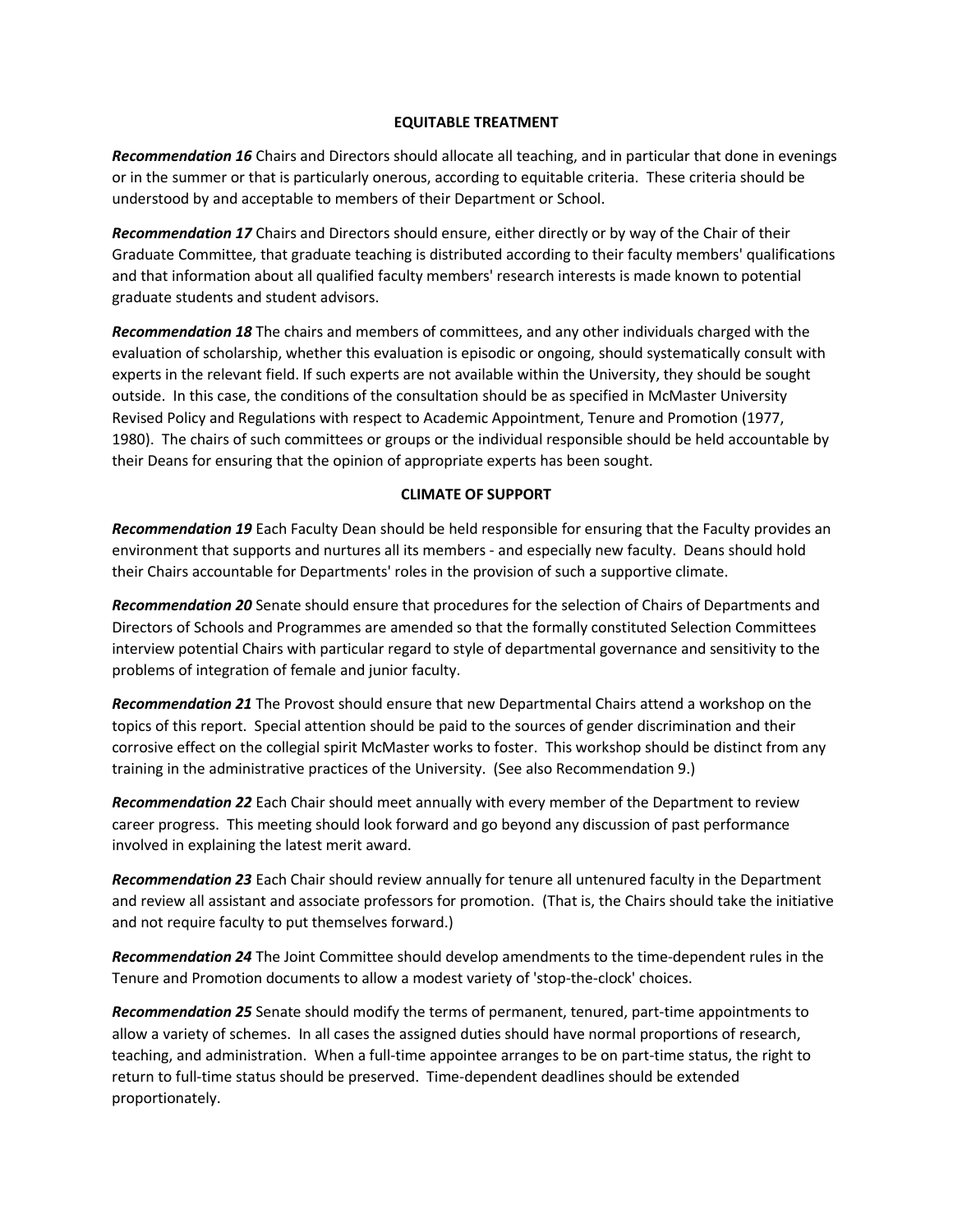*Recommendation 26* The Board of Governors should establish a working group to look into possible solutions to a number of issues related to child care for faculty with young children. Three issues that have surfaced in our discussions are the quantity of day care available on campus, the provision of 'after hours' care (e.g. for faculty teaching evening courses, or with lab work that carries on beyond the 8 to 6 time frame in which child care is normally available), and the provision of care for slightly sick children during the normal child care hours.

#### **HIRING**

*Recommendation 27* The University Appointments Committee (which for any particular vacancy outside of Health Sciences consists of the Provost, the Dean of the Graduate School, the Dean of the Faculty involved, and the Chair of the Department concerned) should review the treatment and evaluation of all applications, and should require the Department to explain the reasons for their choice when a strong woman candidate is rejected in favour of a male candidate.

*Recommendation 28* The Provost should include in the annual report to Senate (Recommendation 1) a review of the percentage of women being hired, by Faculty (and areas within the Faculty where feasible), by type of appointment, and by rank, to ensure that the hiring of women to tenure-track positions does not fall below their proportion in the available pool.

*Recommendation 29* Faculty Deans and Department Chairs should ensure that when appointments are to be made at senior levels of the Faculty, every effort is made to find qualified women and to encourage them to apply.

*Recommendation 30* Faculty Deans should ensure that all members of hiring committees are familiar with the information on interviewing in the Ontario Human Rights Commission's publication "Human Rights: employment application forms and interviews", and with material on prejudicial perceptions of female candidates.

*Recommendation 31* Faculty Deans and Department Chairs should bring to the attention of candidates for faculty positions the implementation of the other recommendations in this report, as an indication of the type of support available at McMaster for all faculty members.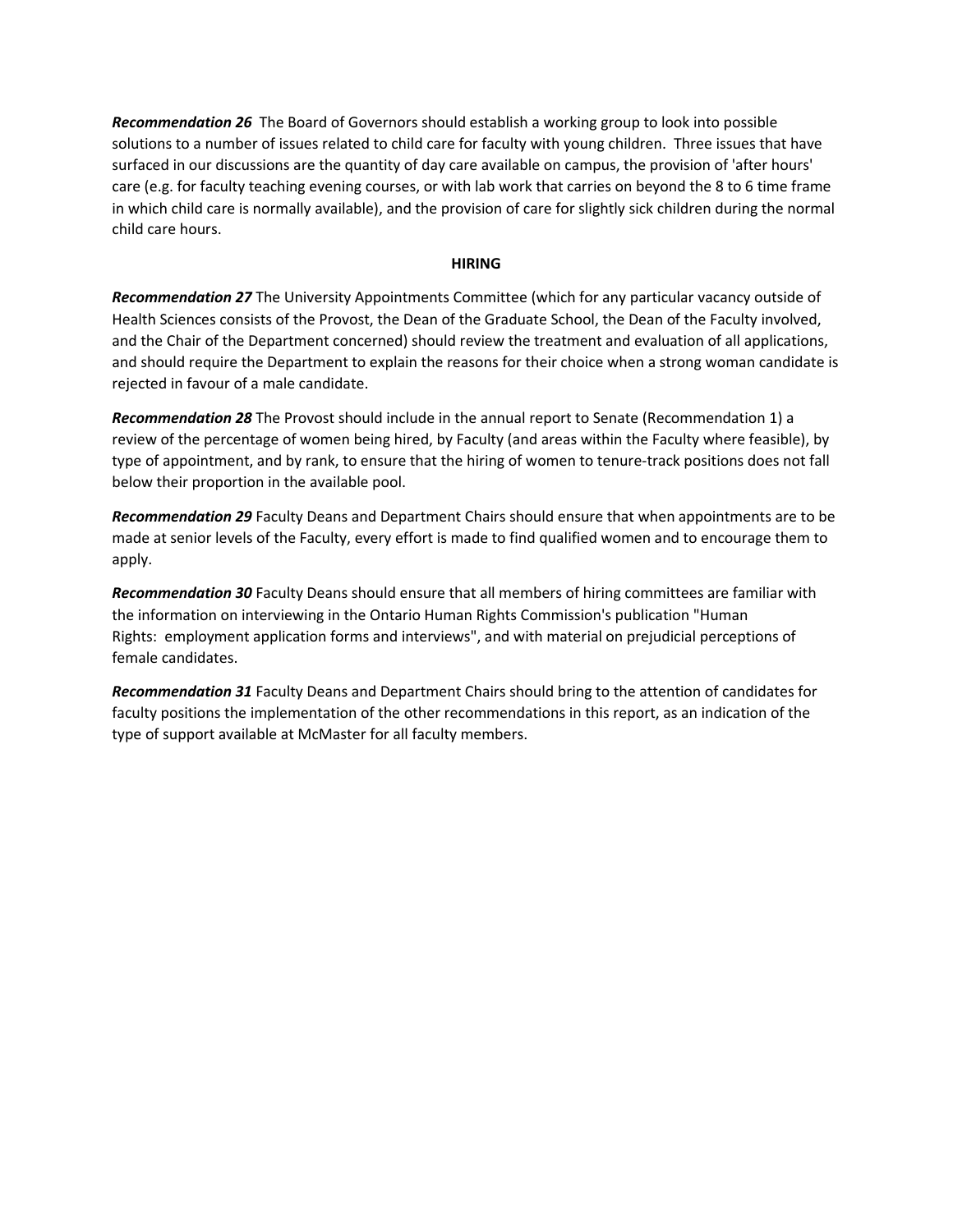| <b>Persons</b>            |    |   |         |    |              |       |   |   |     |    |     |   |   |    |   |    |    |   |    |    | $\big  1 \big  2 \big  3 \big  4 \big  5 \big  6 \big  7 \big  8 \big  9 \big  10 \big  11 \big  12 \big  13 \big  14 \big  15 \big  16 \big  17 \big  18 \big  19 \big  20 \big  21 \big  22 \big  23 \big  24 \big  25 \big  26 \big  27 \big  28 \big  29 \big  30 \big  31 \big  19 \big  29 \big  29 \big  20 \big  21 \big  22 \big  23 \$ |   |    |   |                           |   |    |   |    |     |
|---------------------------|----|---|---------|----|--------------|-------|---|---|-----|----|-----|---|---|----|---|----|----|---|----|----|--------------------------------------------------------------------------------------------------------------------------------------------------------------------------------------------------------------------------------------------------------------------------------------------------------------------------------------------------|---|----|---|---------------------------|---|----|---|----|-----|
| President                 |    |   |         |    |              |       |   |   |     |    |     |   |   |    |   |    |    |   |    |    |                                                                                                                                                                                                                                                                                                                                                  |   |    |   |                           |   |    |   |    |     |
| Provost                   | Ιx |   |         | lΧ |              |       |   | X |     |    |     |   |   |    |   |    |    |   |    | ΙX |                                                                                                                                                                                                                                                                                                                                                  |   |    |   |                           |   | ļх |   |    |     |
| Vice President (HSC)      |    | X |         |    |              |       |   | X |     |    |     |   |   |    |   |    |    |   |    |    |                                                                                                                                                                                                                                                                                                                                                  |   |    |   |                           |   |    |   |    |     |
| Deans of Faculties        | X  |   |         |    |              | X X X |   |   |     |    |     |   | Χ |    |   |    |    | X |    |    |                                                                                                                                                                                                                                                                                                                                                  |   |    |   |                           |   |    | X | ΙX | lХ. |
| Dean of Grad Studies      |    |   | $x$ $x$ |    | $\mathsf{X}$ |       |   |   |     |    |     |   |   |    |   |    |    |   |    |    |                                                                                                                                                                                                                                                                                                                                                  |   |    |   |                           |   |    |   |    |     |
| Chairs of<br>Departments  |    |   |         |    |              | IX    | X |   | llх |    | llх | X |   | lх | X | ΙX |    |   |    |    | Ιx                                                                                                                                                                                                                                                                                                                                               | X |    |   |                           |   |    | X |    | ΙX  |
|                           |    |   |         |    |              |       |   |   |     |    |     |   |   |    |   |    |    |   |    |    |                                                                                                                                                                                                                                                                                                                                                  |   |    |   |                           |   |    |   |    |     |
| Groups                    |    |   |         |    |              |       |   |   |     |    |     |   |   |    |   |    |    |   |    |    |                                                                                                                                                                                                                                                                                                                                                  |   |    |   |                           |   |    |   |    |     |
| Board of Governors        |    |   |         |    |              |       |   |   |     |    |     |   |   |    |   |    |    |   |    |    |                                                                                                                                                                                                                                                                                                                                                  |   |    |   | $\boldsymbol{\mathsf{X}}$ |   |    |   |    |     |
| Joint Committee           |    |   |         |    |              |       |   |   |     |    |     |   |   |    |   |    |    |   |    |    |                                                                                                                                                                                                                                                                                                                                                  |   | lх |   |                           |   |    |   |    |     |
| Senate                    |    |   |         |    |              |       |   |   |     |    |     |   |   |    |   |    |    |   | Ιx |    |                                                                                                                                                                                                                                                                                                                                                  |   |    | X |                           |   |    |   |    |     |
| Senate Appoint. Cte.      |    |   |         |    |              |       |   |   |     |    |     |   |   |    |   |    |    |   |    |    |                                                                                                                                                                                                                                                                                                                                                  |   |    |   |                           |   |    |   |    |     |
| Univ. Appoint. Cte.       |    |   |         |    |              |       |   |   |     |    |     |   |   |    |   |    |    |   |    |    |                                                                                                                                                                                                                                                                                                                                                  |   |    |   |                           | X |    |   |    |     |
| Speaker Selection<br>Ctes |    |   |         |    |              |       |   |   |     | ΙX |     |   |   |    |   |    |    |   |    |    |                                                                                                                                                                                                                                                                                                                                                  |   |    |   |                           |   |    |   |    |     |
| Members of T&P Ctes       |    |   |         |    |              |       |   |   |     |    |     |   |   |    |   |    | IХ |   |    |    |                                                                                                                                                                                                                                                                                                                                                  |   |    |   |                           |   |    |   |    |     |

# **Cross Reference of Recommendations by Persons or Groups Responsible Recommendation Number**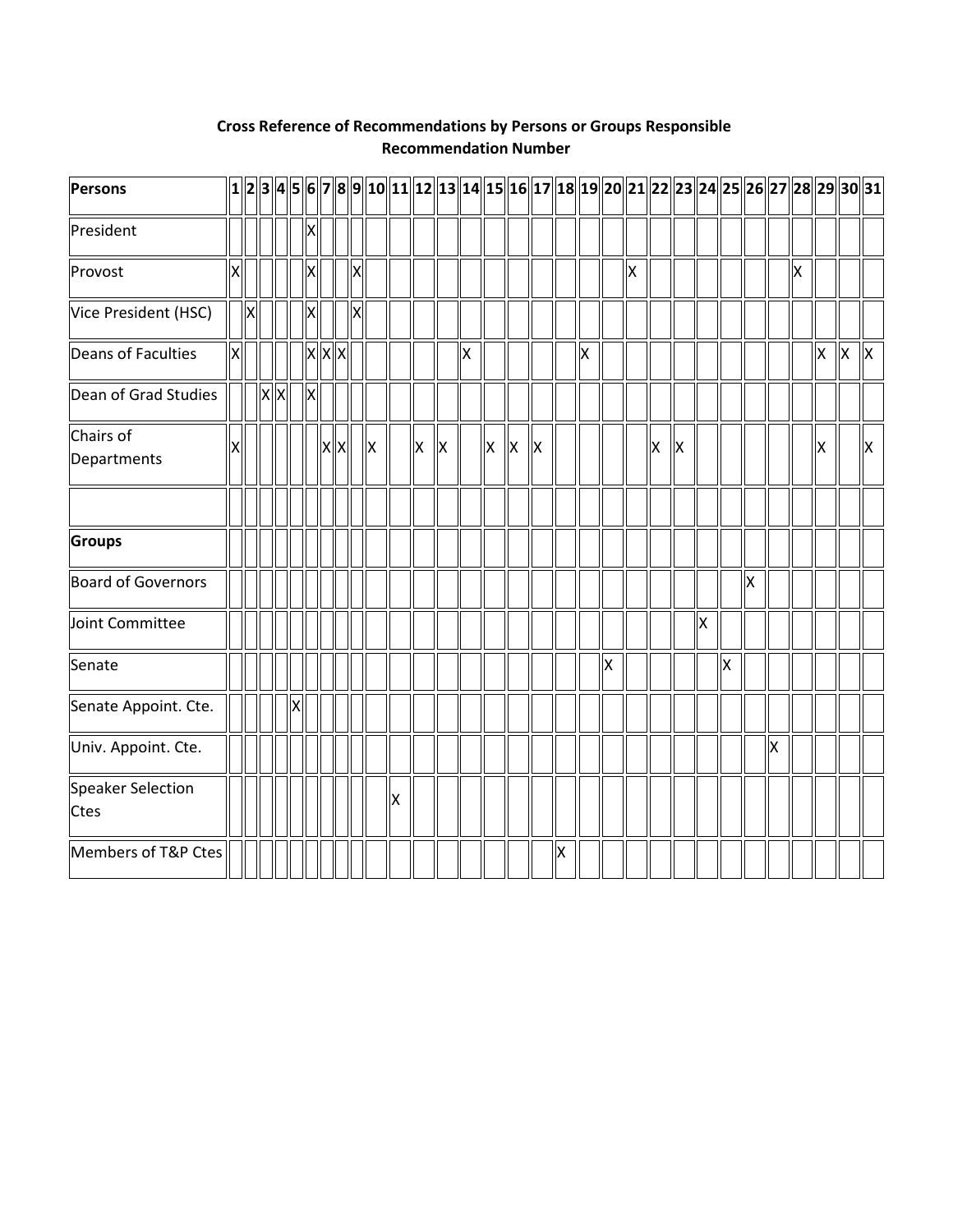#### **1. INTRODUCTION**

This Task Force was set up by the Joint Committee (i.e. the Joint Administration/Faculty Association Committee to Consider University Financial Matters and to Discuss and Negotiate Matters Related to Terms and Conditions of Employment of Faculty) as a response to the Faculty Association Report "Integration of Female Faculty at McMaster". This section identifies the terms of reference for the Task Force, provides a brief summary of the events leading up to the establishment of the Task Force, and then states our interpretation of the charge we were given. The final two parts of this introductory section describe our efforts to acquire some additional data, and the structure of the remainder of the report.

## **1.1 TERMS OF REFERENCE**

In a December 8, 1989 letter to all faculty, seeking volunteers to be on this Task Force, Dr. Heidebrecht stated the terms of reference for the Task Force as follows:

(a) to examine the Report on the Integration of Female Faculty at McMaster University,

(b) to develop policies and procedures that will eliminate any inequalities in the treatment of male and female faculty at McMaster, and

(c) reduce dissatisfaction of faculty with the University. The Task Force will report to the Joint Committee, which will then send the recommendations to the relevant University bodies.

## **1.2 BACKGROUND**

In September 1989, Doctors M. Ahmed, R. Howard, I. Zeytinoglu, and M. Denton completed a report entitled "Integration of Female Faculty at McMaster" (IFFM Report) for the Status of Women Committee of the McMaster University Faculty Association. The purpose of the IFFM Report was (p. 1)

to ascertain the degree and quality of integration of McMaster University's female faculty members into the structure and organization of McMaster University as a whole.

The study represented an extension of a pilot study undertaken in 1986 by the Faculty Association's Ad Hoc Committee on the Status of Women, dealing only with Social Science faculty. Given the results of the pilot study, the Ad Hoc Committee recommended that faculty from the entire University be surveyed to see if the results from the pilot study were consistent across the University. The IFFM study was supported financially by the Secretary of State.

This report was subsequently endorsed by the Faculty Association. Two of the recommendations in that report led directly to the establishment of this task force. Recommendation 13 was that

Incumbent and immediate past senior academic administrators (the President, Vice-Presidents, Deans) and Chairs and Directors should attend the Fall 1989 Workshop to be presented by the Faculty Association and members of its Status of Women Committee, to discuss this report and identify further means to ensure that women are fully integrated into McMaster University.

A workshop to discuss the IFFM Report was held on October 26, 1989, and personal invitations were sent to all senior administrators, Chairs and Directors by Dr. Maurer, President of the Faculty Association, and Dr. Ahmed, Chair of the Status of Women Committee. Many of them were present, including the President, Vice-President Academic, and Vice-President Health Sciences.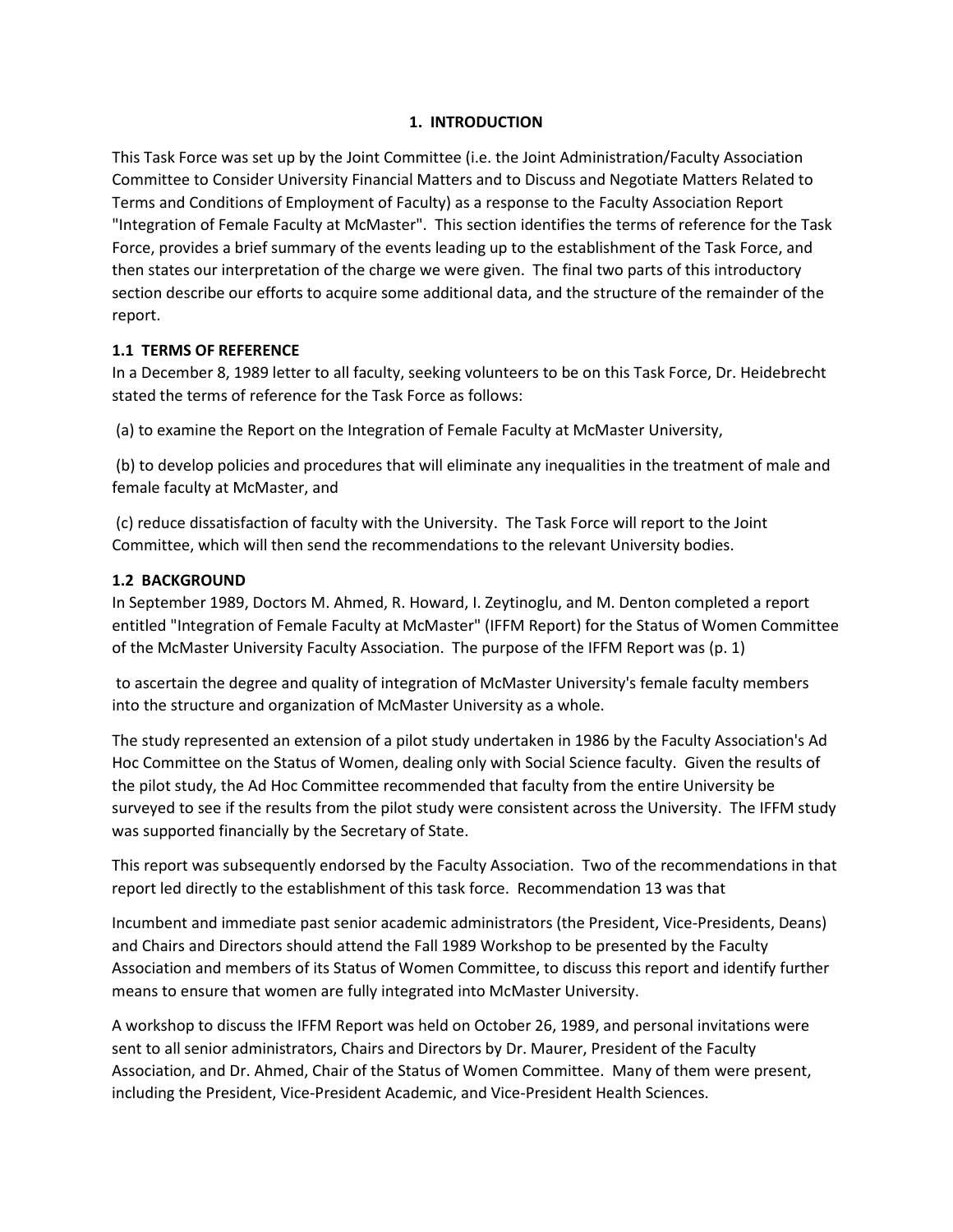Recommendation 16 in the IFFM Report was that

McMaster University should develop a task force to implement the recommendations contained in this report.

There was some discussion at the workshop about how best to implement this particular recommendation, and in particular what body such a task force should report to. One possibility was that this should be a Senate Committee. Another was that it be a Faculty Association Committee. The decision finally was made that the IFFM Report in fact dealt with conditions of employment, which is exactly the mandate of the Joint Committee. Therefore, the task force should be established by the Joint Committee, and should report to it, as outlined in the terms of reference above.

#### **1.3 INTERPRETATION OF MANDATE**

At the first meeting of the Task Force, we looked closely at the terms of reference, and interpreted them in a way that seemed both reasonable and workable to us. It may be helpful to identify those decisions.

Our first charge was "to examine" the IFFM Report. We did not interpret "examine" to mean that we should produce a critique of the report. It was clear from the discussion at the October 26th workshop that there were limitations in the report, due to small sample sizes in many categories. Dr. Maurer discussed many of these in an article in the McMaster Faculty Association Newsletter of December 1989. More important than some of the details, however, is the overall picture provided by the report. It is consistent with findings from other universities, in showing that there are general problems. Our examination of the report was intended to consider each of its recommendations not only in light of its internal evidence, but also in the light of experiences elsewhere, and our own knowledge. In this context, we felt that our charge also included going beyond the specific recommendations of the IFFM Report, if that was warranted.

Our second charge was "to develop policies and procedures that will eliminate any inequalities in the treatment of male and female faculty at McMaster". This charge confirmed our understanding that we were free to go beyond the specific recommendations in the IFFM Report. However, despite the fact that the particular IFFM Report recommendation that led to the formation of this task force called for us to implement the recommendations, we recognized that we could only begin that task. Implementation would have to proceed through the Joint Committee, back to the various affected units of the University. To facilitate this, we have identified with each recommendation which University body or office should have responsibility for it.

The final charge might be seen to be Herculean (or perhaps Sisyphean is more appropriate): "to reduce dissatisfaction of faculty with the University". Nonetheless, we have addressed this issue. It has taken us into the realm of merit pay recommendations (that area corresponding to the outer edges of medieval maps, on which it was written, "Here be dragons"), which may not be what was intended by the Joint Committee, but is the place in which much dissatisfaction seemed to arise according to the responses in the IFFM Report. There were further concerns regarding the internal governance of Departments, an area to which we have been led time and time again.

We decided early on, however, that we could not deal properly with the Faculty of Health Sciences within our mandate. As was pointed out by several speakers at the October 26th workshop, and has been further discussed during the Task Force deliberations, the situation in that faculty is quite different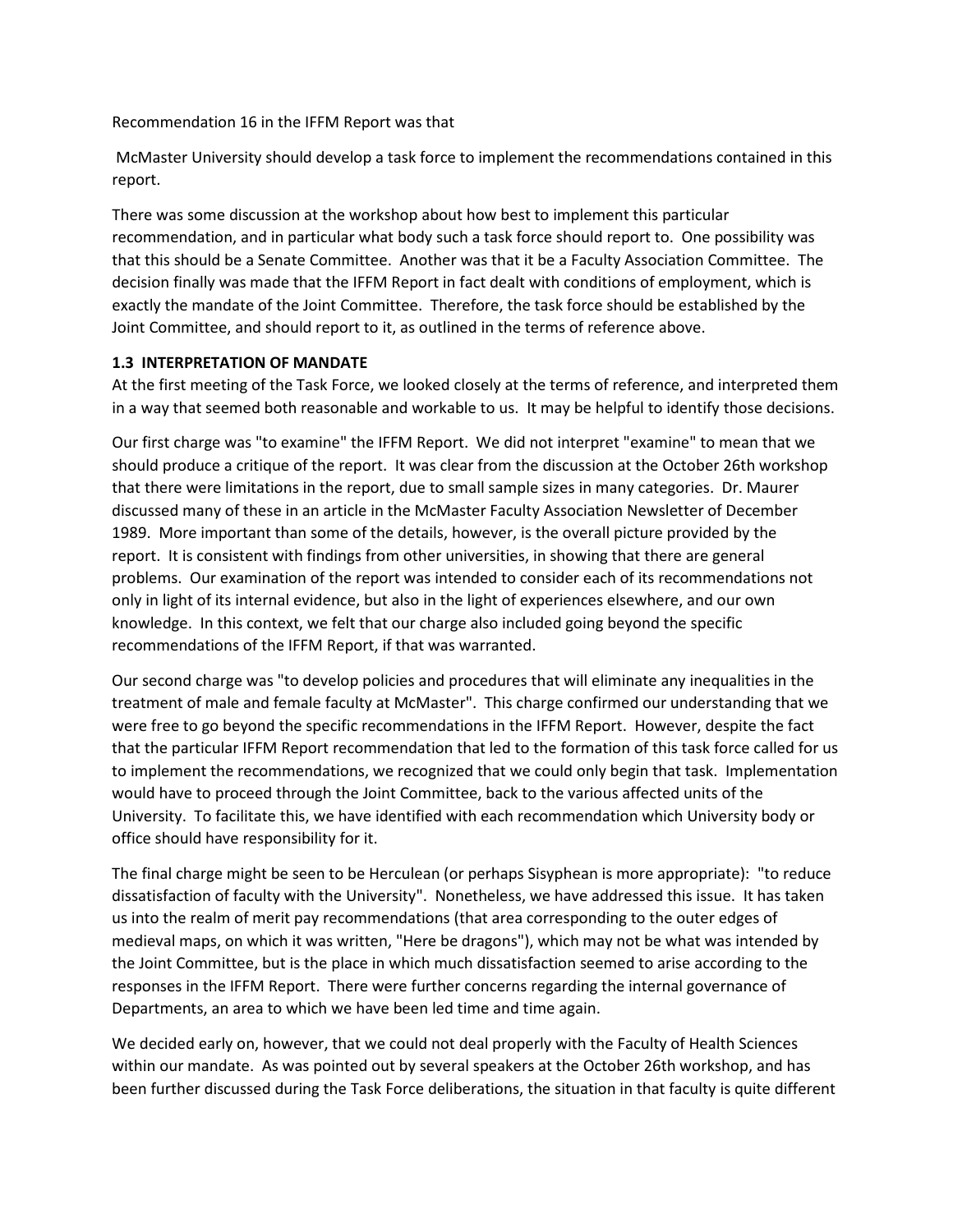from elsewhere on campus. A large number of faculty have clinical responsibilities and there is a variety of methods by which such faculty are remunerated. Such remuneration may include base salary plus clinical earnings (bases derived either from MCU funding or from faculty clinical earnings in excess of ceilings), total dependence on clinical earnings, or funding by external agencies. Because of this, the IFFM sample excluded members of the Faculty of Health Sciences who have clinical earnings. As a result, the statistics reported in the IFFM Report under Faculty of Health Sciences may be disproportionately influenced by members of the School of Nursing who may have different experiences from other women in the faculty in that they are a dominant majority within their school. Of even greater significance is the fact that the experience and perceptions of a large group of faculty are omitted from the IFFM Report. Such experiences and perceptions are of particular interest since medicine is one of the professions in which there has been a very significant increase in the number of women over the past two decades. Therefore, we believe that a study within the Faculty of Health Sciences is necessary to provide a full picture of integration of female faculty throughout the entire university. Dr. Bienenstock, at the October 26 workshop, promised strong support (including financial) for such a study within the faculty.

#### **1.4 DATA COLLECTION**

One of our early activities was to contact all the individuals who had expressed an interest in being on this Task Force, to ask for their ideas. Several responded, and their contributions were very much appreciated.

Given that we had decided it was not our task to re-do the IFFM Report, the only additional data needed to deal with our first two terms of reference were some recent data on faculty hiring and progress. These were provided to us by the Office of Institutional Analysis, whose help we gratefully acknowledge. To deal with the third term of reference, we began from the information in the IFFM Report, namely, that a major source of faculty dissatisfaction seemed to be the determination of merit pay. Asked if merit increases were awarded equitably in their Departments, only 21% of female respondents and 37% of male respondents agreed (Table 3.4.6D, p. 65). That it is the hidden nature of the procedures that is at issue here is an implication that we have drawn from the differences in the very high levels of dissatisfaction implicit in these numbers, compared with the evidence in table 3.4.1 (p 51) of the report. In the latter case, a slim majority of sampled faculty -- 57% of both males and females indicate that they feel that they have personally been fairly treated. The fact that 43% of those surveyed do not feel that they have been fairly treated personally with respect to merit should be a cause for concern.

Consequently, we decided that it was necessary to try to identify how Departments determine merit pay recommendations. To accomplish this, we sent a memo to all Department Chairs on March 13, 1990, requesting: "a statement of the procedures and/or guidelines used in your Department to decide on merit increments; and an indication of the procedures you use to identify nominees for various Faculty committees." Replies were received from Departments in all Faculties, but certainly not from all Departments. The Departments and Areas that replied, listed by Faculty, are as follows. The assistance of these Departments/Areas is appreciated.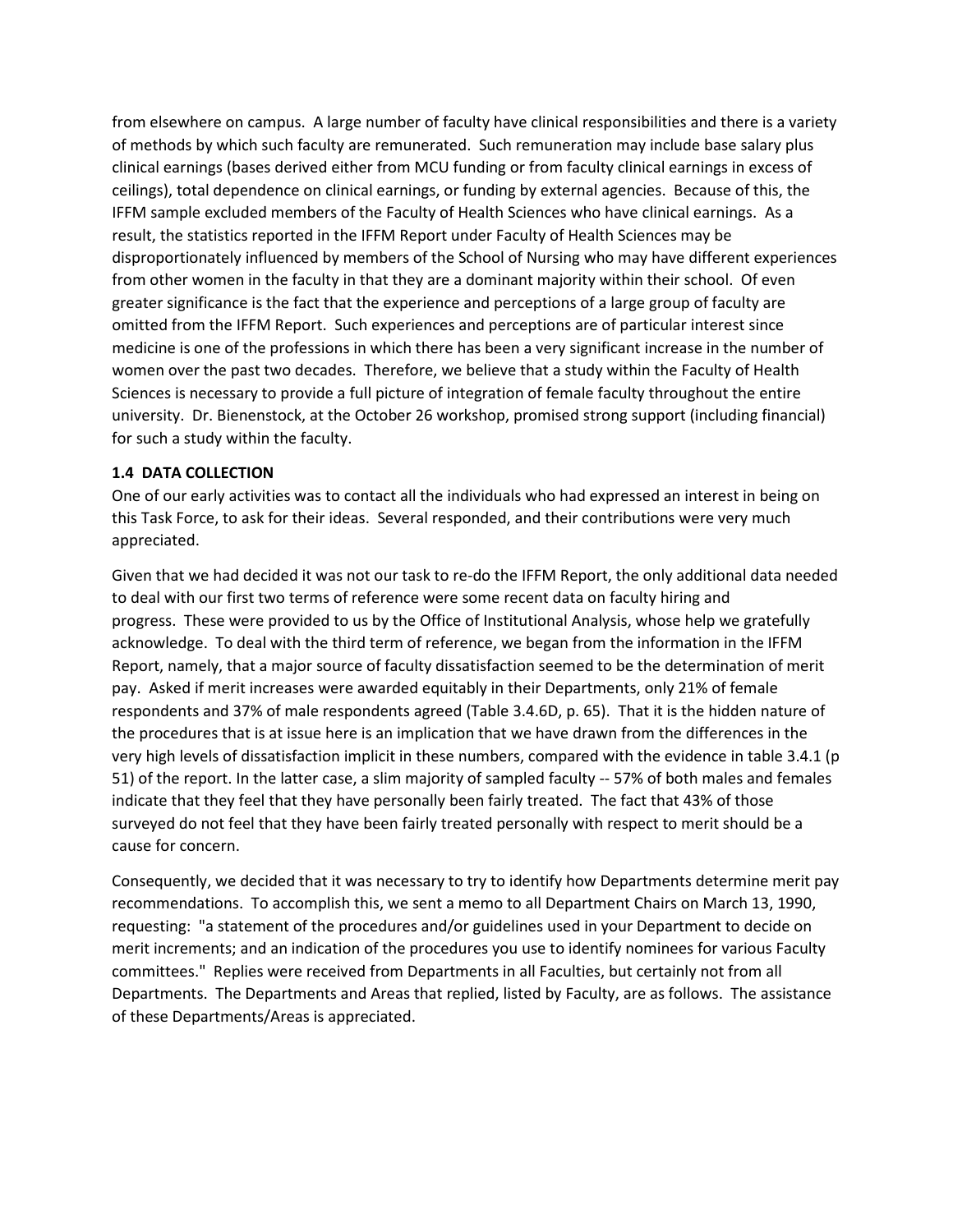| <b>Business</b>                  | Accounting; Finance; Human Resources/Labour Relations;<br>Marketing, International Business and Business Policy |
|----------------------------------|-----------------------------------------------------------------------------------------------------------------|
| Engineering                      | <b>Mechanical Engineering</b>                                                                                   |
| <b>Humanities</b>                | Dean's office, English, History, Philosophy                                                                     |
| <b>Health</b><br><b>Sciences</b> | Biochemistry, Biomedical Sciences, Medicine, Nursing,<br>Pediatrics                                             |
| <b>Science</b>                   | Geography, Mathematics, Physics, Psychology                                                                     |
| Social<br><b>Sciences</b>        | Anthropology, Economics, Gerontology, Labour Studies,<br>Religious Studies, Social Work                         |

## **1.5 OVERVIEW OF REPORT STRUCTURE**

The remainder of this report is divided into three sections. The first (section 2 of the report) describes the nature of the problem regarding the status of women in the University. The first part of this section briefly reviews the overall Canadian context of the problem; the second part provides and interprets some numbers describing the situation at McMaster. The next section (section 3) discusses the four principles that underlie the recommendations in this report: inclusion, visibility of procedures, equity, and provision of a climate of support. The final section contains our recommendations, organized according to these principles. Each recommendation identifies the University body we believe to be responsible for implementation. The final part of that section addresses the issue of the hiring of more female faculty members, a topic that transcends the several specific principles. It is important to point out clearly that the recommendations are not listed in order of importance, but are organized by the principles that govern them.

#### **2. NATURE OF THE PROBLEM**

#### **2.1 THE CANADIAN CONTEXT**

Over the past decade several reports in Canada and elsewhere have addressed issues associated with the status of women in universities. A brief review of these reports is instructive since they indicate that the problems identified at McMaster are neither unique nor insoluble. Four inter-related themes can be identified in these reports:

- (1) the marked under-representation of women faculty;
- (2) the low level of integration of women faculty;
- (3) the issue of apparent versus real integration;

(4) the negative consequences of under-representation and poor integration not only for women within universities but for men and women at a wider societal level.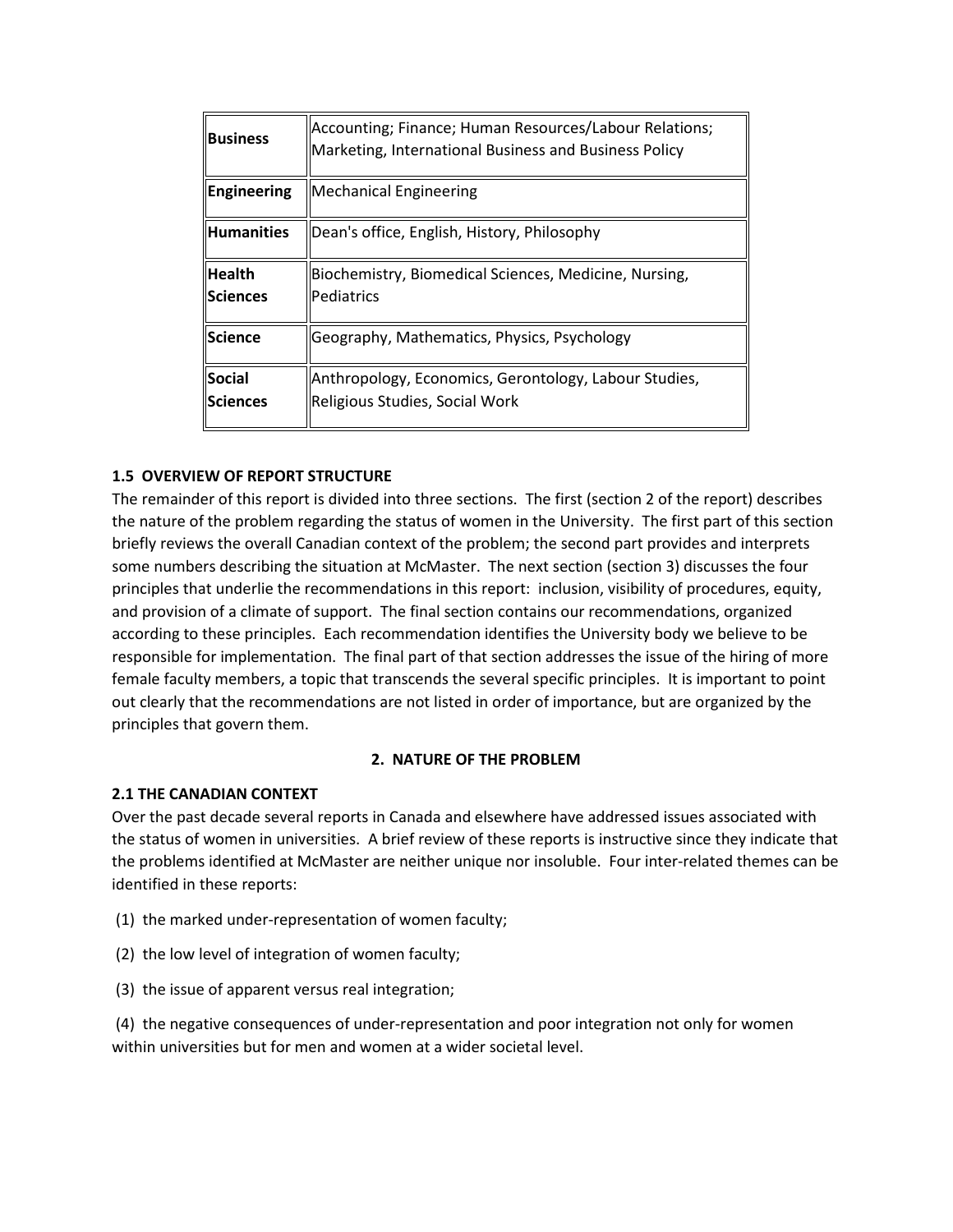#### **2.1.1 Under-representation of Women Faculty**

Despite the fact that women now make up over 50% of undergraduates in Canadian universities they are still under-represented at the graduate and faculty levels and the under-representation increases with level. In 1987 women comprised 50% of undergraduate students, 43% of masters students, 38% of Ph.D. students and 17% of faculty within Ontario universities. These figures are similar to the national figures. A review of the historical patterns indicates that despite the increased participation of women at the Ph.D. level within Canadian universities, the percentage of women faculty members has not increased accordingly. It would be expected that any marked change in the historical gender pattern of employment would over time be reflected in the overall percentage of women faculty. The slow rate of increase of women faculty from 13% in the mid-1970's to 17% in the late-1980's reflects a pattern of very low flow-through of women from doctoral to faculty level (COU, 1988). While the participation of women varies by discipline the phenomenon of a low flow-through of women is evident in all disciplines and at all levels and is particularly marked in the flow through from doctoral studies to faculty level (MacMillan, 1989).

## **2.1.2 Low Level of Integration of Women Faculty**

The low level of integration of women faculty at universities is linked to their low representation. The barriers that have restricted entry also restrict integration. These barriers may stem from

(i) gender stereotyping as reflected in the definition of particular types of studies and/or positions in terms of their assumed suitability for men or women;

(ii) an academic milieu that fails to recognize teaching and scholarly work about and of concern to women;

(iii) conditions of employment that neither take account of women's particular circumstances nor ensure that women are treated equitably, for example, the absence of adequate policies relating to employment equity, pay equity, parental leave, child care and sexual harassment (CAUT, 1986; OCUFA, 1989).

These barriers are not deliberately created but result from systemic discrimination (CAUT, 1986). Systemic discrimination is "indirect, impersonal and unintentional discrimination that is the result of inappropriate standards which have been built into the employment systems over the years" (Employment and Immigration Canada, 1985). In the Royal Commission Report on Equality in Employment it is argued that systemic discrimination requires systemic remedies:

...the systemic approach acknowledges that by and large the systems and practices that we customarily and often unwittingly adopt may have an unjustifiably negative effect on certain groups in society. The effect of the system on the individual or group, rather than its attitudinal sources, governs whether or not a remedy is justified.

Remedial measures of a systemic and systematic kind ... are meant to improve the situation for individuals who, by virtue of belonging to and being identified with a particular group, find themselves unfairly and adversely affected by certain systems or practices (Abella, 1984:9).

#### **2.1.3 Apparent vs. Real Integration**

Increasingly, commentaries on the status of women at universities point to the negative consequences of integration without increased representation. In the absence of increased employment of women in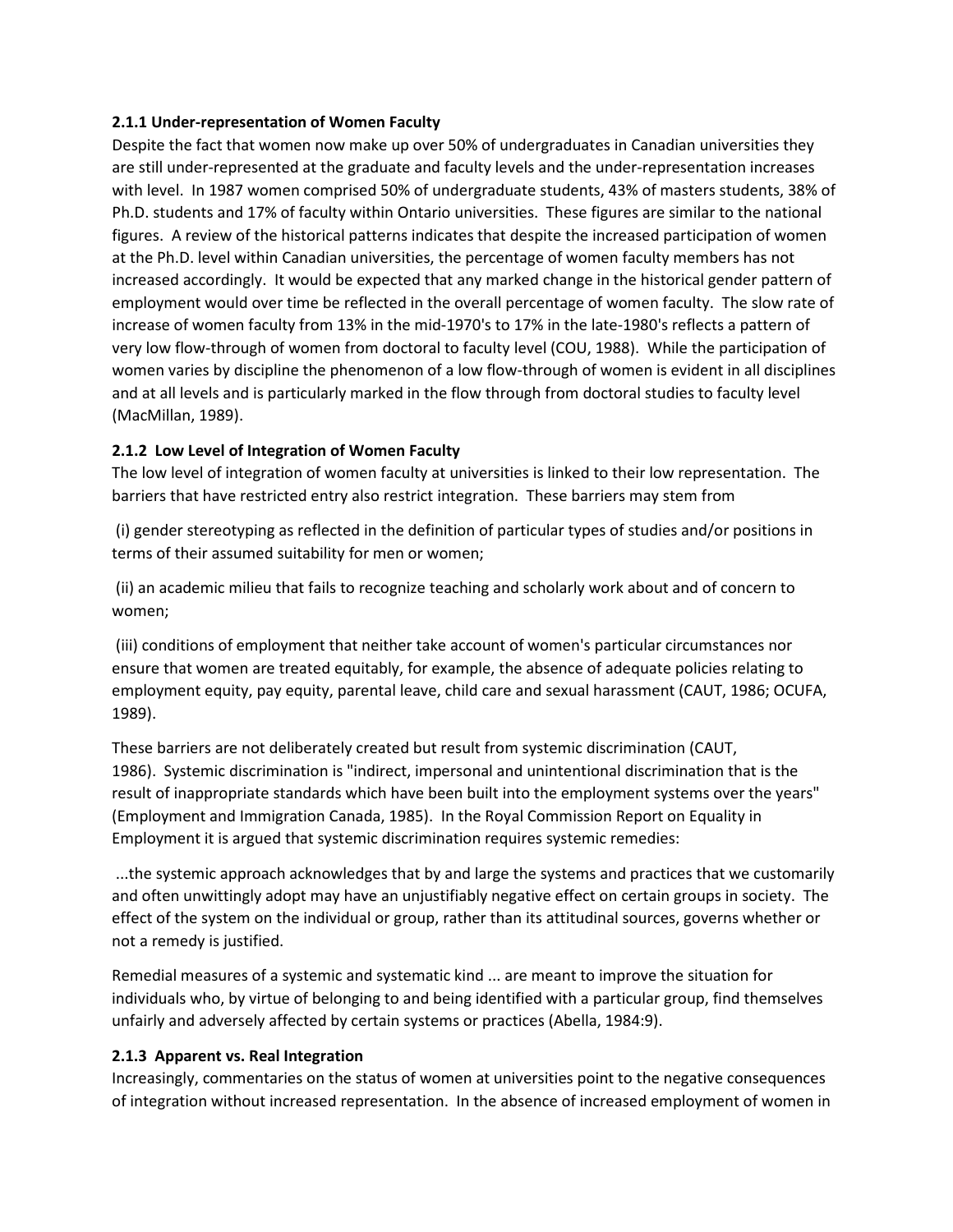faculty positions it is evident that attempts to create the appearance of integration of women into university administration will increasingly result in a disproportionate share of administrative work for the small percentage of female faculty. This is likely to be counter-productive in achieving true integration:

In fact, it can have the opposite effect from what is desirable. The over-extension and use of this small pool can make it appear that women's representation in the administrative structures has increased and that great strides toward affirmative action have been made. This can create a false sense of accomplishment and weaken the drive to more pro-active and substantive solutions (Briskin, 1990).

## **2.1.4 Negative Consequences**

The low percentage of women faculty and the low level of integration of those represented have widespread negative implications, not only for faculty and students, both male and female, within universities but for the wider society. Numerous studies have identified the negative consequences for female students of the absence or relative scarcity of role models within universities. In addition it is important to recognize that the status of women and women's knowledge within universities is influential not only for university women. It also provides a frame of reference for men within universities and for men and women in the wider society:

What women learn about the subordination of women in the university, men also learn.... The university is a gate keeper for many of the decision making positions in our society; what the university teaches has a tremendous impact on our whole society. And the university teaches in more ways than the course syllabus (Fulton, 1989).

## **2.1.5 Solutions**

Numerous solutions have been proposed to address these problems. These solutions involve not only specific policies relating to hiring and conditions of employment, such as employment and pay equity, parental leave, child care and sexual harassment but also involve attitudinal change. No set of policies will work without a focus on attitudinal change and the creation of an academic milieu that is as hospitable to women as to men (CAUT, 1986; COU, 1988; OCUFA, 1989).

## **2.2 WOMEN FACULTY MEMBERS AT MCMASTER**

## **2.2.1 Distribution According to Faculty, Rank and Tenure Status (Full-time Faculty Members**)

Note: Although the tables in this section present data for the Faculty of Health Sciences, this Faculty is not included in the totals and it is not considered in the commentary, for the reasons discussed in section 1.3.

The present distribution of women and men in the different ranks in each Faculty is shown in Table IA and the percentage of each rank composed of women is shown in Table IB. The overall gender composition of the Faculties varies from a low of 2% women in Engineering to a high of 24% in Humanities. In all cases, with the exception of the Faculty of Engineering which has only two women, women are more likely than men to hold junior rank.

## **2.2.2 Hiring Patterns**

The number of women and men appointed and the percentage of appointments going to women at each rank in the Faculties for the five-year period from 1985/1986 to 1989/1990 are shown in Tables IIA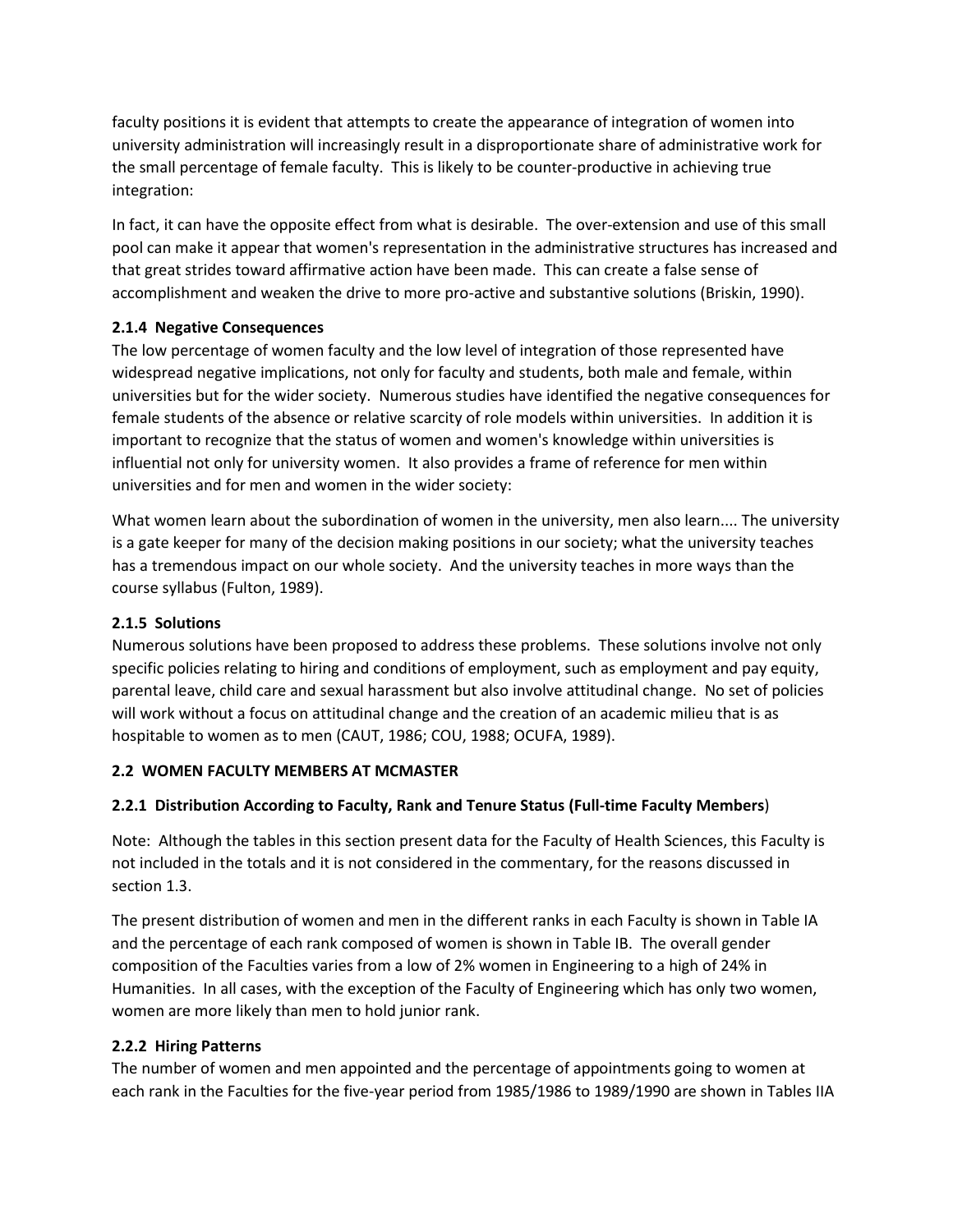and IIB respectively. The numbers of woman hired to the Faculties (excluding Health Sciences) increased the overall proportion of women faculty members. However, their distribution in the different ranks has done nothing to correct existing disparities. While it might be expected that most would be hired as assistant professors, as was the case, it is notable that not one of the forty new full and associate professors is a woman. It might be argued that this can be accounted for by the larger number of appointments made in Business, Science and Engineering (total full and associate professors appointed = 36) than in Social Sciences and Humanities (total full and associate professors appointed = 4), and the fact that there are few senior women in the former fields. That is not a sufficient argument, however, because there are women of senior ranks in these fields.

**TABLE IA**

|                                                               | WOMEN AND MEN IN THE FACULTIES: NUMBERS IN EACH RANK (1989/90) |                   |                                                |                |                        |                     |                |  |  |  |
|---------------------------------------------------------------|----------------------------------------------------------------|-------------------|------------------------------------------------|----------------|------------------------|---------------------|----------------|--|--|--|
| Faculty                                                       |                                                                | Full<br>Professor | Associate   Assistant<br>Professor   Professor |                | Lecturer  Other  Total |                     |                |  |  |  |
| <b>Business</b>                                               | Women                                                          | ll0               | O                                              | $\overline{A}$ | $\overline{2}$         | $\overline{0}$      | 6              |  |  |  |
|                                                               | Men                                                            | 14                | 13                                             | 13             | 4                      | 0                   | 44             |  |  |  |
| <b>Social</b>                                                 | Women                                                          | $\overline{2}$    | 9                                              | 17             | 3                      | $\mathbf{1}$        | 32             |  |  |  |
| <b>Sciences</b>                                               | Men                                                            | 47                | 44                                             | 18             | $\overline{7}$         | 0                   | 116            |  |  |  |
| <b>Humanities</b>                                             | Women                                                          | $\overline{4}$    | 10                                             | 17             | 5                      | 0                   | 36             |  |  |  |
|                                                               | Men                                                            | 44                | 41                                             | 23             | 3                      | 1                   | 112            |  |  |  |
| Science                                                       | Women                                                          | 3                 | $\mathbf{1}$                                   | $\overline{7}$ | $\mathbf 0$            | $\mathbf 0$         | 11             |  |  |  |
|                                                               | Men                                                            | 110               | 36                                             | 26             | 3                      | 0                   | 175            |  |  |  |
| <b>Engineering</b>                                            | Women                                                          | 1                 | 0                                              | $\mathbf{1}$   | 0                      | 0                   | $\overline{2}$ |  |  |  |
|                                                               | Men                                                            | 50                | 17                                             | 15             | $\overline{2}$         | 0                   | 84             |  |  |  |
| Total<br><b>Excluding</b><br><b>Health</b><br><b>Sciences</b> | Women<br>Men                                                   | 10<br>265         | 20<br>151                                      | 46<br>95       | 10<br>19               | 1<br>$\overline{1}$ | 87<br>531      |  |  |  |
| <b>Health</b>                                                 | Women                                                          | 12                | 30                                             | 30             | 10                     | 0                   | 82             |  |  |  |
| Sciences*                                                     | Men                                                            | 41                | 27                                             | 24             | 0                      | $\mathbf 0$         | 92             |  |  |  |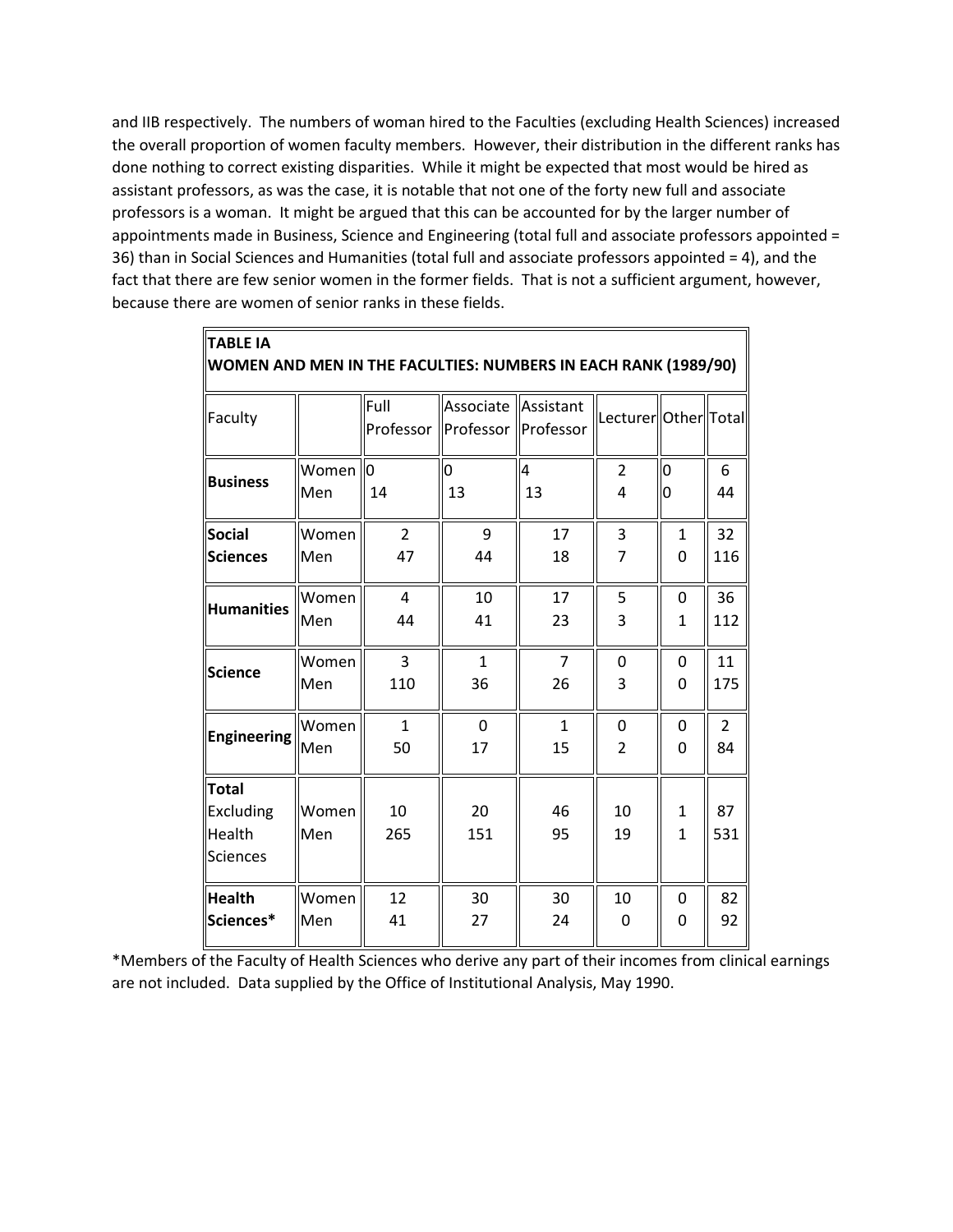| <b>TABLE IB</b><br>WOMEN IN THE FACULTIES: PERCENTAGE OF EACH RANK (1989/90) |                   |                        |                        |                |          |                |  |  |  |
|------------------------------------------------------------------------------|-------------------|------------------------|------------------------|----------------|----------|----------------|--|--|--|
| Faculty                                                                      | Full<br>Professor | Associate<br>Professor | Assistant<br>Professor | Lecturer Other |          | Total          |  |  |  |
| <b>Business</b>                                                              | l0                | 0                      | 24                     | 33             | O        | 12             |  |  |  |
| <b>Social</b><br><b>Sciences</b>                                             | $\overline{4}$    | 8                      | 47                     | 30             | 100      | 22             |  |  |  |
| Humanities                                                                   | 8                 | 20                     | 43                     | 62             | 0        | 24             |  |  |  |
| <b>Science</b>                                                               | 3                 | 3                      | 21                     | 0              | 0        | 6              |  |  |  |
| Engineering                                                                  | $\overline{2}$    | $\mathbf 0$            | 6                      | 0              | $\Omega$ | $\overline{2}$ |  |  |  |
| <b>Total</b><br>Excluding<br><b>Health</b><br><b>Sciences</b>                | $\overline{4}$    | 12                     | 33                     | 34             | 50       | 14             |  |  |  |
| <b>Health</b><br>Sciences*                                                   | 23                | 53                     | 56                     | 100            | 0        | 47             |  |  |  |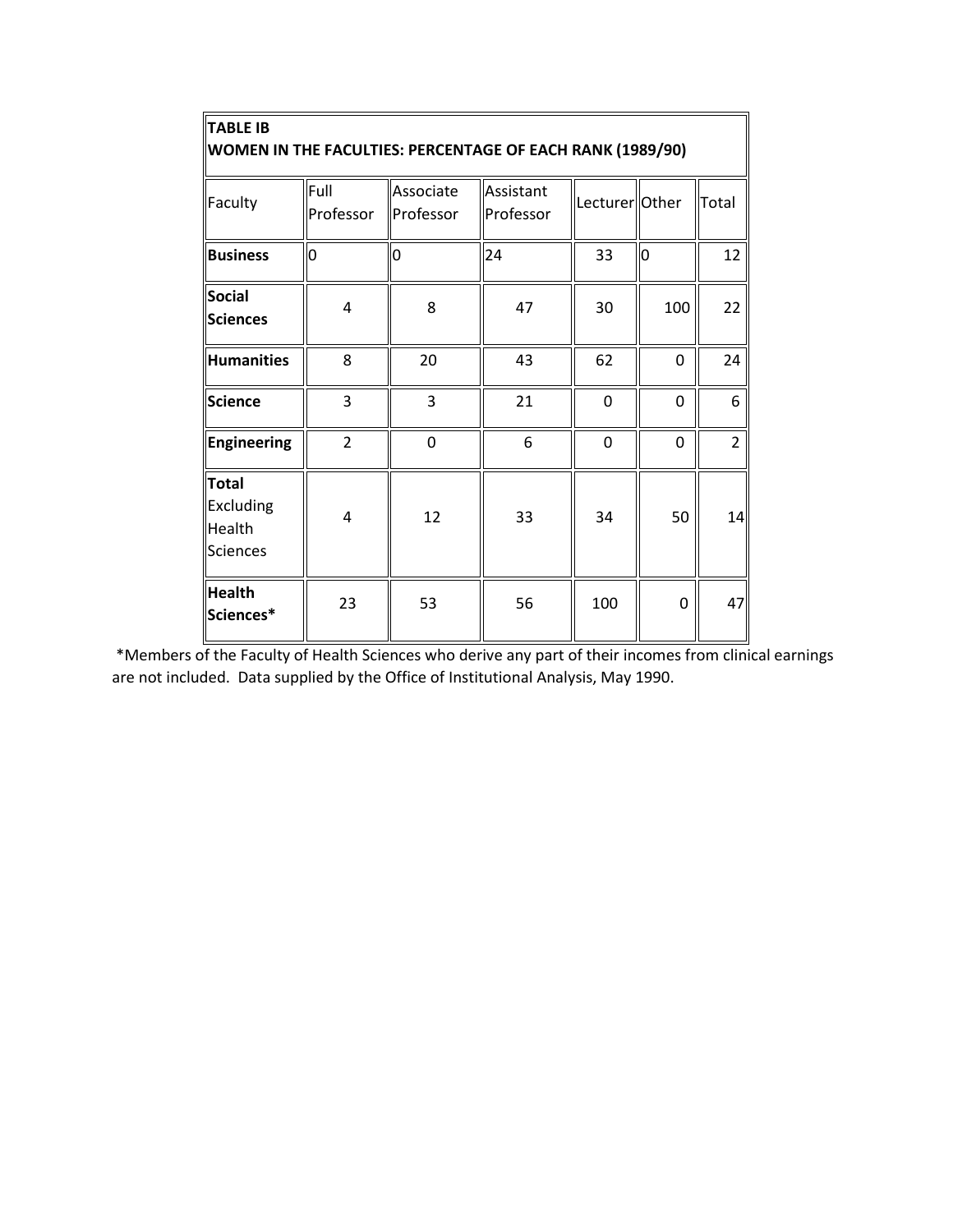| <b>TABLE IIA</b>                                               |
|----------------------------------------------------------------|
| WOMEN AND MEN IN THE FACULTIES: NUMBERS IN EACH RANK (1985/86) |
| to 1989/90)                                                    |

| Faculty                                                |                            | Full           | Associate Assistant<br>Professor   Professor   Professor |                | Lecturer  Other  Total |                     |                |
|--------------------------------------------------------|----------------------------|----------------|----------------------------------------------------------|----------------|------------------------|---------------------|----------------|
| <b>Business</b>                                        | Women                      | lo             | 0                                                        | 3              | 6                      | 0                   | 9              |
|                                                        | Men                        | 1              | 4                                                        | 12             | 3                      | 0                   | 20             |
| <b>Social</b><br>Sciences                              | Women<br>Men               | lо<br>10       | $\overline{0}$                                           | 13<br>13       | 5                      | $\mathbf{1}$<br>0   | 19<br>21       |
| <b>Humanities</b>                                      | Women<br>Men               | $\overline{0}$ | $\overline{0}$<br>2                                      | 17<br>19       | 4<br>5                 | O<br>1              | 21<br>28       |
| <b>Science</b>                                         | Women                      | Ю              | $\overline{0}$                                           | $\overline{5}$ | 2                      | $\overline{0}$      | $\overline{7}$ |
|                                                        | Men                        | 5              | 11                                                       | 30             | 3                      | 0                   | 49             |
| <b>Engineering</b>                                     | Women                      | lo             | $\overline{0}$                                           | $\overline{3}$ | lо                     | $\overline{0}$      | 3              |
|                                                        | Men                        | 9              | 6                                                        | 12             | $\overline{2}$         | 0                   | 29             |
| Total<br>Excluding<br><b>Health</b><br><b>Sciences</b> | Women <sup>10</sup><br>Men | 16             | 0<br>24                                                  | 41<br>86       | 17<br>20               | 1<br>$\overline{1}$ | 59<br>147      |
| <b>Health</b>                                          | Women                      | $\overline{0}$ | 10                                                       | 13             | 9                      | 0                   | 32             |
| Sciences*                                              | Men                        | l5             |                                                          | 14             | O                      | 0                   | 21             |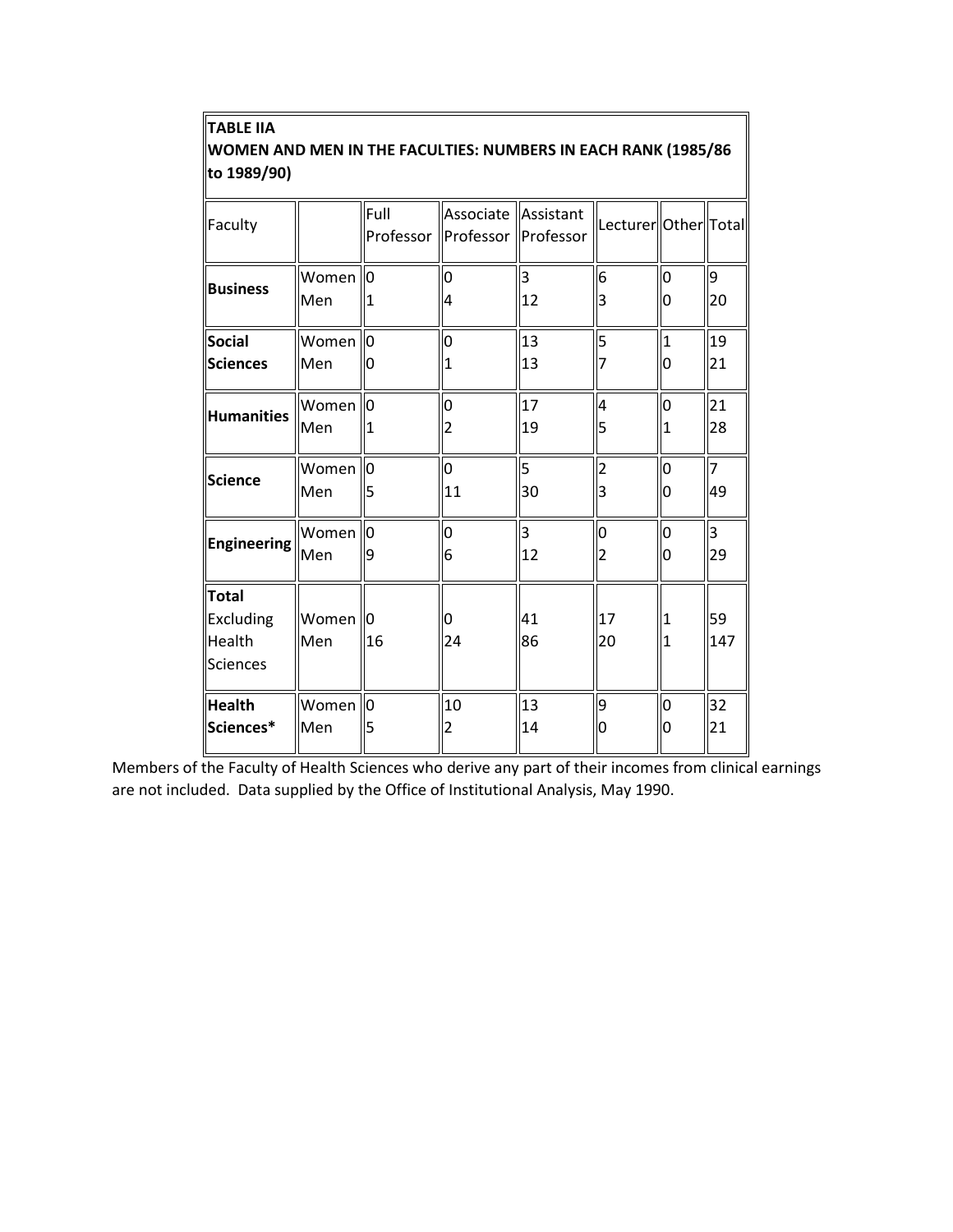| WOMEN IN THE FACULTIES: PERCENTAGE OF APPOINTMENTS TO EACH<br>RANK (1985/86 to 1989/90) |                   |                        |                        |                |          |       |  |  |  |
|-----------------------------------------------------------------------------------------|-------------------|------------------------|------------------------|----------------|----------|-------|--|--|--|
| Faculty                                                                                 | Full<br>Professor | Associate<br>Professor | Assistant<br>Professor | Lecturer Other |          | Total |  |  |  |
| <b>Business</b>                                                                         | $\overline{0}$    | 0                      | 20                     | 67             |          | 31    |  |  |  |
| <b>Social</b><br><b>Sciences</b>                                                        |                   | 0                      | 50                     | 42             | 100      | 48    |  |  |  |
| <b>Humanities</b>                                                                       | $\overline{0}$    | $\overline{0}$         | 47                     | 44             | $\Omega$ | 43    |  |  |  |
| <b>Science</b>                                                                          | $\overline{0}$    | $\overline{0}$         | 14                     | 40             |          | 12    |  |  |  |
| <b>Engineering</b>                                                                      | $\overline{0}$    | $\overline{0}$         | 20                     | $\Omega$       |          | 9     |  |  |  |
| Total<br>Excluding<br><b>Health</b><br>Sciences                                         | 0                 | 0                      | 32                     | 46             | 50       | 29    |  |  |  |
| <b>Health</b><br>Sciences*                                                              | 0                 | 83                     | 48                     | 100            |          | 60    |  |  |  |

**TABLE IIB**

# \*Members of the Faculty of Health Sciences who derive any part of their incomes from clinical earnings are not included. Data supplied by the Office of Institutional Analysis, May 1990.

An additional noteworthy point in Tables IIA and IIB is that at the entry-level ranks, women are hired disproportionately as lecturers. Looking just at assistant professors and lecturers, the all-Faculties totals show that 81% of the men were hired as assistant professors (86 vs. 20), while only 71% of the women were at that rank (41 vs. 17). Or, as the numbers appear in Table IIB, 46% of the lecturer positions went to women, whereas only 32% of the assistant professor positions went to them. Although this disproportionate hiring seems clear enough, we have investigated the nature of appointment types in more detail in the next section.

To assess how McMaster's hiring at the assistant professor level compares with that part of the available pool represented by doctoral students and recent graduates, the most recent Statistics Canada data for these groups have been sorted to reflect as well as possible the disciplinary composition of McMaster's Faculties. Table III shows the percentage of women in McMaster's appointments amongst Assistant Professors on a term (i.e. tenure-track) appointment for the 1985/86 to 1989/90 period, women as a percentage of doctoral students at Canadian Universities in 1986/87, and as a percentage of those receiving doctoral degrees from Canadian Universities in 1987. The selection of 1987 is supported by the fact that there was only a small increase in the proportion of doctorates awarded to women during the 1985 to 1989 period, and 1987 was the midpoint. (Statistics Canada, relevant years).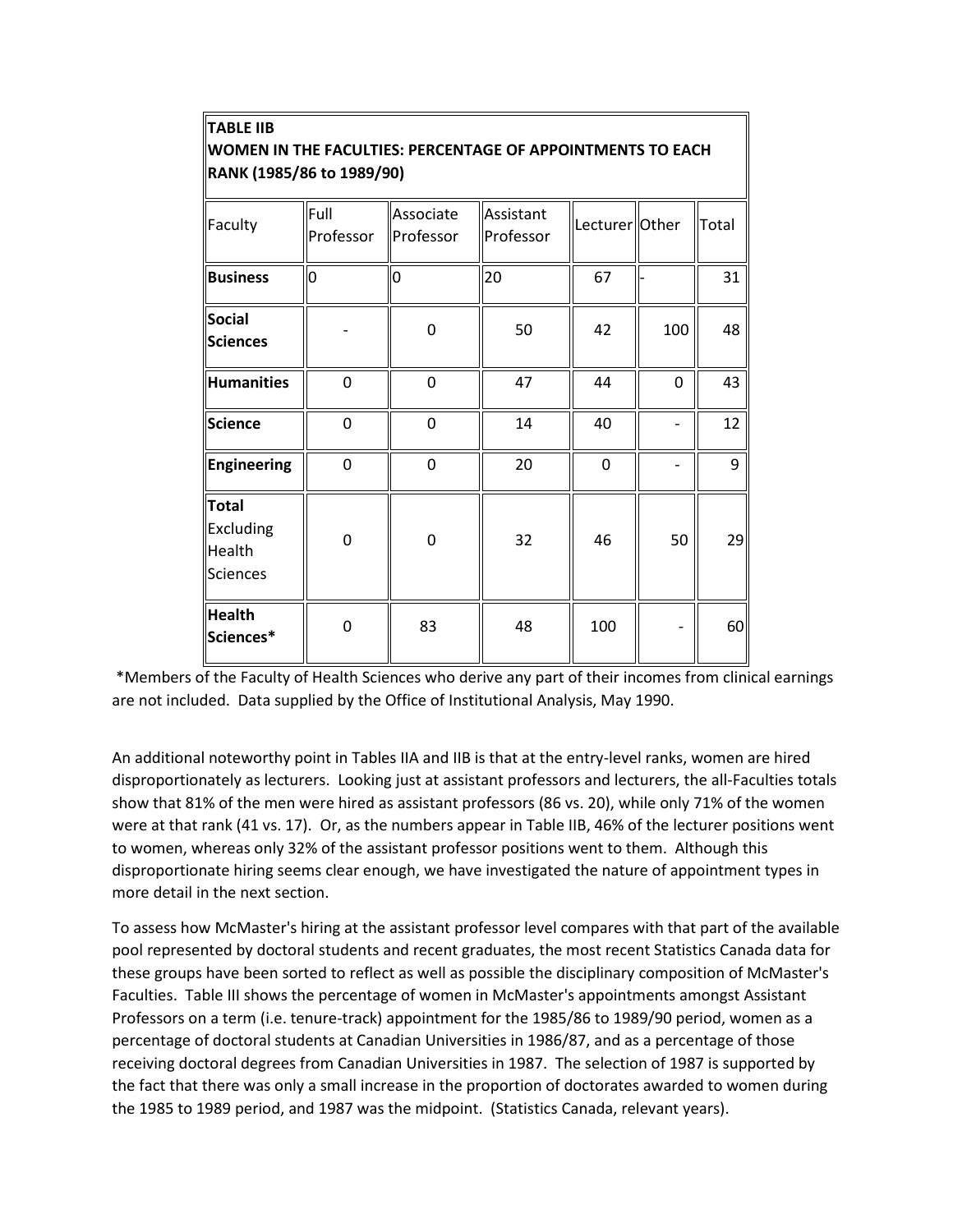The validity of such comparisons is limited by the varying post-doctoral career patterns in different disciplines and the difficulty associated with this in selecting appropriate years for the comparisons. Nevertheless, some interesting tendencies can be identified with such data. For example, the lower percentage of women graduates than of students is consistent with observations made over the past 20 years that women overall are less likely than men to complete or take longer to complete the doctoral degree programmes in which they are enrolled (Statistics Canada, relevant years).

Table III provides two measures of hiring for assistant professor term appointments: the first includes only those hired to such a position directly (i.e. they had no previous academic appointment at McMaster); the second includes all term appointments at the assistant professor level (i.e. it includes newly appointed faculty plus those employed at McMaster before obtaining the status of Assistant Professor in a term appointment). For most Faculties, there is little difference in the proportion of women between the two numbers. The only ones to show a difference are Business and Health Sciences, where it appears that women often start at a lower rank or on a contractually limited appointment. There are potentially deleterious effects of starting on a contractually limited appointment, both on the person's career and in terms of personal stress. The issue of appointment type is discussed in the next section. Taking all term appointments at the Assistant Professor rank, the data show that all Faculties, except Science, have appointed women to junior positions in the past five years in proportions that are greater than or equal to their availability in the group of recent doctorates selected for comparison.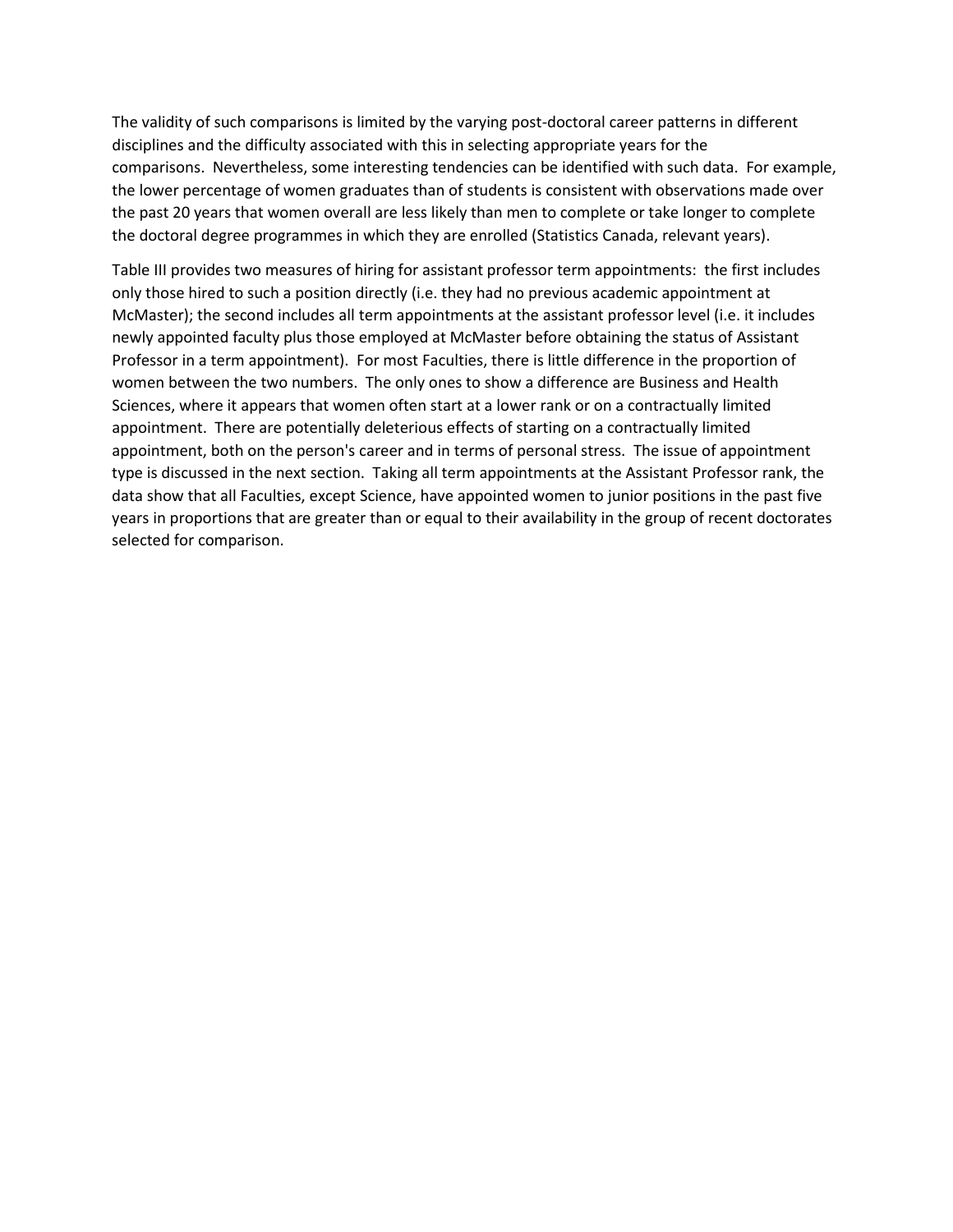| TABLE III<br>WOMEN HIRED AS ASSISTANT PROFESSORS WITH TERM<br>APPOINTMENTS IN THE FACULTIES 1985/86 to 1989/90 COMPARED<br><b>WITH TWO INDICATORS OF AVAILABILITY</b><br><b>Percentage of Women</b><br>Doctorates Doctoral |            |                                                                                 |                                      |                                     |  |  |  |  |  |
|----------------------------------------------------------------------------------------------------------------------------------------------------------------------------------------------------------------------------|------------|---------------------------------------------------------------------------------|--------------------------------------|-------------------------------------|--|--|--|--|--|
| Faculty                                                                                                                                                                                                                    | <b>New</b> | <b>Total</b><br>Appointments <sup>2</sup>   Appointments <sup>2</sup>   Canada, | <b>Rec'd in</b><br>1987 <sup>3</sup> | Programs<br>in Canada<br>1986/873,4 |  |  |  |  |  |
| <b>Business</b>                                                                                                                                                                                                            | 8          | 29                                                                              | 19                                   | 33                                  |  |  |  |  |  |
| <b>Social Sciences</b>                                                                                                                                                                                                     | 50         | 50                                                                              | 24                                   | 33                                  |  |  |  |  |  |
| <b>Humanities</b>                                                                                                                                                                                                          | 44         | 44                                                                              | 43                                   | 48                                  |  |  |  |  |  |
| <b>Science</b>                                                                                                                                                                                                             | 20         | 17                                                                              | 26                                   | 31                                  |  |  |  |  |  |
| Engineering                                                                                                                                                                                                                | 12         | 11                                                                              | 5                                    | 7                                   |  |  |  |  |  |
| <b>Total Excluding</b><br>Health<br><b>Sciences</b>                                                                                                                                                                        | 28         | 35                                                                              | 25                                   | 30                                  |  |  |  |  |  |
| <b>Health</b><br>Sciences <sup>1</sup>                                                                                                                                                                                     | 0          | 56                                                                              |                                      |                                     |  |  |  |  |  |

<sup>1</sup>Members of the Faculty of health Sciences who derive any part of their incomes from clinical earnings are not included.

<sup>2</sup>Note that previous tables include all appointments, not just tenure track.

<sup>3</sup>Statistics Canada data grouped as being equivalent to the McMaster Faculties:

| <b>FACULTY</b>        | DISCIPLINES INCLUDED FROM STATISTICS CANADA TABLES                              |
|-----------------------|---------------------------------------------------------------------------------|
| <b>Business</b>       | Business, Commerce, etc.                                                        |
| Social Sciences       | Anthropology, Economics, Political Science, Religion/Theology, Sociology        |
| <b>Humanities</b>     | English, French, History, Other Modern Languages, Philosophy, Other             |
| Science               | Biochemistry, Biology, Botany, Chemistry, Computer Science, Geography, Geology, |
| Mathematics, Physics, |                                                                                 |
|                       |                                                                                 |

Psychology, Zoology

Engineering Chemical, Civil, Electrical, Mechanical, Other

4 Full-time and Part-time are included

Data on appointments from Office of Institutional Analysis, May 1990; Data on Canadian doctoral students and graduates calculated from Statistics Canada, Universities: Enrolment and Degrees, 1986, 1987.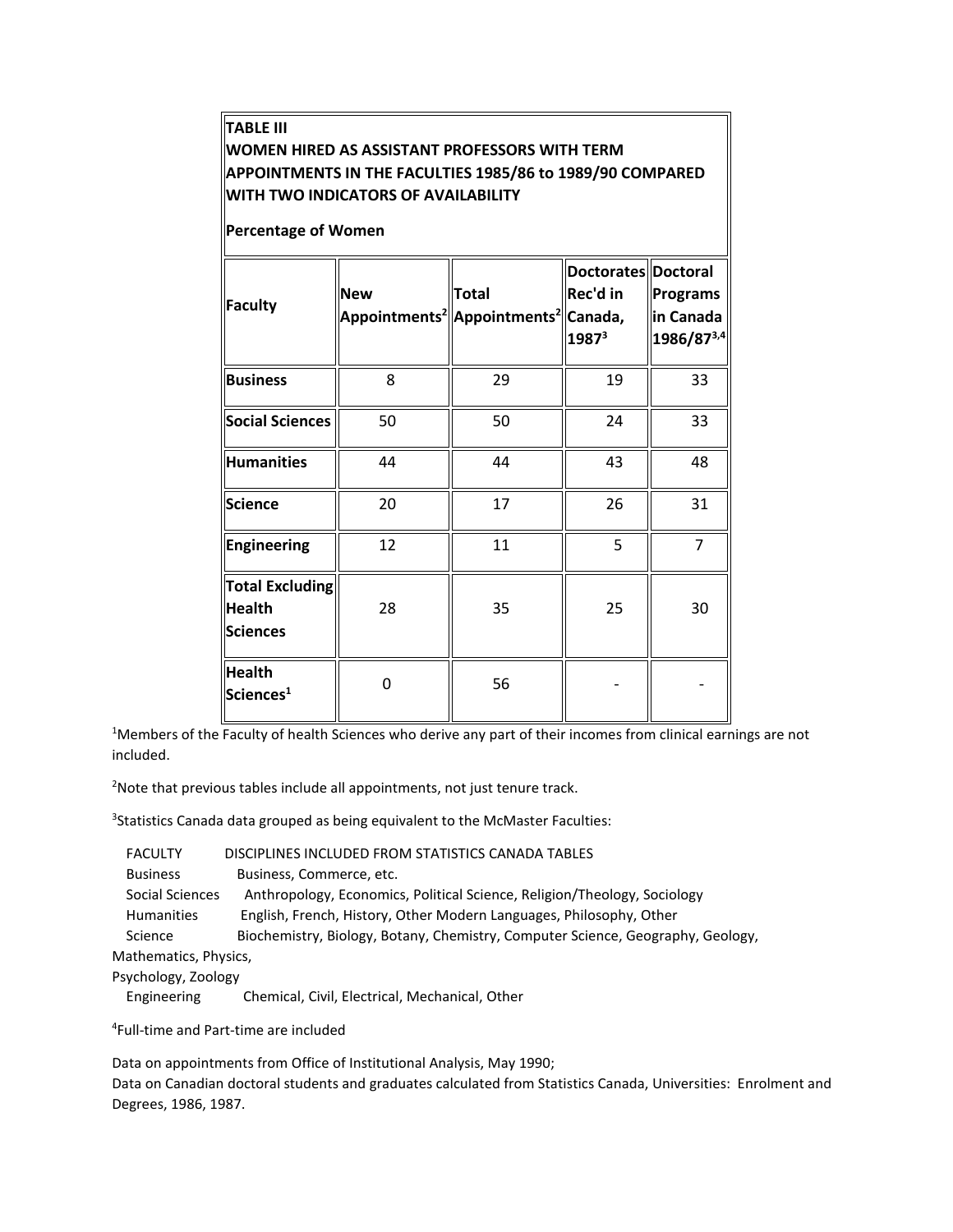Competition for qualified women in Science and Engineering has become intense. A reflection of this is the high rate at which women declined offers of appointment to Departments in the Faculty of Science, 1982/83 to 1986/87. Six out of 10 offers to women in this Faculty were declined (60%), compared to 21 out of 56 offers to men (37.5%). In the other four Faculties combined the overall decline rate was 19% for women and 31% for men. (Employment Equity: A McMaster Perspective and Status Report, 1988).

Grouping individual disciplines into the equivalent of Faculties for purposes of comparison (Table III) masks very large variations within some of these groups. For example, within the disciplines equivalent to McMaster's Faculty of Science, the percentage of Canadian doctorates awarded to women in 1987 varied from 53% in Psychology to 5% in Physics. However, the numbers of new appointments at McMaster in the last five years does not allow meaningful comparisons to be made at the disciplinary level. Similarly, Faculty-level averages may mask vast differences among Departments. For example, while the overall hiring pattern of the Faculty of Social Sciences indicates that women were hired in the 1985-89 period at a level considerably higher than their representation in the pool, this figure obscures major differences among Departments.

Hiring practices reflected in the sex composition of senior ranks at McMaster are more difficult to assess, but the percentages of full professors and associate professors who are women (4% and 12% respectively, when Health Sciences numbers are excluded from those of the other Faculties) are appreciably lower than percentages of Canadian doctorates awarded to women some years ago e.g. 9% in 1970 and 23% in 1980 (Statistics Canada, relevant years).

## **2.2.3 Appointment Type**

Analysis of type of appointment held in 1984 (including faculty members in Health Sciences without clinical earnings) showed women to be more likely than men to have contractually limited appointments (Employment Equity: A McMaster Perspective and Status Report, 1988).

Data on hiring during the 1985/6 to 1989/90 period indicates a continuation of this pattern in Business, Science, and Engineering. For the newly hired faculty at the Assistant Professor rank or lower the percentages of term and contract appointments to women are presented in Table IV. The Business faculty presents the most marked gender difference in term and contract hiring: 8% of the newly hired faculty in term appointments at the level of Assistant Professor or below in the 1985/90 period were women, compared to 67% of the contract faculty in these ranks in the same period. In Engineering 11% of the term appointments at these ranks went to women compared with 29% of the contract appointments. The corresponding figures for Science are 18% and 33%.

In order to better understand these data, we asked the Office of Institutional Analysis to do a further tally of those who had held contractually limited appointments during the academic years 1985-6 to 1989-90. Four categories were used, based on the highest degree held at the time of first appointment (Ph.D. or not), and the nature of the initial appointment (lecturer or assistant professor). Health Sciences has been excluded from consideration here, because of the large number of non-PhD appointments (14, compared to a total of 23 in the rest of the University). The numbers in the several categories are summarized in Table V.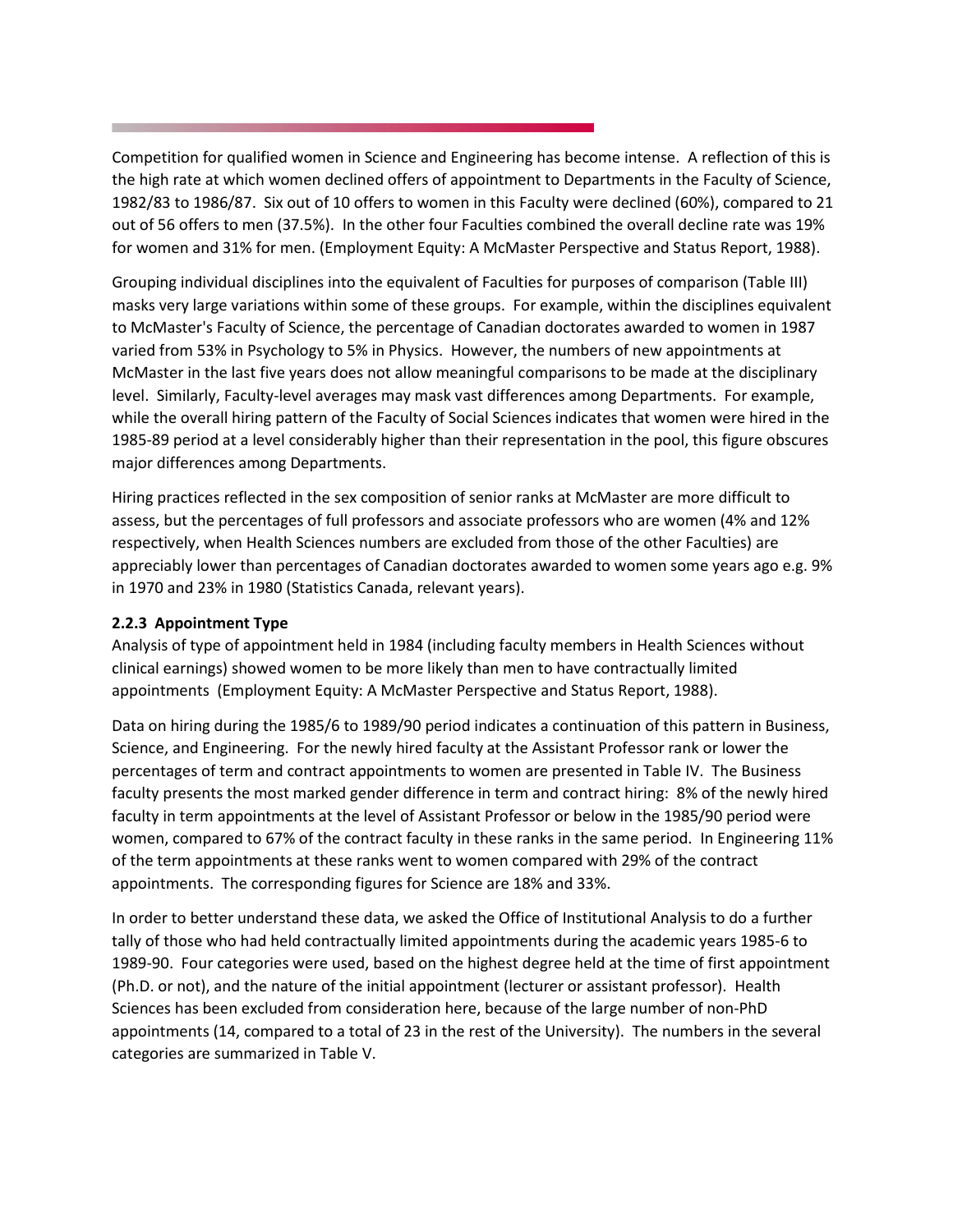Of those holding a PhD at the time of appointment, 19 men were hired as assistant professor and 8 were hired as lecturer; 13 women were hired as assistant professor and 2 were hired as lecturer. Of those hired at the assistant level, 7 men (37% of the 19) and 4 women (31% of the 13) were subsequently given term appointments. For the men, the average number of years in a contractual appointment before receiving a term appointment was 2.57; for the women it was 3.75. For the most part, however, these comparison figures for years to term appointment are based on women and men in different Faculties: 2 women in Social Sciences (at 3 and 5 years to term appointment); 3 men in Science (3, 2, and 2 years) and 1 in Engineering (2 years). This may affect the comparison. A direct comparison is possible only in Business (4 years for the man and 3 for the woman) and Humanities (2 and 3 years for the two men, and 4 years for the woman). It would appear that with the possible exception of time to a term appointment, the treatment of women and men in contractually limited assistant professor appointments is equitable.

| <b>TABLE IV</b>                                            |      |          |  |                     |          |  |  |  |  |
|------------------------------------------------------------|------|----------|--|---------------------|----------|--|--|--|--|
| APPOINTMENT STATUS OF ASSISTANT PROFESSORS AND LOWER RANKS |      |          |  |                     |          |  |  |  |  |
| 1985/86 to 1989/90                                         |      |          |  |                     |          |  |  |  |  |
| Total Hired <sup>1</sup>                                   |      |          |  | Women as % of Total |          |  |  |  |  |
| Faculty                                                    | Term | Contract |  | Term                | Contract |  |  |  |  |
| <b>Business</b>                                            | 12   | 12       |  | 8                   | 67       |  |  |  |  |
| Social Sciences                                            | 17   | 19       |  | 47                  | 47       |  |  |  |  |
| Humanities                                                 | 21   | 24       |  | 48                  | 42       |  |  |  |  |
| Science                                                    | 17   | 9        |  | 18                  | 33       |  |  |  |  |
| Engineering                                                | 9    | 7        |  | 11                  | 29       |  |  |  |  |

<sup>1</sup> Excludes Special Term Appointments, such as University Research Fellows funded by NSERC & SSHRC, so number do not match those in Table IIA. Includes tenure-track instructors, so numbers do not match those in Table III. Data supplied by Office of Institutional Analysis, Summer 1990.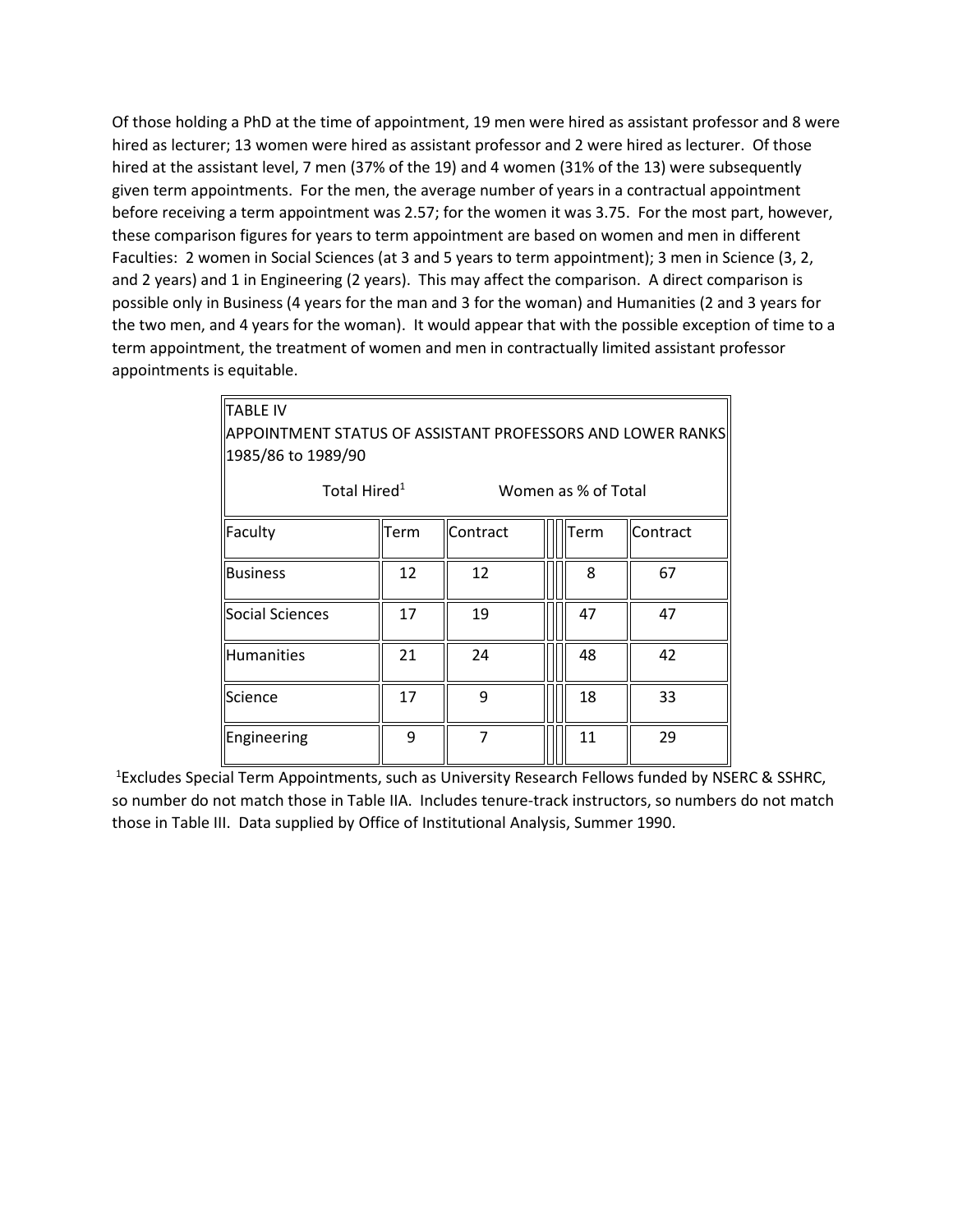# **TABLE V TOTAL NUMBER OF CONTRACTUAL APPOINTMENTS, BY LEVEL OF INITIAL APPOINTMENT 1985/86 to 1989/90 (All Faculties except Health Sciences)**

A. Those Holding PhD at Time of Appointment

|       | Assistant Professor | Lecturer |
|-------|---------------------|----------|
| Women |                     |          |
| Men   |                     |          |

B. Those not holding PhD at time of appointment

|       | Assistant Professor | Lecturer |  |  |
|-------|---------------------|----------|--|--|
| Women |                     | 13       |  |  |
| Men   |                     |          |  |  |

The discrepancy in the number of women in contractually limited positions seems to arise amongst those who do not hold a PhD at the time of appointment (Table V). It would appear, from the nature of the data, that most of these individuals are not in the final stages of obtaining one. Among the women, 2 were appointed as assistant professors, and 13 as lecturers. Among the men, there were 3 assistant professors and 5 lecturers. All 5 assistant professors in this category represent very short term appointments, in that they either were not reappointed at the end of their contract, or were hired in the final year studied.

The discrepancy, then, comes down to those without PhDs hired as lecturers (outside the Faculty of Health Sciences): 13 women and 5 men. By Faculty, there are 5 women and 3 men in Business; 2 women and 1 man in each of Humanities and Social Science; and 4 women and no men in Science. One of the women in Science subsequently received a term appointment at the assistant professor level, after she received her PhD. Among the other 17 individuals, the highest degree shown on their employment records were Master's degrees (14) or Bachelor's degrees (3). It is not obvious why there is a disproportionate representation of women in this category of employment. As well, it is not obvious that this represents negative employment practices, nor that it should require any action to change these numbers.

This investigation does point out, however, that in looking at future hiring statistics, it will be important to distinguish between those holding PhDs and those holding only a Master's degree. This factor would seem to explain most of the 67% for women hired on contract in Business (mentioned above in the discussion of Table IV), in that 5 of the 8 women had only a Master's degree (as did 3 of the 4 males hired on contractually limited positions). Nonetheless there remains some discrepancy, in that 3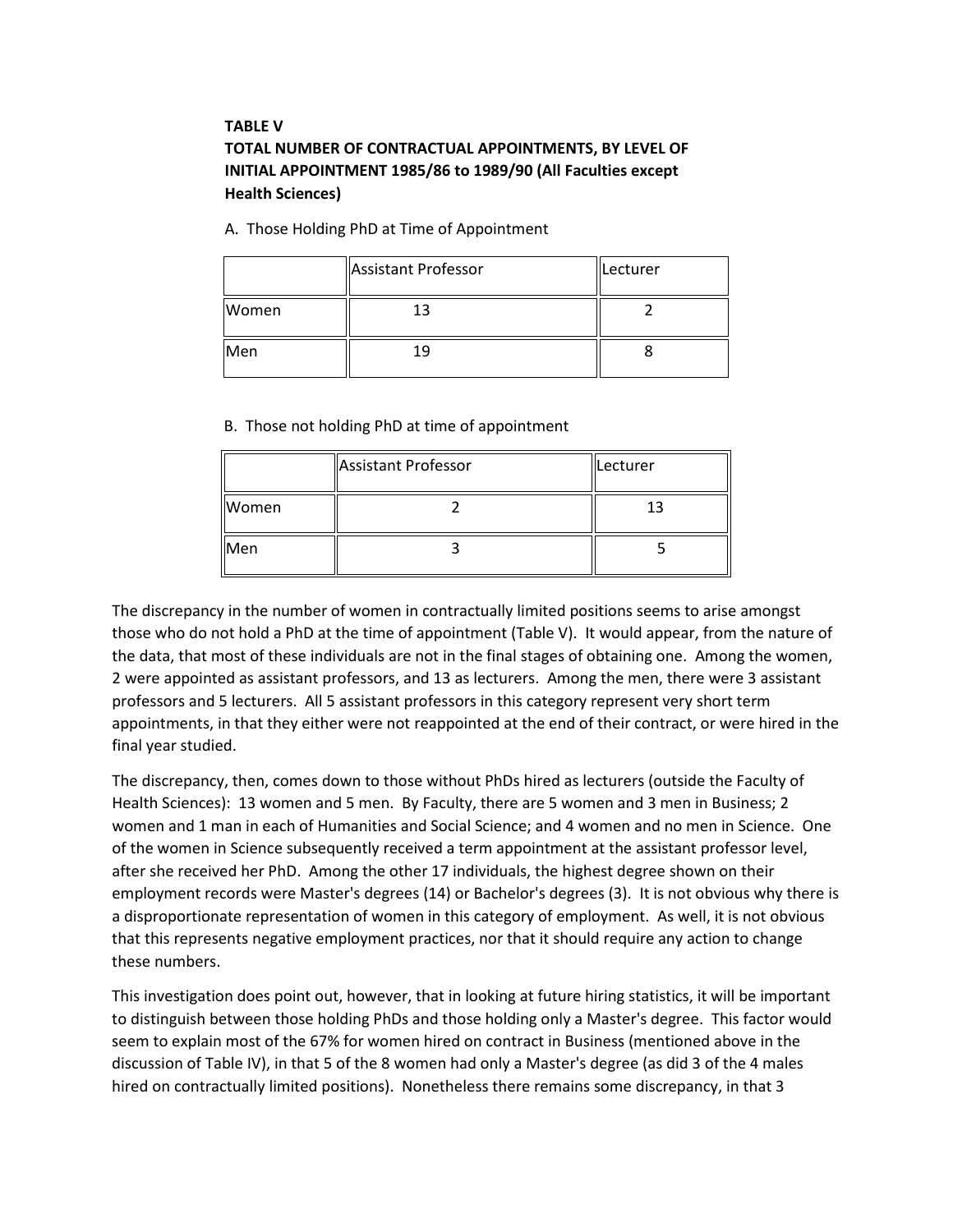women with PhDs were hired on contract, while only 1 man was. The fact that all 4 were subsequently converted to term appointments only serves to emphasize the discrepancy in the original hiring.

Faculty members who hold regular part-time appointments (12 women, 7 men) are not concentrated in any particular Faculty, but tend to be in junior ranks (1 woman associate professor and 2 men full professors are the exceptions). This number may increase if policies on part-time tenure status and jobsharing are more fully implemented.

## **2.2.4 Tenure**

The number of women with tenure (Table VI A) and without tenure (Table VI B), and the percentage they represent of each rank in the Faculties (Table VI C) do not indicate major differences between women and men in tenured status above the Assistant Professor rank, except in Science, where the 10 male untenured Associate Professors were in all likelihood new hires. (There is, of course, only one female Associate Professor in that Faculty.) The gender difference in tenure status at the Assistant Professor level in both Humanities and Social Science might be partially accounted for by the length of time in rank. The lower percentage of tenured women than men in all Faculties, and most noticeably in the Faculty of Business, is presumably related to the fact that the majority of women are in junior ranks.

Table VII provides information on the tenure status of the faculty hired in term appointments at the Assistant Professor level in the 1979/80 to 1984/5 period. Note that this is an earlier period than was used in the previous discussion. It was selected such that six years have already elapsed, so that the tenure decision would have been made already for almost all of these individuals. The year 1979 was used to start the period both to provide a long enough interval to obtain useful numbers, and because September 1979 was the date of the report prepared by Dr. Tihanyi outlining salary differentials between male and female academic staff, indicating a beginning of efforts to improve recruitment conditions for women. Because of the small numbers of women involved the percentage differences have to be interpreted with caution. Despite this there are some noteworthy patterns.

The percentage of women receiving tenure is consistently lower than that of men. While 68% of males hired in this period had received tenure by August 1990, only 45% of females had done so. The differences are even more dramatic when the directly hired faculty are considered: 65% of males compared to 20% of females. The size of the difference in percent tenured varies considerably by Faculty (when the difference can be measured). Business tenured neither of the two women hired in this period. This contrasts with tenure for 53% of the males (9 of 17). A similar picture holds in Science: neither of the two females were tenured compared to 50% of the males (6 of the 12). Social Sciences tenured 80% (8 of 10) of the males compared to 60% (3 of 5) of the females. No comparison is possible for Engineering or Humanities since neither hired women in this period.

Table VII also shows that females took less time to receive tenure (3.0 compared to 3.7 years), but this would appear to reflect the fact that they were more likely to be at McMaster in some position prior to their Assistant Professor term appointment. For those directly hired into these positions there is little difference in time to tenure between males and females (4.6 compared to 4.3 years).

The consistent picture from the data on hiring and tenure is that there is under-representation of women in both hiring and the granting of tenure in Business and Science.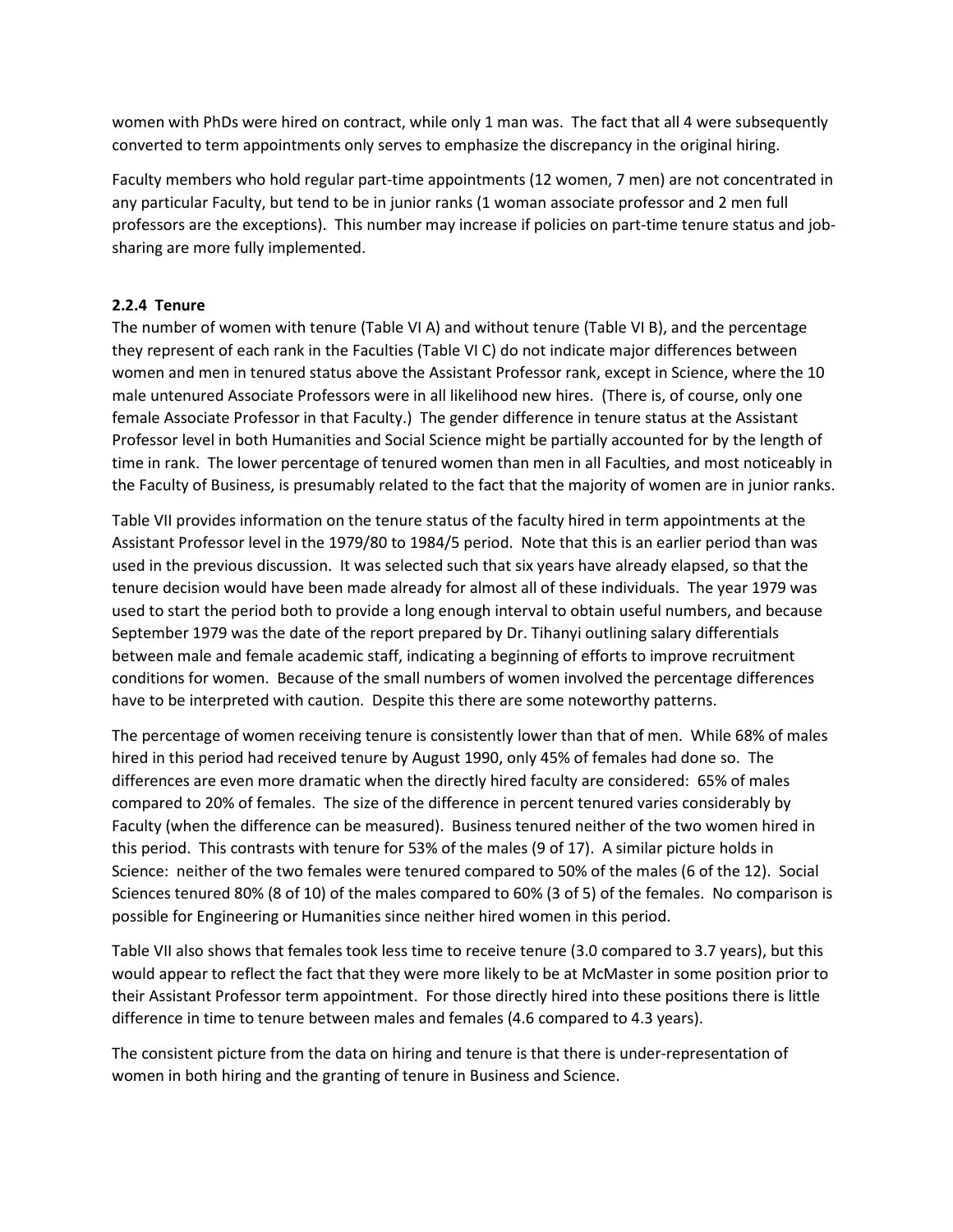## **2.2.5 Salaries**

Regression analysis of the salaries of all full-time faculty members in 1974/75, 1980/81 and 1986/87 indicated that women's salaries are, on average, somewhat lower than men's, even after allowing for differences in other characteristics (Report on Regression Analysis to Investigate the Possible Influence of Sex Bias in the Determination of Faculty Salaries. F.T. Denton and C.H. Feaver, 1989). This problem is presently being addressed by the Joint Committee.

## **2.2.6 Promotion**

**TABLE VIA**

There is little difference in the time taken by women and men to move from rank to rank, with the exception of the Faculty of Health Sciences. In this Faculty, men are promoted faster than in other Faculties, whereas women's rate of promotion is similar to that in the rest of the University (Employment Equity: A McMaster Perspective and Status Report, 1988).

**WOMEN AND MEN IN THE FACULTIES: NUMBERS WITH**

| <b>TENURE AT EACH RANK (1989/90)</b>                          |              |                   |                                              |                |                        |                  |              |  |  |  |
|---------------------------------------------------------------|--------------|-------------------|----------------------------------------------|----------------|------------------------|------------------|--------------|--|--|--|
| Faculty                                                       |              | Full<br>Professor | Associate Assistant<br>Professor   Professor |                | Lecturer  Other  Total |                  |              |  |  |  |
| <b>Business</b>                                               | Women        | $\overline{0}$    | $\overline{0}$                               | $\mathbf{1}$   | 0                      | O                | 1            |  |  |  |
|                                                               | Men          | 14                | 12                                           | $\overline{2}$ | 0                      | 0                | 28           |  |  |  |
| <b>Social</b>                                                 | Women        | 2                 | 9                                            | 3              | $\Omega$               | 0                | 14           |  |  |  |
| <b>Sciences</b>                                               | Men          | 47                | 42                                           | 5              | 1                      | 0                | 95           |  |  |  |
| <b>Humanities</b>                                             | Women        | 4                 | 10                                           | $\overline{2}$ | 0                      | 0                | 16           |  |  |  |
|                                                               | Men          | 44                | 40                                           | 7              | 0                      | 0                | 91           |  |  |  |
| <b>Science</b>                                                | Women        | 3                 | $\mathbf{1}$                                 | $\mathbf{1}$   | 0                      | 0                | 5            |  |  |  |
|                                                               | Men          | 108               | 26                                           | 3              | 0                      | 0                | 137          |  |  |  |
| <b>Engineering</b>                                            | Women        | $\mathbf{1}$      | $\overline{0}$                               | $\overline{0}$ | 0                      | 0                | $\mathbf{1}$ |  |  |  |
|                                                               | Men          | 48                | 14                                           | 4              | 0                      | 0                | 66           |  |  |  |
| <b>Total</b><br><b>Excluding</b><br>Health<br><b>Sciences</b> | Women<br>Men | 10<br>261         | 20<br>134                                    | 7<br>21        | 0<br>$\mathbf{1}$      | 0<br>$\mathbf 0$ | 37<br>417    |  |  |  |
| <b>Health</b>                                                 | Women        | 10                | 17                                           | 4              | 0                      | 0                | 31           |  |  |  |
| Sciences*                                                     | Men          | 32                | 10                                           | 2              | 0                      | 0                | 44           |  |  |  |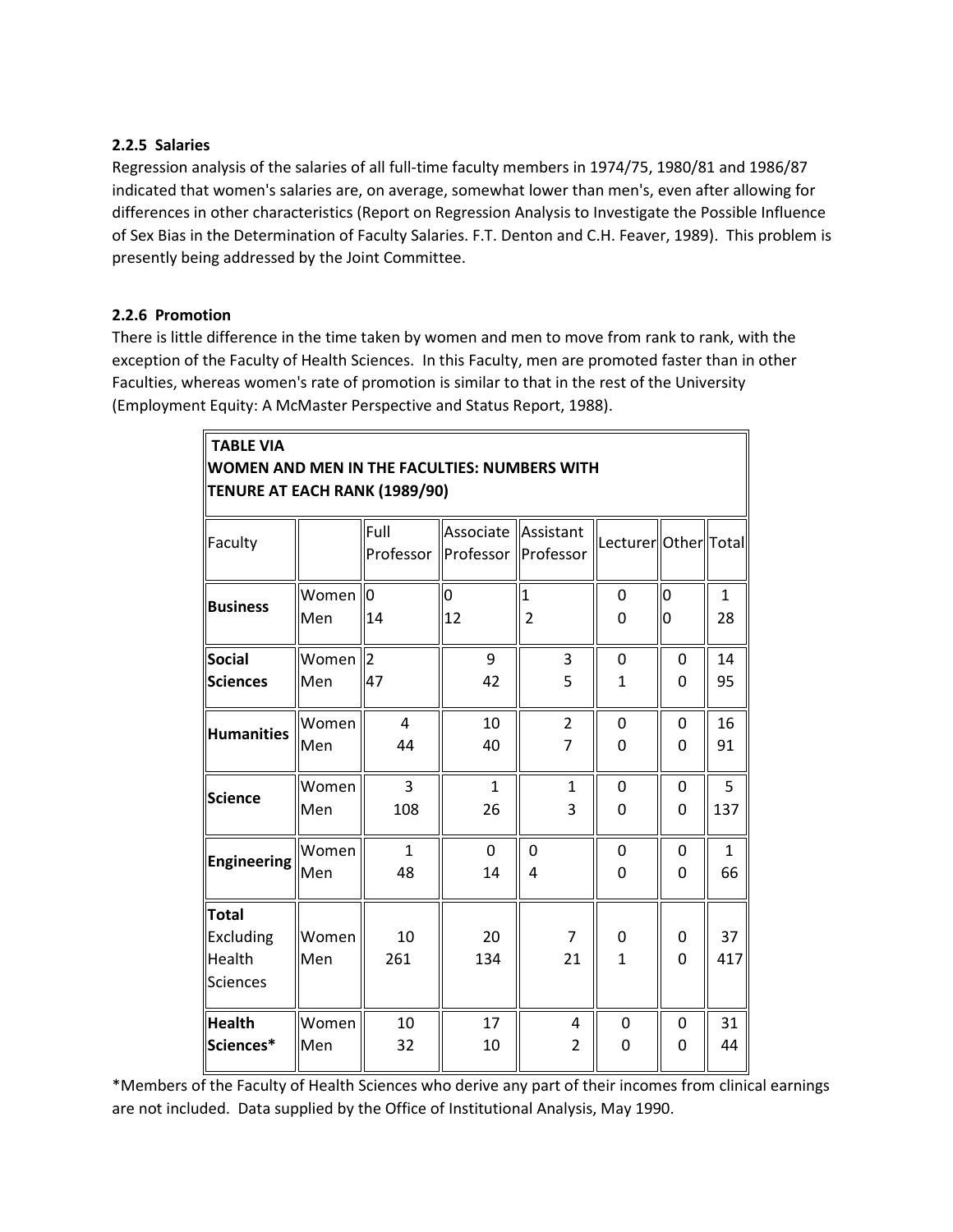| WOMEN AND MEN IN THE FACULTIES: NUMBERS WITHOUT TENURE AT<br><b>EACH RANK (1989/90)</b> |              |                |                                                          |              |                        |                                |           |  |  |  |
|-----------------------------------------------------------------------------------------|--------------|----------------|----------------------------------------------------------|--------------|------------------------|--------------------------------|-----------|--|--|--|
| Faculty                                                                                 |              | lFull          | Associate Assistant<br>Professor   Professor   Professor |              | Lecturer  Other  Total |                                |           |  |  |  |
| <b>Business</b>                                                                         | Women        | Ю              | 0                                                        | 3            | $\overline{2}$         | 0                              | 5         |  |  |  |
|                                                                                         | Men          | 0              | 1                                                        | 11           | 4                      | n                              | 16        |  |  |  |
| Social                                                                                  | Women        | lo             | $\mathbf 0$                                              | 14           | 3                      | $\mathbf{1}$                   | 18        |  |  |  |
| <b>Sciences</b>                                                                         | Men          | 0              | $\overline{2}$                                           | 13           | 6                      | 0                              | 21        |  |  |  |
| <b>Humanities</b>                                                                       | Women        | 0              | $\overline{0}$                                           | 15           | 5                      | $\overline{0}$                 | 20        |  |  |  |
|                                                                                         | Men          | 0              | 1                                                        | 16           | 3                      | 1                              | 21        |  |  |  |
| Science                                                                                 | Women        | 0              | $\overline{0}$                                           | 6            | 0                      | 0                              | 6         |  |  |  |
|                                                                                         | Men          | $\overline{2}$ | 10                                                       | 23           | 3                      | 0                              | 38        |  |  |  |
| <b>Engineering</b>                                                                      | Women        | 0              | $\Omega$                                                 | $\mathbf{1}$ | 0                      | 0                              | 1         |  |  |  |
|                                                                                         | Men          | $\overline{2}$ | 3                                                        | 11           | $\overline{2}$         | 0                              | 18        |  |  |  |
| <b>Total</b><br><b>Excluding</b><br>Health<br><b>Sciences</b>                           | Women<br>Men | 0<br>4         | $\mathbf 0$<br>17                                        | 39<br>74     | 10<br>18               | $\mathbf{1}$<br>$\overline{1}$ | 50<br>114 |  |  |  |
| <b>Health</b>                                                                           | Women        | $\overline{2}$ | 13                                                       | 26           | 10                     | 0                              | 51        |  |  |  |
| Sciences*                                                                               | Men          | 9              | 17                                                       | 22           | 0                      | 0                              | 48        |  |  |  |

# **TABLE VIB**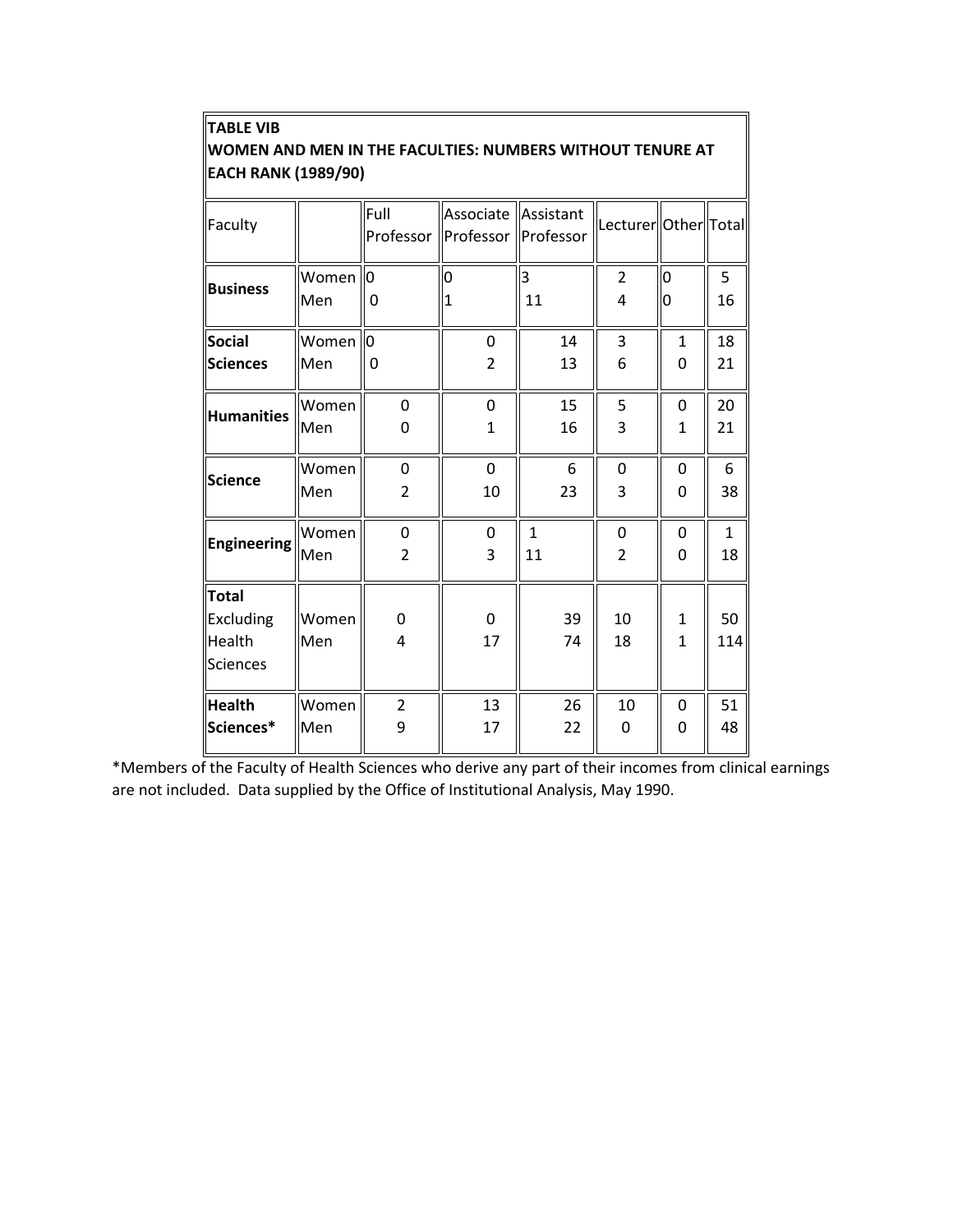| <b>TABLE VIC</b><br>WOMEN AND MEN IN THE FACULTIES: PERCENTAGE TENURED<br><b>AT EACH RANK (1989/90)</b> |                          |                   |                        |                        |                        |                     |          |  |  |
|---------------------------------------------------------------------------------------------------------|--------------------------|-------------------|------------------------|------------------------|------------------------|---------------------|----------|--|--|
| Faculty                                                                                                 |                          | Full<br>Professor | Associate<br>Professor | Assistant<br>Professor | Lecturer  Other  Total |                     |          |  |  |
| <b>Business</b>                                                                                         | Women<br>Men             | 100               | 92                     | 25<br>15               | 0<br>0                 |                     | 17<br>64 |  |  |
| Social<br><b>Sciences</b>                                                                               | Women $\vert$ 100<br>Men | 100               | 100<br>95              | 18<br>28               | $\overline{0}$<br>14   | $\mathbf 0$         | 44<br>82 |  |  |
| <b>Humanities</b>                                                                                       | Women<br>Men             | 100<br>100        | 100<br>98              | 12<br>30               | $\mathbf 0$<br>0       | $\mathbf 0$         | 44<br>81 |  |  |
| <b>Science</b>                                                                                          | Women<br>Men             | 100<br>98         | 100<br>72              | $\Omega$               | 0                      |                     | 45<br>78 |  |  |
| <b>Engineering</b>                                                                                      | Women<br>Men             | 100<br>96         | 82                     | 0                      | 0<br>0                 | $\mathbf 0$<br>0    | 50<br>79 |  |  |
| <b>Total</b><br><b>Excluding</b><br>Health<br><b>Sciences</b>                                           | Women<br>Men             | 100<br>98         | 100<br>89              | 15<br>22               | 0<br>5                 | 0<br>$\overline{0}$ | 43<br>79 |  |  |
| <b>Health</b><br>Sciences*                                                                              | Women<br>Men             | 87<br>78          | 57<br>37               | 13<br>8                | 0                      |                     | 38<br>48 |  |  |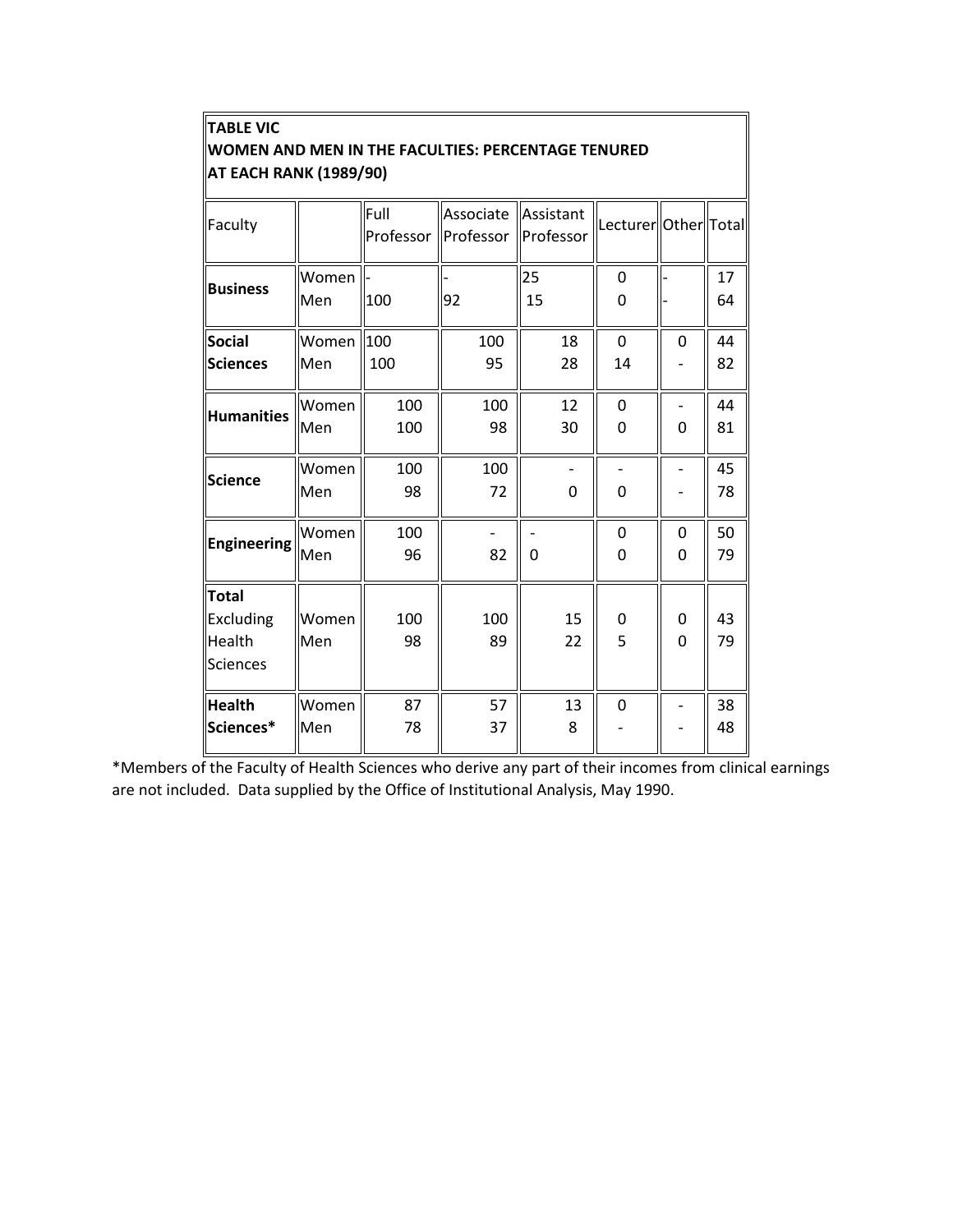| <b>TABLE VII</b>                                                                     |              |                                  |                      |                    |                                      |                                |                                |             |                          |
|--------------------------------------------------------------------------------------|--------------|----------------------------------|----------------------|--------------------|--------------------------------------|--------------------------------|--------------------------------|-------------|--------------------------|
| ASSISTANT PROFESSORS HIRED 1979/80 TO 1984/85:<br><b>SUCCESS IN RECEIVING TENURE</b> |              |                                  |                      |                    |                                      |                                |                                |             |                          |
| Faculty                                                                              |              | Hired<br>Χ                       | Number<br>Υ          | X                  | Number<br>Tenured by<br>1990 **<br>Υ | Tenure<br>x                    | % Receiving<br>Υ               | Tenure<br>X | Average<br>Years to<br>Y |
| <b>Business</b>                                                                      | Women<br>Men | $\overline{2}$<br>13             | 2<br>17              | 0<br>7             | 0<br>9                               | O<br>54                        | 0<br>53                        | 5.3         | 4.6                      |
| <b>Social</b><br><b>Sciences</b>                                                     | Women<br>Men | $\overline{1}$<br>4              | 5<br>10              | $\mathbf{1}$<br>4  | 3<br>8                               | 100<br>100                     | 60<br>80                       |             | $3.0$ $3.3$<br>4.8 4.1   |
| <b>Humanities</b>                                                                    | Women<br>Men | $\overline{0}$<br>$\overline{2}$ | 2<br>6               | $\overline{2}$     | $\overline{2}$<br>6                  | 100                            | 100<br>100                     | 3.0         | 1.5<br>2.0               |
| <b>Science</b>                                                                       | Women<br>Men | $\overline{2}$<br>6              | $\overline{2}$<br>12 | O<br>3             | 0<br>6                               | O<br>50                        | 0<br>50                        |             | 4.0 3.7                  |
| <b>Engineering</b>                                                                   | Women<br>Men | l0<br>9                          | $\mathbf{0}$<br>17   | 0<br>6             | 0<br>13                              | $\overline{\phantom{0}}$<br>67 | $\overline{\phantom{a}}$<br>76 |             | 4.5 3.6                  |
| <b>Total</b><br><b>Excluding</b><br><b>Health</b><br><b>Sciences</b>                 | Women<br>Men | 5<br>34                          | 11<br>62             | $\mathbf{1}$<br>22 | 5<br>42                              | 20<br>65                       | 45<br>68                       |             | 4.3 3.0<br>4.6 3.7       |
| <b>Health</b><br>Sciences*                                                           | Women<br>Men | $\overline{4}$<br>3              | 13<br>3              | 2<br>$\mathbf{1}$  | 9<br>1                               | 50<br>33                       | 69<br>33                       | 5.0<br>5.0  | 3.2<br>5.0               |

X = New appointments to McMaster

Y = New appointments plus faculty continuing service at McMaster University

\*Members of the Faculty of Health Sciences who derive any part of their incomes from clinical earnings are not included. Data supplied by the Office of Institutional Analysis, May 1990.

\*\*None of those who were denied tenure by 1990 is at McMaster. Two men and one woman among those hired and who received tenure are no longer at McMaster.

#### **2.2.7 Summary**

The data suggest that while numbers of women faculty members are low, recent hiring with the exception of Science (and Business depending on which type of hiring is considered (Table III)) has to a large extent reflected the available pool. Other disparities shown by comparisons of men and women (e.g. overall percentage with tenure) may be explained by the recent increases in numbers of women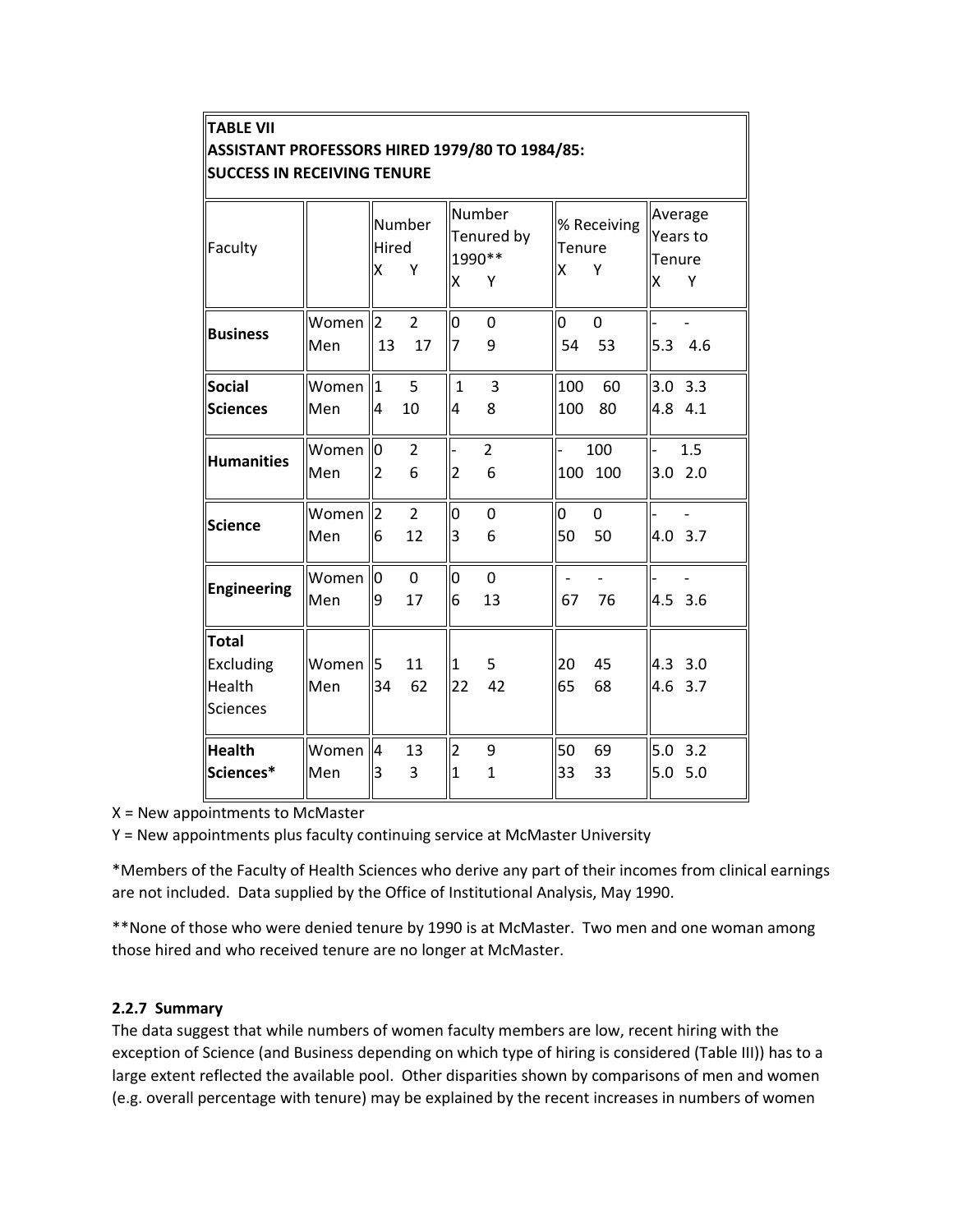appointed, most of them to junior ranks. Again the experience in Science and Business is at variance with other faculties. As well, women are more likely to be hired into contract positions rather than term appointments in Business, Engineering, and Science. In addition, for the time period studied, women were less likely to be granted tenure than men. If the observed patterns are maintained it will be a considerable period of time before the sex distribution in senior ranks is altered.

The data also suggest that to increase numbers appreciably in some disciplines it would be necessary to increase both the enrolment of women in doctoral programmes and their interest in academic careers.

## **2.3 ATTITUDES AND ENVIRONMENT**

To this point, discussion of the nature of the problem for women faculty has been largely a numerical one, focussing on those aspects of the problem that can be clearly documented. The numbers have pointed up some problem areas, but the overall problem is not one that lends itself to quantification. The broader issues of attitudes toward women, of the working environment, and of their perceptions of integration (or the absence thereof) need also to be addressed. The IFFM Report presented as clear a picture of these as can be obtained without a massive additional effort. It is unfortunate that the relatively small numbers in that survey do not permit further analysis. It would have been useful to know whether the larger proportion of women who were recently hired, and therefore the larger proportion who lack tenure, may be responsible for some of the sex differences noted. It would be reasonable for those who are untenured, of both sexes, to feel less secure in their positions. But additional factors may be operating: repeated small injustices may have a profound cumulative effect; women may have inaccurate impressions of some aspects of the actual situation of women at McMaster; and the climate of the University may be less hospitable to women than to men. If any or all of these explanations are valid, a broad approach to the problem will be needed to dispel women's sense of being outsiders.

The items we have addressed in this section can be seen as both setting and reflecting the general attitudes on campus. The numbers show that women are more likely to receive contractual appointments than are men in several faculties, and that they are less likely to receive tenure. A separate study showed that senior women have experienced salary differentials. To the extent that new women faculty are aware of these problems, they become a part of the climate at McMaster that reduces the satisfaction these women feel for their work here.

More importantly, however, these problems may well be a reflection of attitudes that need to be changed. In what follows, we do not offer any recommendations to change attitudes, because it is not at all obvious how one can accomplish that. Nonetheless, we recognize that legislated changes may remain only superficial. Only when attitudes change can there be true integration of women within the University. The current attitude of many appears to be that "all is well already; what's the fuss about". We sensed this in replies we received from Chairs. Perhaps one indication of this attitude is the difficulty we had in obtaining relevant information for the Tables included earlier: not that people were not willing to provide it, but that the data were not being stored in a way to facilitate answering these questions.

The IFFM Report showed that there is a problem, in that women faculty do not believe themselves to be fully a part of the functioning of this institution. Our own analysis here has documented a number of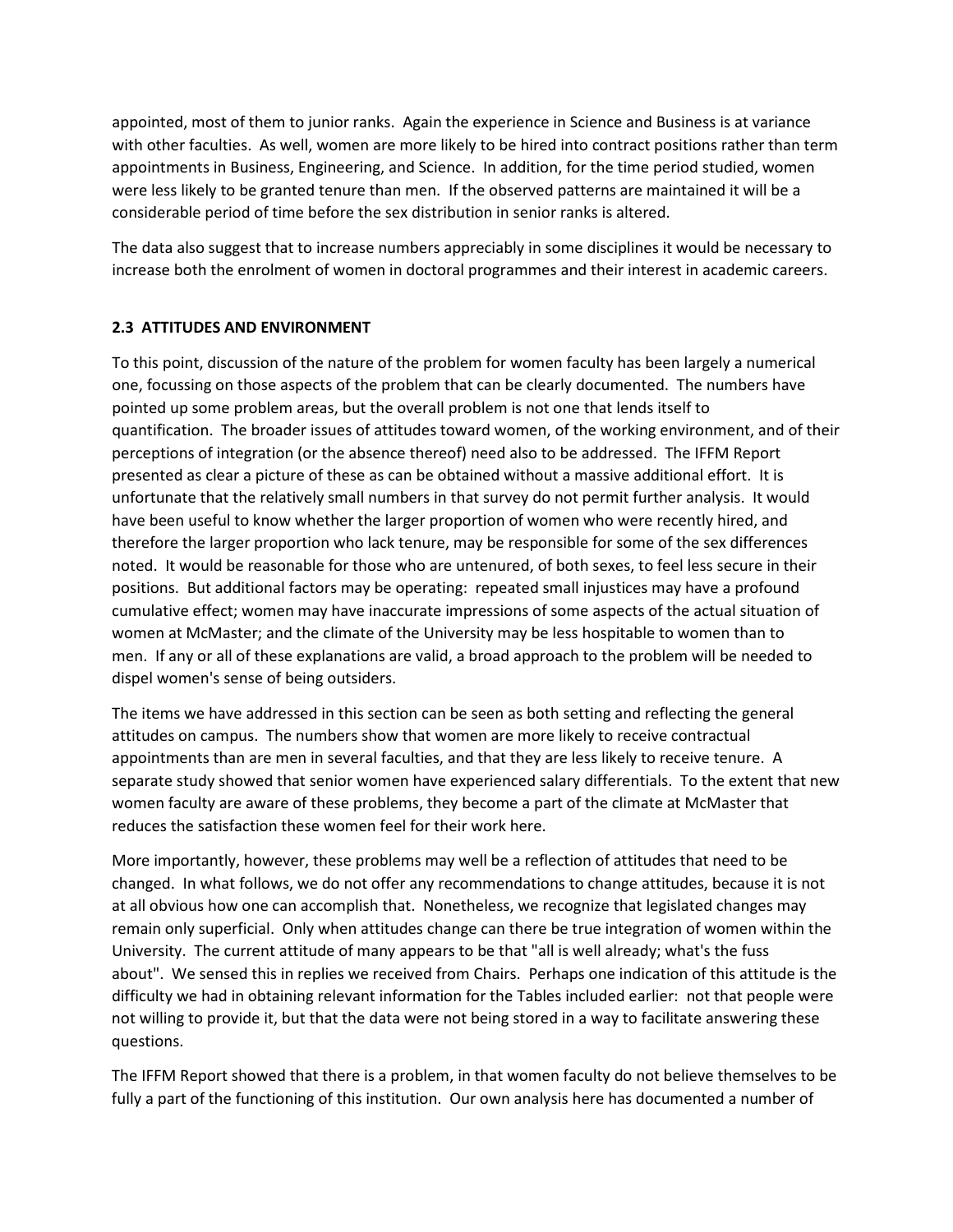reasons for these perceptions. Perhaps the most important attitudinal change needed is for there to be a recognition that there is a problem. Once that has occurred, implementation of the recommendations that follow can have a real impact on working conditions for women at McMaster.

## **3. PRINCIPLES UNDERLYING THE RECOMMENDATIONS**

The IFFM Report showed that many female members of the university's professoriate consider that they are isolated from their male colleagues and from the centres of power and prestige in the institution. The study showed that women believe that their scholarly work is not valued to the same extent as that of their male colleagues. Finally, the study showed that they also believe -- along with many of their male colleagues -- that many decisions affecting their scholarly lives and their remuneration are taken according to rules that are shrouded. (A scant majority of the respondents to the IFFM study agreed with the statement that the criteria used for tenure and promotion recommendations are clearly articulated (52% of women and 55% of men, Table 3.4.6B, p. 62).) The fact that these findings are relevant to male faculty as well is consistent with previous studies that have found that correcting practices that militate against members of a specific group will generally benefit all members of a community.

The recommendations that are made by this Task Force are intended to rectify the situations that give rise to these beliefs. While we recognise that no set of rules will achieve perfect integration, all regulations and procedures bearing on relations among faculty and between faculty members and administrators at McMaster University should embody general principles that will foster collegiality and provide a milieu in which good scholarship and good teaching are recognised and rewarded. Further, the principles should be enshrined in such a way that any procedures currently in violation of them, whether of the Senate of the University, the various Faculties, or their constituent Departments, would require reconsideration and amendment.

The general principles that we feel should be embedded in the University's decision making are: (1) inclusion; (2) visibility of procedures; (3) equitable treatment; and (4) the creation of a climate of support.

INCLUSION: For those instances in which members of faculty are identified for positions of power, trust, and prestige, policy should be formulated so as to include all eligible candidates. Persons should be excluded from such consideration only for cause. By this we mean that formal non-discriminatory criteria should be established by which all faculty become eligible for such positions in the University. For some positions, e.g., Chairs of doctoral defenses, this would simply mean that all those who met the formal criteria would have their names added to the rota unless they chose to exclude themselves. For elective tasks, where the numbers of persons who may serve are necessarily limited, inclusion would mean ensuring that all qualified persons are alerted to the open positions and asked if they wish to be considered.

VISIBILITY OF PROCEDURES: By visibility of procedures, we mean that all faculty must have access to information about the making of decisions that affect their lives as members of the academic community. They must know the rules of procedure and the persons who are charged with implementing those rules. The Task Force has been astonished not only at the extremely wide variance in the way that different Faculties and Departments apportion merit increments and assign teaching duties, (to cite two striking examples) but with the fact that many faculty perhaps most, including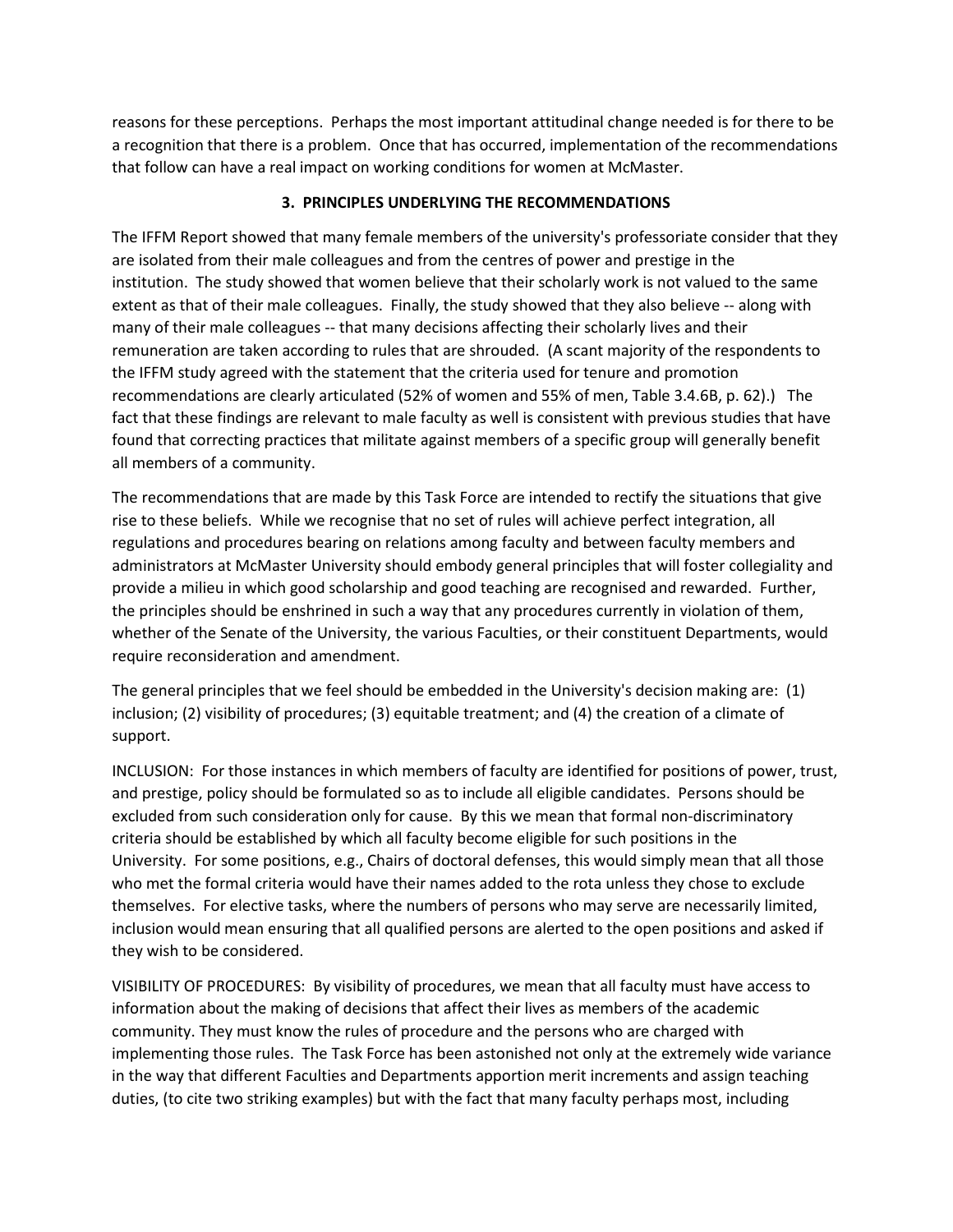members of this task force are ignorant of the way that things are done. This is a clear case in which it is not enough that justice be done. Justice must be seen to be done.

EQUITABLE TREATMENT: Under the category of equitable treatment, there are four concerns. First, care should be taken to ensure that there is equitable distribution of both those tasks that may be onerous or unpopular (summer/evening teaching; working committees at various levels) and those that may be prestigious or pleasant (being included when distinguished guests are entertained, for example). Second, all members of faculty must have equal access to information respecting formal policy and real practice at all levels of the university. Third, information about the work and research interests of all faculty should be made generally available to the scholarly community. Fourth, no assumptions based on gender stereotypes should be made about the interests and suitability of people for certain positions.

CLIMATE OF SUPPORT: It is vital to the success of the University that all faculty members believe that they function in a setting that by its openness, fairness, and supportiveness provides them the opportunity to carry out all aspects of their work to their full potential. It is particularly important that women faculty members, whose lives and careers have been played out against a historical pattern of systemic discrimination and exclusion, be assured that at McMaster University exclusion has been replaced by inclusion and that they are valued and welcomed as scholars and colleagues. In addition to the principles of inclusion, openness and equity outlined above, therefore, we feel that a climate of support must be created. Such a climate can only exist when the demands of family life which may affect the careers of men and women in different ways are recognised as legitimate. It can only exist when those in authority (especially Chairs of Departments) take it as their responsibility to provide supportive career guidance and advice to their junior colleagues and when all faculty (and particularly women) are made to feel secure from harassment of all kinds and have means of redress if that security is breached.

#### **4. RECOMMENDATIONS**

The recommendations contained in this section of the report are grouped according to the principles just identified. Consequently they do not appear in order of importance.

Despite having identified and agreed upon these principles, development of the actual recommendations was difficult. We often found ourselves caught on the horns of a dilemma. On the one extreme, we could put forward recommendations that forced the inclusion of women, but that could become simply token participation. Women would be included not for what they had to contribute, but because the rules required a woman. At the other extreme, the problem of integration can be seen as one of attitudes, yet a recommendation to change attitudes is not very effective. The problem is a complex one, involving ultimately change in society, of which the University is only a part, and relying much more on a re-orientation of attitudes than on rules. In the meantime, however, rules must suffice, for attitudes will change only slowly. The dilemma is to make sure that the rules do not reinforce the old attitudes, thereby hindering long-term change while giving the appearance of immediate change.

One of the things that can create a negative attitude on the part of faculty is the sense that it doesn't matter what policy or procedure gets passed, because implementation is still up to the individual. There seems to be a sense in which the notion of "academic freedom" is carried over to administrative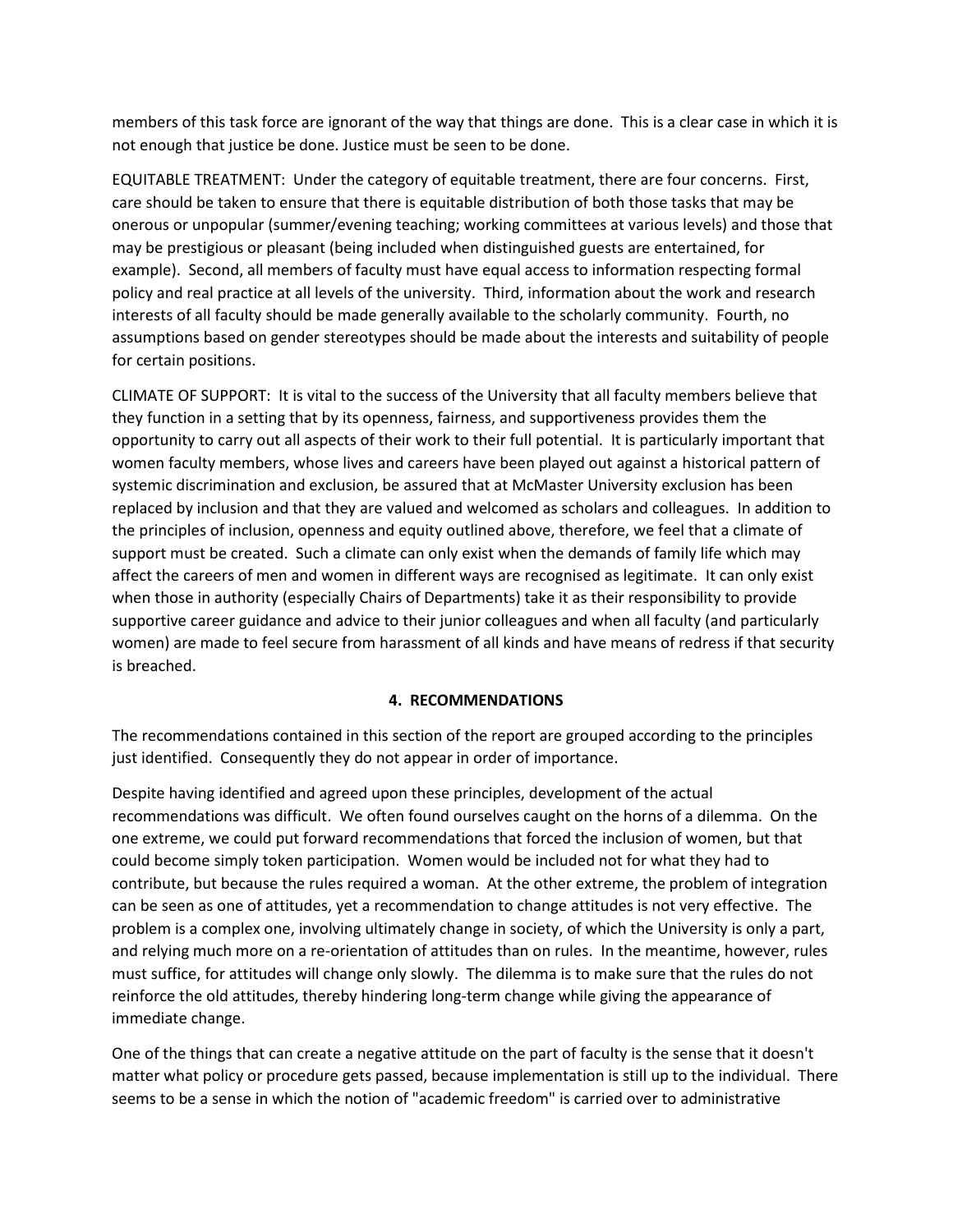matters, with the result that there can be in some respects administrative anarchy. Yet it seems more likely that academic freedom requires administrative accountability, or strictness. Our first recommendation has to do with the supervision of implementation of this report. Since that recommendation does not fall easily under one of the other headings, it appears here.

*Recommendation 1.* **The Provost should report annually to Senate on the progress made on the various recommendations in this report, and on the integration of female faculty at McMaster. The Provost's report will include elements that Chairs include in their annual reports to Deans, and Deans in their report to the Provost. The Provost's report to the Senate with respect to these matters should be published in the Courier or otherwise be given wide circulation.**

One other recommendation also does not fall easily under any of the principles, so is treated here. The Faculty of Health Sciences deserves, indeed requires, separate study.

*Recommendation 2.* **The Vice-President, Health Sciences, should ensure that a group be set up within the Faculty of Health Sciences to consider the extent to which the findings in the IFFM Report apply to that Faculty, to undertake a study of the integration of female faculty in Health Sciences, and to recommend ways to implement changes in that Faculty that will further the integration of women within it.**

Additional questions not included in the IFFM survey would be appropriate in a Health Sciences Survey. These include questions about whether there is a difference in the number of women appointed to "hard" or "soft" funded positions, or in the proportion of income required to be generated from clinical earnings. Undoubtedly other questions will be developed by those responsible for undertaking the survey.

The remaining recommendations follow the order of the principles just presented.

## **4.1 THE PRINCIPLE OF INCLUSION**

## **4.1.1. PhD Examination Committees**

The IFFM study found that males were more likely than females to be asked by Graduate Deans to chair or participate in the examination of doctoral theses. The committee discussed this recommendation and was in agreement with the IFFM Report that these positions are seen to be honorific and bring visibility to professors outside their own particular School or Faculty. One of the concerns identified was that procedures followed in selecting potential candidates for such positions did not appear to include all those who might be eligible. At the same time, the committee recognized that specific criteria must be met to be eligible to Chair PhD defenses.

*Recommendation 3.* **The Dean of Graduate Studies should ensure that the criteria for eligibility for chairing or participating in the examination of doctoral theses are clearly documented for the information of all faculty.**

*Recommendation 4.* **The Dean of Graduate Studies should extend to all who meet the formal criteria the opportunity to chair or participate in the examination of doctoral theses. The School of Graduate Studies should include all such individuals in an appropriate rota unless they choose to exclude themselves.**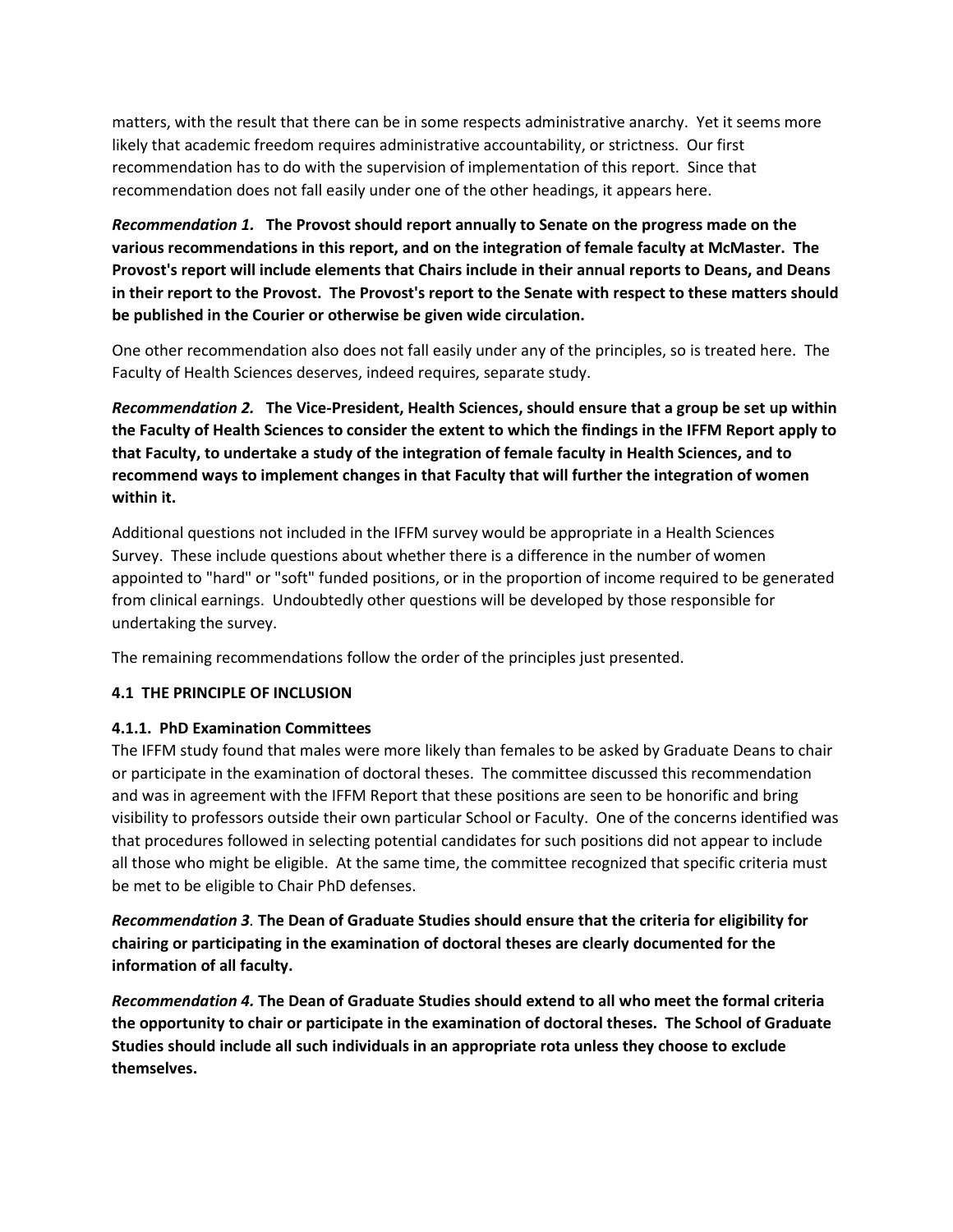#### **4.1.2 Senior Administrative Positions**

Recommendation 4 of the IFFM Report called for instituting procedures whereby all senior academic administrative positions are advertised and candidates are encouraged to apply for these positions, recognizing that such procedures need not preclude nominations as well. The IFFM Report discussion of administrative positions included "Chairs or Associate Chairs ..., Directors of Schools or Programs, Deans or Associate Deans", and the President and Vice-Presidents. The Task Force believes that the presence of women at the senior administrative levels is important in achieving full integration of women within the university. At the same time, women occupying such positions act as role models, both for students and for junior women faculty. The question we faced was how to ensure that qualified women are given, and are seen to be given, full consideration for these positions.

As in other areas, procedures for selecting candidates for senior administrative positions other than Department Chair often appeared to be unfamiliar to many faculty members. The existence of a search committee does not allay the concerns. The selection of such search committee members was often perceived to be arbitrary. Since it is the Senate Appointments Committee that nominates or approves people for these search committees, and since we ourselves have no idea how they identify members for these committees, we turn the problem over to them, with some suggestions of our own.

# *Recommendation 5.* **The Senate Appointments Committee should consider ways to ensure that their nominations to search committees follow the principle of inclusion, and should report to Senate on the procedures they have adopted to accomplish this goal.**

Ideas that have occurred to us include sending a letter to all eligible members of faculty asking for expressions of interest, and reasons for that interest. This need not be a separate letter for every committee, of course. A general list could be sent out each year identifying all of the search committees needed in the coming year. In addition, it would be valuable if the members of the Senate Appointments Committee could clearly identify in the letter soliciting members the procedures that will be used for selecting those members.

There seems also to be a widespread belief that members of search committees usually identify potential candidates whom they will consider and tend to value less highly those candidates who apply to the search committee for the position. We find this a strange and unfortunate way to proceed, and would like to see procedures clarified such that potential applicants know how they will be judged, and can decide whether or not to apply. If direct application is not desired (as for example on the muchmentioned grounds that anyone foolish enough to want this job is not a person we want in the position), then that should be made explicit in the statement of criteria.

*Recommendation 6.* **For all available academic administrative positions within the University, the chair of the search committee (who would be the President, one of the Vice-Presidents, or a Dean) make known to all relevant members of faculty information about the availability of the position, the requirements of the position, the criteria by which candidates for the position will be judged and the fact that all members of faculty who meet the criteria have equal opportunity to apply for and be considered for the position.**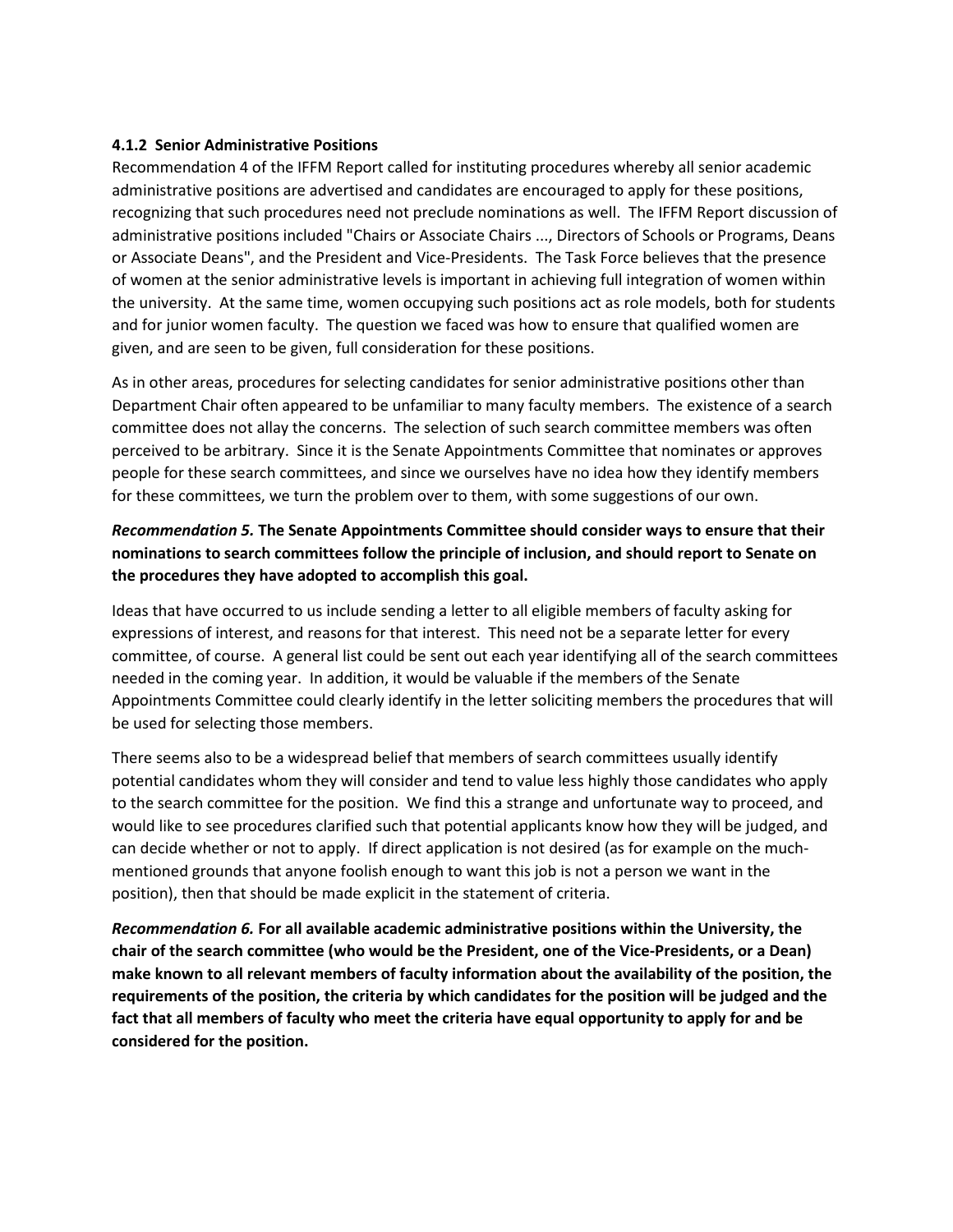#### **4.1.3 Committees**

Although the IFFM study found that men and women were equally likely to have served on Departmental committees and that 75% of men and women served on such committees in the 1987- 1988 academic year, significantly fewer women than men felt that they had been members of important decision making committees in their Department, or that they had served on the type of Faculty-level committees that they were interested in.

The data did not demonstrate significant differences in the percentages of men and women who chaired Departmental Tenure and Promotion or Hiring committees, but in this category the numbers were very small. The IFFM Report did recommend that "particular attention should be paid to ensuring that female faculty members with equivalent qualifications have equal opportunity to chair Departmental Tenure and Promotion and Hiring committees".

The Task Force discussed the issue of mandatory representation on these important committees at length. There was agreement that the importance and status of certain committees is greater than that of others. Of particular importance in Departments and Faculties are Tenure and Promotion committees and Hiring/Search committees. The principle of inclusion rather than exclusion is of particular significance in considering appointments to these committees. The greater visibility of women in such positions as well as the incorporation of women's perspectives into the deliberations of such committees is essential to improve the integration of women faculty throughout the university and to combat systemic discrimination.

Concerns, however, were expressed about the effect of legislating mandatory membership of women on such committees. Among these concerns was the fact that in those Faculties in which there are small numbers of women, these women risk being overburdened and having their career progress adversely affected if they are required to sit on too many committees. Furthermore, women do not wish to be seen as being selected for committees merely because they are women rather than because they meet the criteria for the position. Such a perception risks devaluing women faculty and the contribution that women may make to committee deliberations, and may ultimately be counter-productive to women. Mandatory membership regulations may also be seen by some Departments or Faculties as a disincentive for developing other strategies to combat systemic discrimination. The Task Force also recognized that there are differences between various Departments and Faculties with respect to the visibility and involvement of women at the senior administrative level.

The Task Force believes that the resolution of this dilemma lies in recognition that there are many qualified women who meet the necessary criteria for membership in such important decision-making committees, and it is the involvement of these qualified women in these important committees that is critical. Such involvement is not tokenism and will be of immense benefit to our academic community. The Task Force recognizes that no one woman can represent the perspective of all women, but by virtue of the different life experience of women, they bring to committee deliberations a different perspective than do men. Furthermore, many women in our society have been affected to a greater or lesser degree by systemic discrimination. It is the awareness of, and commitment to combat, this systemic discrimination at all levels of our University that the Task Force feels is most important.

## *Recommendation 7.* **Department Chairs and Faculty Deans should ensure that mechanisms are in place to identify qualified women for participation in important decision making committees and to**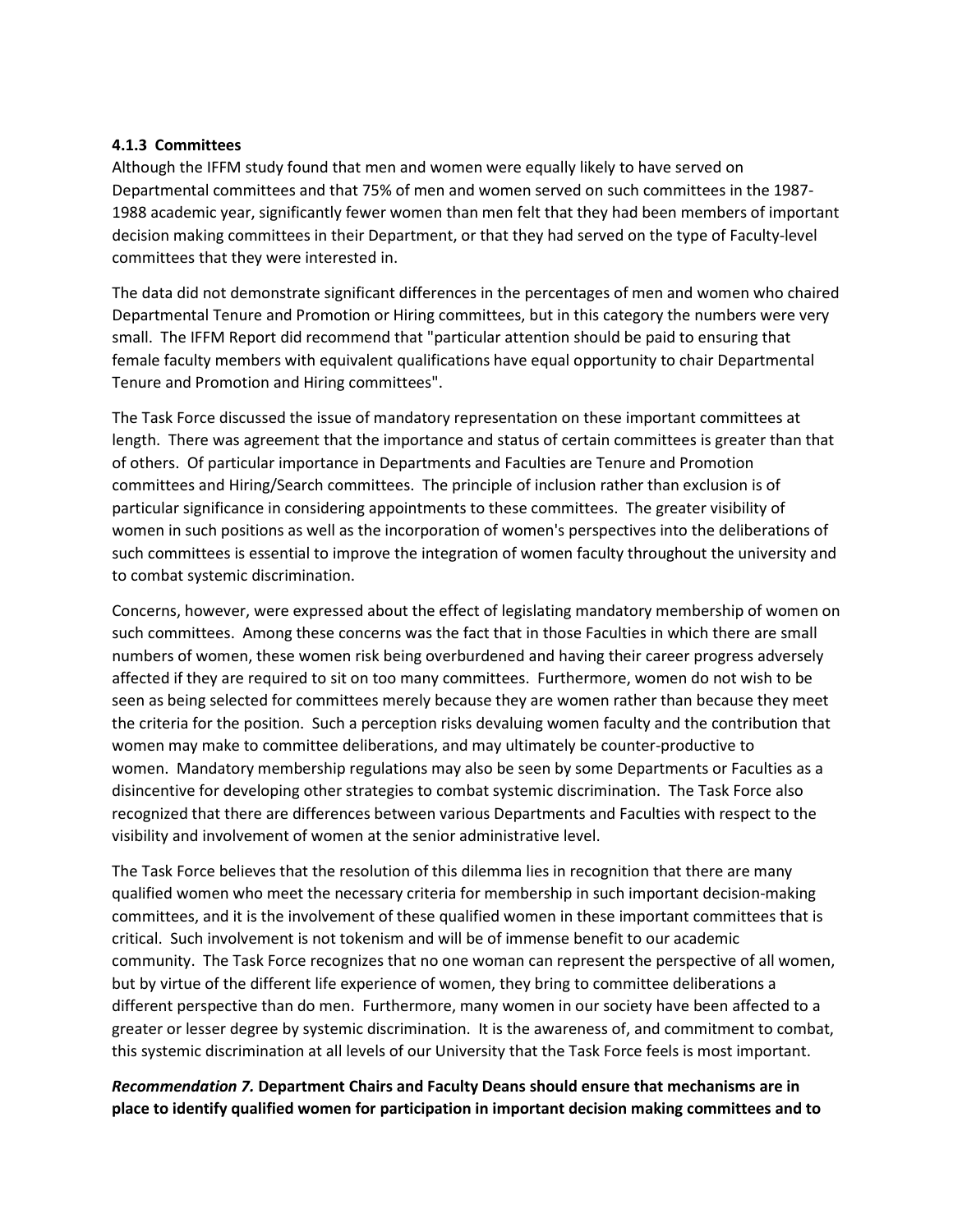**encourage the participation of such women in these committees. Widespread discussion should take place within Departments/Faculties to develop ways of increasing the participation of qualified women and other under-represented groups at all levels of Faculty governance. Such discussion must take into account the real risk of over-burdening small numbers of women in some Departments and address ways of dealing with this problem.**

*Recommendation 8.* **The annual reports submitted by Chairs and Deans to the President should include a list of members of important decision making committees, particularly Promotion and Tenure committees and Hiring/Search committees. Such a report should also include information about the process by which members of these committees were selected.**

## **4.1.4 Perceptions of Inclusion**

Networks, informal contact and the opportunities for meeting academics in one's own and other disciplines constitute an extremely important component of the overall university environment and are significant contributors to the perception of inclusion and integration.

*Recommendation 9.* **The Provost and the Vice-President, Health Sciences, should ensure that orientation and workshops for both Chairs and new faculty address the need to consider all faculty members for inclusion in informal networks and in invitation lists to meetings and informal gatherings with visiting academics.**

The committee heard women faculty express the belief that their concerns are often not well understood, that feminist scholarship is often undervalued and that women's success may not be appropriately acknowledged. Linda Briskin of York University has written that "university administrations and faculty associations must take pro-active and public measures which emphasize that the under-representation of women, sexism and anti-feminism are totally unacceptable, reflect on the character of the university as a whole, and are a collective responsibility" (1990).

*Recommendation 10.* **Chairs should ensure that the scholarly and professional achievements of all faculty members be publicly acknowledged and widely publicized in their Departments.**

*Recommendation 11.* **Those responsible for organizing University-level lectureships should seek to include speakers who will emphasize gender issues and the new developments in feminist scholarship.**

## **4.2 VISIBILITY OF PROCEDURES**

All of us concur with the general principle that confidentiality must prevail in some aspects of university life, for individuals must feel free to assess information and make judgements with respect to tenure, promotions, and the like. Nevertheless, in our deliberations we have been struck by the fact that many of our colleagues, not all of whom are either women or junior in rank, are in ignorance of the procedures by which the decisions that affect their scholarly lives and careers are made. In addressing term of reference (c), to "reduce dissatisfaction of faculty with the University", this obscurity of procedures seemed to us to be quite important. The evidence from the IFFM Report documenting this was quoted in Section 3.

Our discussions were also based on the information received from the Departments and Areas listed earlier (in Section 1.4). Obviously, there are limitations in drawing conclusions from this partial list of Departments. The problems may be much greater, or much less, than these responses lead us to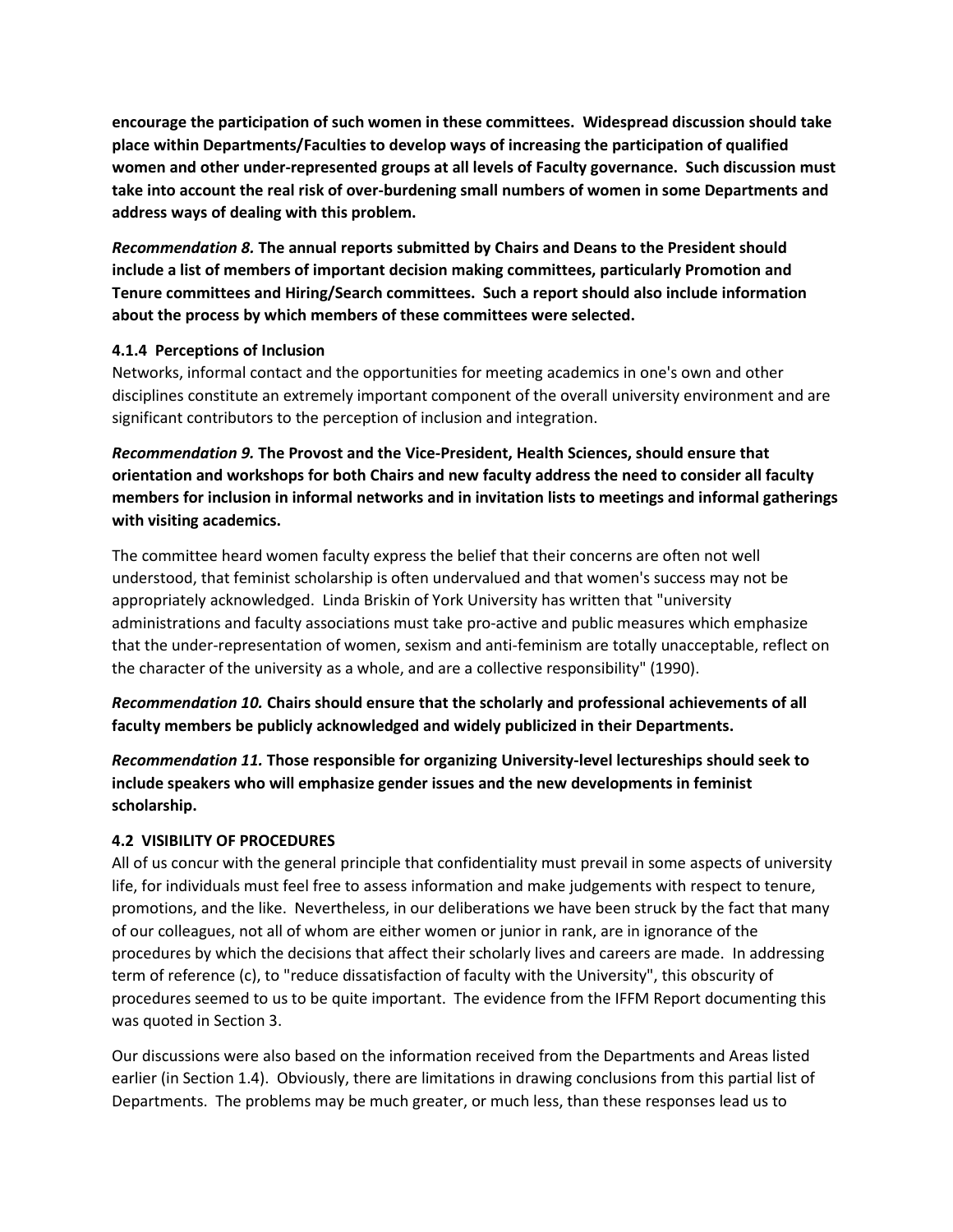believe. On the one hand, the Departments that replied may be the best ones, in terms of their handling of the merit pay issue. If that is the case, then the situation is much worse than the replies would suggest. On the other hand, it is possible that those who did not reply experience no problems with this issue, hence saw nothing to write about. Even if there is a problem only in those Departments that did reply, there is still a very real problem, needing remedy. Hence even given this low response rate, several conclusions are possible from the replies that were received.

With regard to determination of the merit pay increment, the most striking results are the lack of consistency across campus in the importance of the several criteria, or even what they mean; the lack of clarity or openness in a number of the replies; and the extent to which the new 'par' merit scheme seems not to have been implemented.

For merit pay determination, most Departments identified the same three major criteria -- teaching, research, and service. (Medicine included a fourth, clinical activity. At least one Business Area included a fourth for community service.) In Humanities, the three categories receive equal weight. In Science, and in Economics (which may be representative of Social Sciences), the weighting is reported as 2, 2, and 1 for teaching, research, and service respectively. In Mechanical Engineering the weighting is 9, 9, and 7, and this is said to be the same for all of Engineering. Opinion varied on where some things lay: graduate supervision for example was sometimes included under teaching and sometimes under research. While not wishing to promote consistency for its own sake, some of the disparities make little sense to us. It is certainly reasonable for Medicine to have its fourth criterion, but we fail to see why service should be of different importance in the several Faculties.

Among the replies received, several were excellent, and made a number of useful points about procedure. Others were not very informative. We were simply told that the Chair rates each faculty member on the criteria and reports the results to the Dean. If we received the same information as did members of the Departments (and in one instance we received a copy of the letter sent them), we can understand why there is dissatisfaction with the process. Two of the interesting variations we received are as follows (quoted without attribution).

I do attempt to make some allowances in terms of expectations of younger faculty, by giving them lighter loads (to accelerate their research initiatives), and by compensating for their lack of classroom experience.

In our Department, we are all above average teachers so, by definition, upon comparison within the Department, we are all average in teaching component. We all do what we are asked to do in committee work (although some do it better than others) and so, for the most part we are similar in terms of our administrative component. The variance in recommendation for merit in our Department is eaten up largely by research.

Our greatest concern arising from these replies was the apparent failure to implement, at the Department level, the new career progress/merit scheme described to all faculty in a document from the Joint Committee (Faculty Career Progress/Merit Plan, March 13, 1989). That scheme is premised on the notion of par merit, "a concept quite distinct from average", and defined in the glossary as "competent performance of the duties normally associated with an academic appointment at McMaster. It follows that par is a descriptive and not an arithmetic or statistical term." Yet one Faculty uses a form that describes satisfactory teaching, meaningful service, and an on-going research program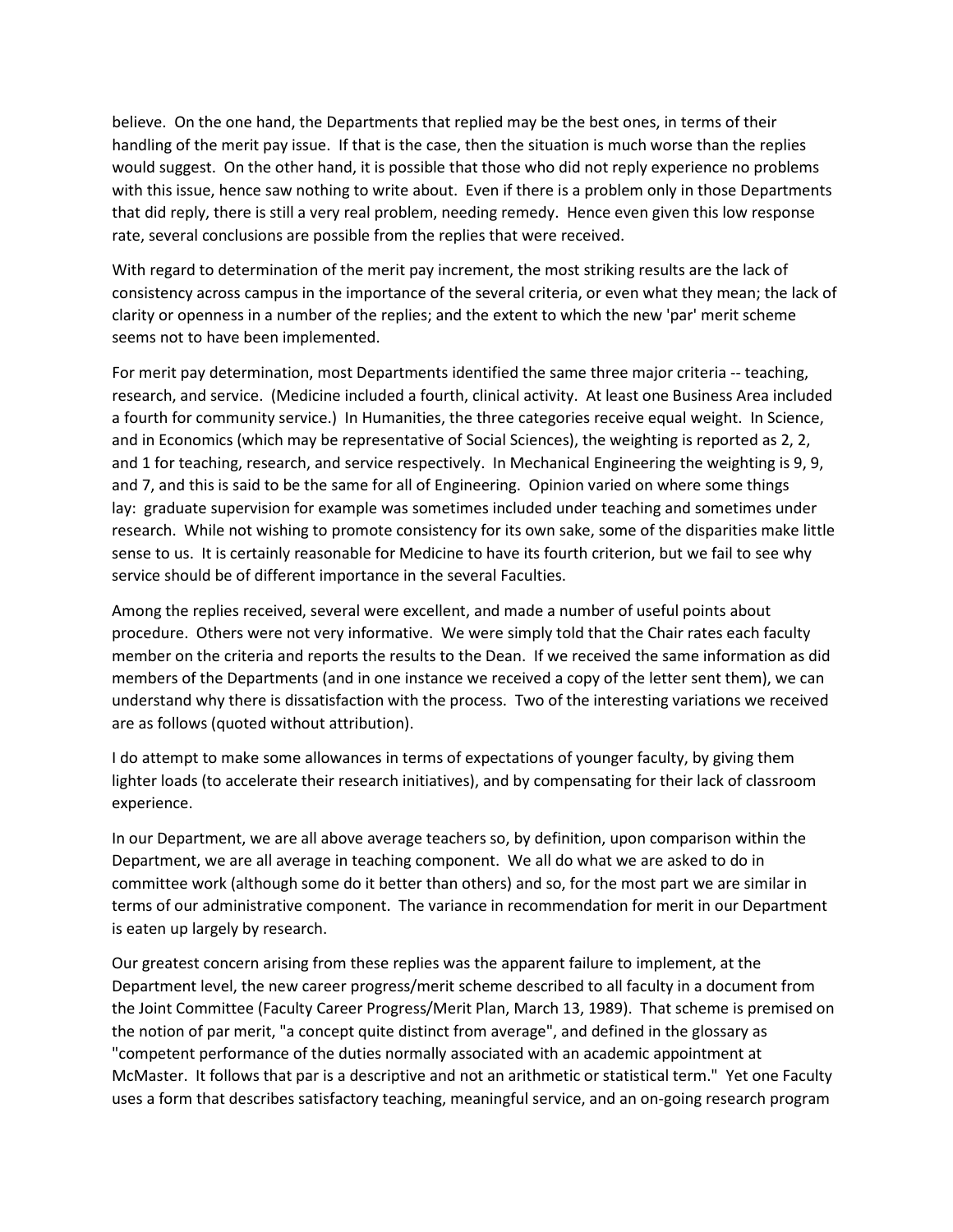as meriting 0.75 par increments. A Chair in another Faculty informed us that it was required in that Faculty to have the ratings for each criterion average 50% of the available rating scale. Not only has the concept of average merit not given way to the notion of par performance, but in many cases the Chair wrote of doing this alone, despite the fact that the 1989 document clearly says it is a task to be done in consultation with senior colleagues.

There are Departments that seem to have attempted to work under the spirit of the new procedures, and they have found difficulties. One writes,

The definition of competence is unclear. Faculty members may perform their duties competently but may also be relatively unproductive. If all members of a Department are viewed as competent, it is difficult to justify something less than a par increment. This in turn makes it difficult to reward the members of the Department who are very productive....

Dr. Heidebrecht, on February 1, 1990, sent a memo to faculty colleagues on behalf of the Joint Committee, regarding the career progress/merit plan, in which he suggested individuals contact their Chair if they have any questions about the plan. Although none of us on the Task Force felt moved to act on the basis of that memo, now that we have received these replies, we are less sanguine about the level of our understanding, and indeed the level of implementation of the new procedures.

If McMaster faculty were merely ignorant of procedures that were demonstrably fair and equitable, an easy solution would offer itself. That is not the case, though. We found that in many cases the Departmental procedures are given to ad hoc implementation, or, worse, are applied in such a way as to flagrantly violate both the spirit and the letter of agreements that have been forged.

Though perhaps not restricted to the procedures by which assessments about career progress and merit are made, the information we obtained makes clear the fact that there are definitely problems in this area. Procedures must be brought into line with broad University policy, and they must be visible. The principles of equitable treatment and inclusive procedures can only be assured if the measures taken to protect them are visible. The following recommendations are offered as ways to bring this about.

Item 3 in the March 13, 1989, description of procedures for merit increment determination calls upon the Chair to "make clear to all faculty members" the basis of the recommendations. This has apparently not happened. If faculty members had clearly understood these procedures, the failure to implement the new scheme universally would have been visible by now. Hence the next recommendation is not for any change, but for implementation of procedures that should already have been in place.

# *Recommendation 12.* **The Chair of each Department and School in the University should be responsible for developing a written statement indicating the way in which merit recommendations are derived.**

The Chair's statement should specify the weighting that is given to the various criteria. The statement must obviously be consistent with the spirit of the new CP/M agreement, must be shown to have the support of the members of the Department concerned, and must be submitted to the Dean of the Faculty for approval before being implemented. The statement should be distributed to all those in the Department who participate in the CP/M scheme.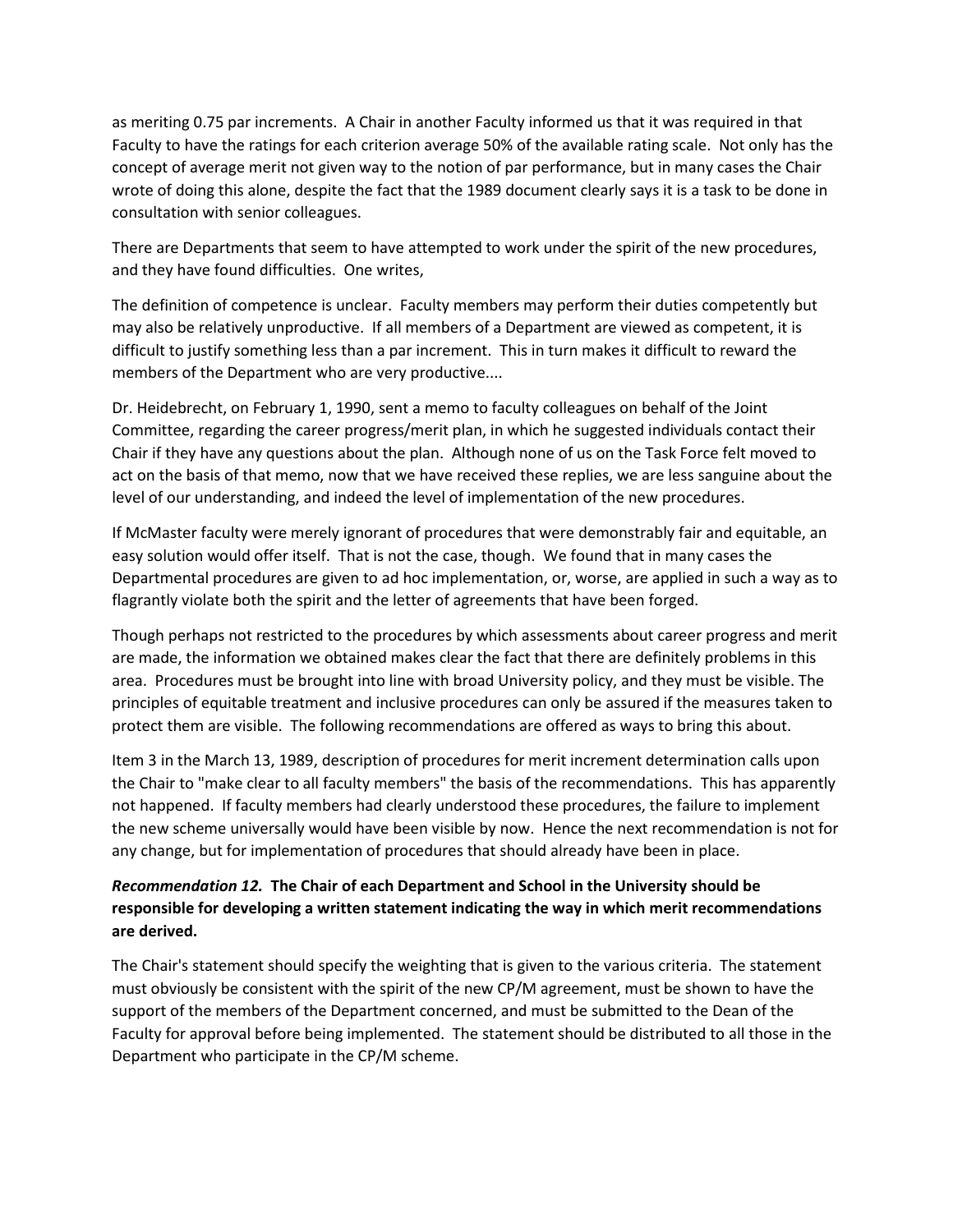# *Recommendation 13.* **The Chair of a Department should apprise each member in writing of the merit determination made in his or her case. A person rated below par should also be informed of what must be done to alter future ratings.**

The distribution of salary information has been done on an irregular basis in the past. Merit increment distributions are at least as important. Insofar as it can be provided while being consistent with confidentiality requirements, such information would be a contribution towards greater visibility of procedures.

# *Recommendation 14.* **The Provost's office should make available to all faculty information about the distribution of merit awards by Faculty, by rank, and by gender.**

The terms of reference for Department Chairs give the Chair responsibility for determining which faculty members will teach which courses. Teaching assignments, graduate supervision, and committee service should all be decided according to procedures that are open and equitable. Faculty members must be able to feel that they have a hand in deciding the shape of their Departments and that their contributions to it and their rewards from it are appropriate.

# *Recommendation 15.* **Departmental Chairs should make clear to all members of faculty how duties are allocated.**

## **4.3 PRINCIPLES OF EQUITABLE TREATMENT**

Compliance with the recommendations listed under the principles of inclusion and visibility of procedures can do much to ensure that all faculty members are, and trust that they are, treated fairly. In addition, recognition and elimination of sexual stereotyping, which has the potential to affect members of both sexes, should be a goal. Since women in general are considered to have more nurturing skills than men, it can happen that women are assigned to, and men deprived of, work which involves these skills, whether or not they wish to undertake it. Judgements may be made that married women present risks as employees because they may leave if their husbands are relocated, or that women with children are too likely to be distracted to be serious about their careers a concern never raised about fathers. Decisions based on such generalizations and unsubstantiated judgements are intrinsically unfair.

While differences in interests and abilities will always properly result in distinctive patterns of involvement of faculty members in the working of the University, objective assessments of all qualified individuals' ability to undertake any task are essential features of equitable treatment.

All tasks, of course, are not equally popular. Their timing, demands and perceived prestige contribute to determining whether they will be welcomed. The distribution of tasks, therefore, conveys powerful messages about faculty members' value and acceptability. This may be particularly true of teaching assignments, which are the most public of a faculty member's duties.

*Recommendation 16.* **Chairs and Directors should allocate all teaching and in particular that done in evenings or in the summer or that is particularly onerous, according to equitable criteria. These criteria should be understood by and acceptable to members of their Department or School.**

Responses to the Integration of Female Faculty survey indicated that there is a strong perception among women that their opinions and their research are taken less seriously by their male peers than those of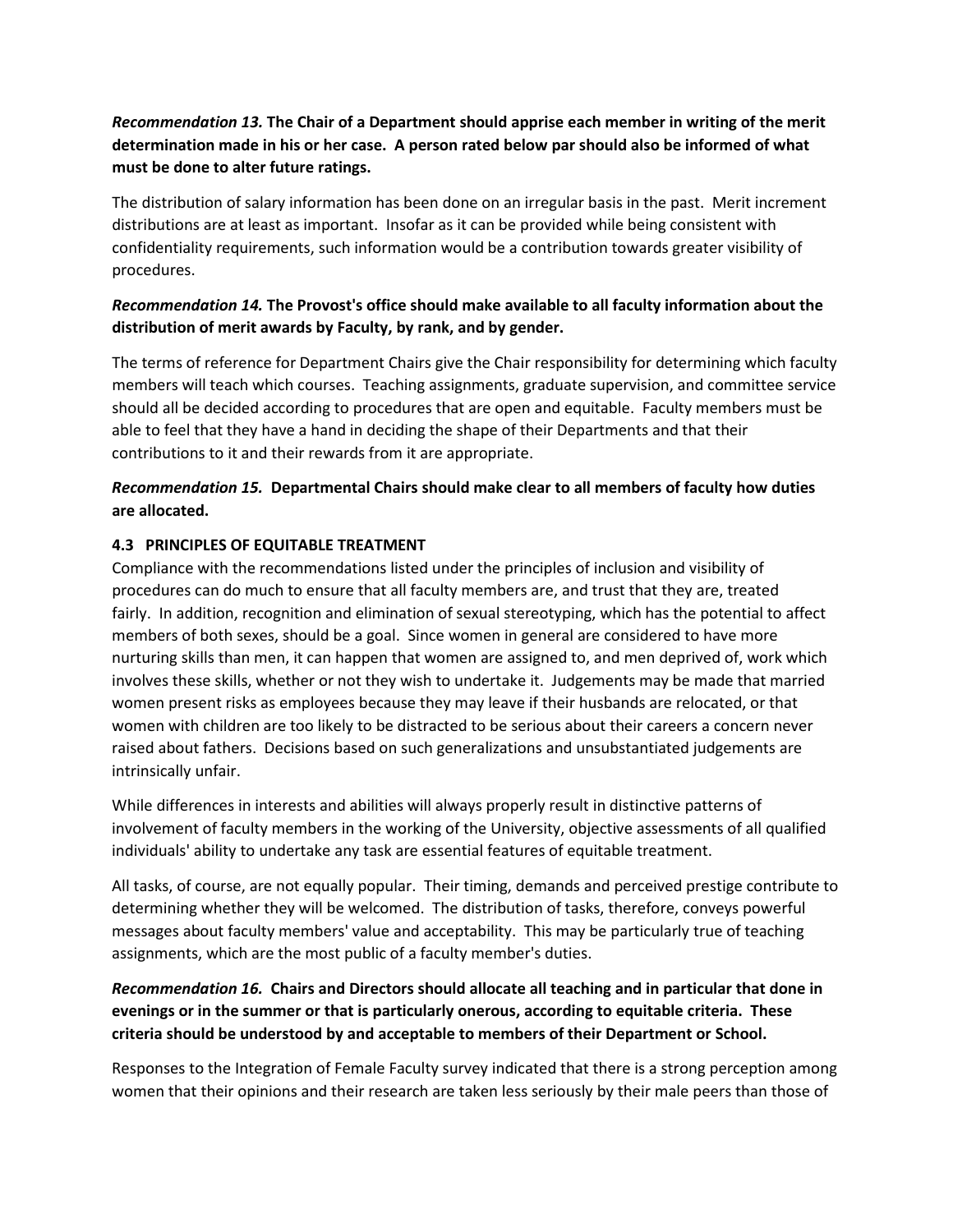men. This concern was reinforced for the Task Force members by direct reporting of lack of recognition of the accomplishments of women. One of the several consequences of this situation is the possibility that potential graduate students may not be aware of the research interests of women faculty members.

*Recommendation 17.* **Chairs and Directors should ensure, either directly or by way of the Chair of their Graduate Committee, that graduate teaching is distributed according to their faculty members' qualifications and that information about all qualified faculty members' research interests is made known to potential graduate students and student advisors.**

Any scholar whose research interests diverge from the mainstream or challenge conventional positions may be at risk in the peer-review process. Women scholars may be particularly vulnerable if they are involved in new areas of feminist research or are approaching more traditional areas with novel insights and interests. Journals that publish such work may be too new to have acquired the recognition brought by long establishment. The peer-review system must accommodate the open and fair assessment of the merit of scholarship, irrespective of its theme. The University's Policy and Regulations for tenure and promotion already require that in assessing the quality of the candidate's research or other professional activities, the Departmental Committees shall also, as far as practical, solicit the judgements of his or her colleagues within or without the Department. Consultations with referees outside of the University is necessary in considering promotion to the rank of Professor. Thus the practice of seeking expertise outside the Department is well established and could be extended to all assessments of professional functions.

*Recommendation 18.* **The chairs and members of committees, and any other individuals charged with the evaluation of scholarship, whether this evaluation is episodic or ongoing, should systematically consult with experts in the relevant field. If such experts are not available within the University, they should be sought outside. In this case, the conditions of the consultation should be as specified in McMaster University Revised Policy and Regulations with respect to Academic Appointment, Tenure and Promotion (1977, 1980). The chairs of such committees or groups or the individual responsible should be held accountable by their Deans for ensuring that the opinion of appropriate experts has been sought.**

#### **4.4 CLIMATE OF SUPPORT**

Although our emphasis in this section remains on the integration of female faculty, our recommendations can improve conditions for all faculty. In the next ten years McMaster will be in competition with much of the English-speaking world for qualified faculty. In the face of such competition an environment that supports and nurtures all our people could provide a vital edge. Such an environment must be a value of the University as a whole, permeating the Faculties and impressed upon the Departments. Since it will involve changes in long-ingrained attitudes it will not develop overnight but will emerge from a process of education about equity and active encouragement of its growth.

The climate of an institution is set from the top: improvements will succeed only to the extent that they are encouraged by senior administrators who should take immediate and positive steps to improve the present climate. For example, the 1981 terms of reference for Chairs already include the nurturing of faculty and staff as a responsibility but without encouragement from above this will often be neglected.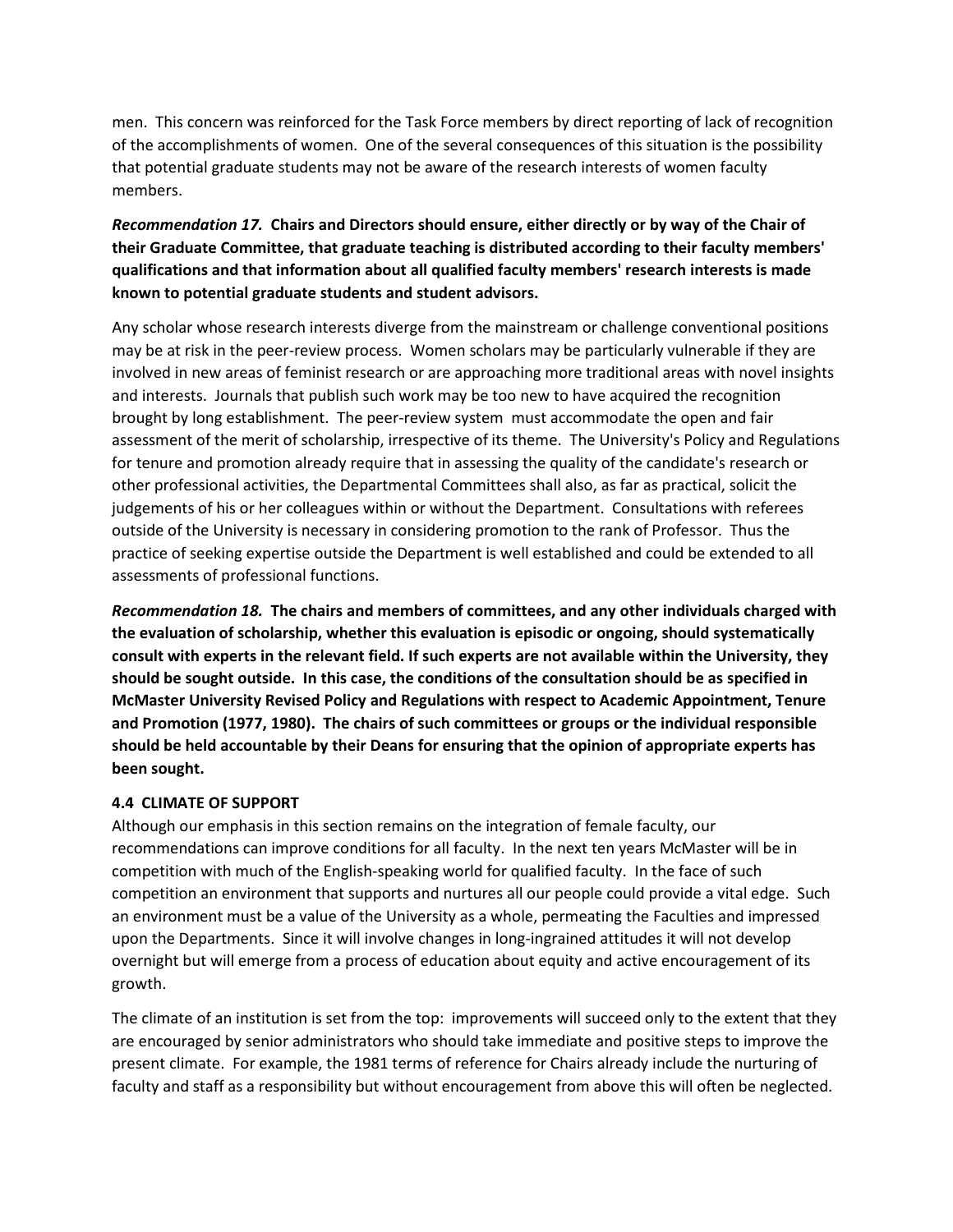# *Recommendation 19.* **Each Faculty Dean should be held responsible for ensuring that the Faculty provides an environment that supports and nurtures all its members - and especially new faculty. Deans should hold their Chairs accountable for Departments' roles in the provision of such a supportive climate.**

To a large extent, the Department is the locale of a professor's activity since involvement in Faculty, University and professional activities often stems from departmental recommendations and references. Thus the Department dominates the climate of support and the importance of this role is recognized in the terms of reference for Chairs and Directors in which the responsibility for career progress of faculty members is given a high place - second of fifteen components. Whatever rules are in place, much also depends on the 'mood' in a Department. Just as it is no longer acceptable to derogate people because of their race so it must become unacceptable to demean people because of their sex. Chairs who tolerate situations where colleagues are arbitrarily excluded from full participation betray their trust and harm their Departments and the University as a whole.

*Recommendation 20.* **Senate should ensure that procedures for the selection of Chairs of Departments and Directors of Schools and Programmes are amended so that the formally constituted Selection Committees interview potential Chairs with particular regard to style of departmental governance and sensitivity to the problems of integration of female and junior faculty.**

*Recommendation 21.* **The Provost should ensure that new Departmental Chairs attend a workshop on the topics of this report. Special attention should be paid to the sources of gender discrimination and their corrosive effect on the collegial spirit McMaster works to foster. This workshop should be distinct from any training in the administrative practices of the University. (See also Recommendation 9.)**

A Chair's responsibility for the careers of the Department's members has two components. On the one hand, the annual recommendations of merit salary increases require an assessment of past performance. On the other hand, the fostering of career progress looks to the future. Whilst they are inter-related, these two facets should be kept separate. In addition, young faculty usually need introduction to the networks of relationships that span the University and those that span the discipline concerned. Senior faculty can, and should, take an active role in advising and encouraging their newer colleagues.

*Recommendation 22.* **Each chair should meet annually with every member of the Department to review career progress. This meeting should look forward and go beyond any discussion of past performance involved in explaining the latest merit award.**

*Recommendation 23.* **Each chair should review annually for tenure all untenured faculty in the Department and review all assistant and associate professors for promotion. (That is, the Chairs should take the initiative and not require their faculty to put themselves forward.)**

A multitude of studies here and elsewhere demonstrates the need for effective measures to combat sexual and gender harassment. A report on this subject was received by Senate last June, and will be acted on by the Senate Executive Committee. We strongly endorse the adoption of effective measures to combat this problem. We offer no recommendation regarding such measures because the topic is currently being dealt with.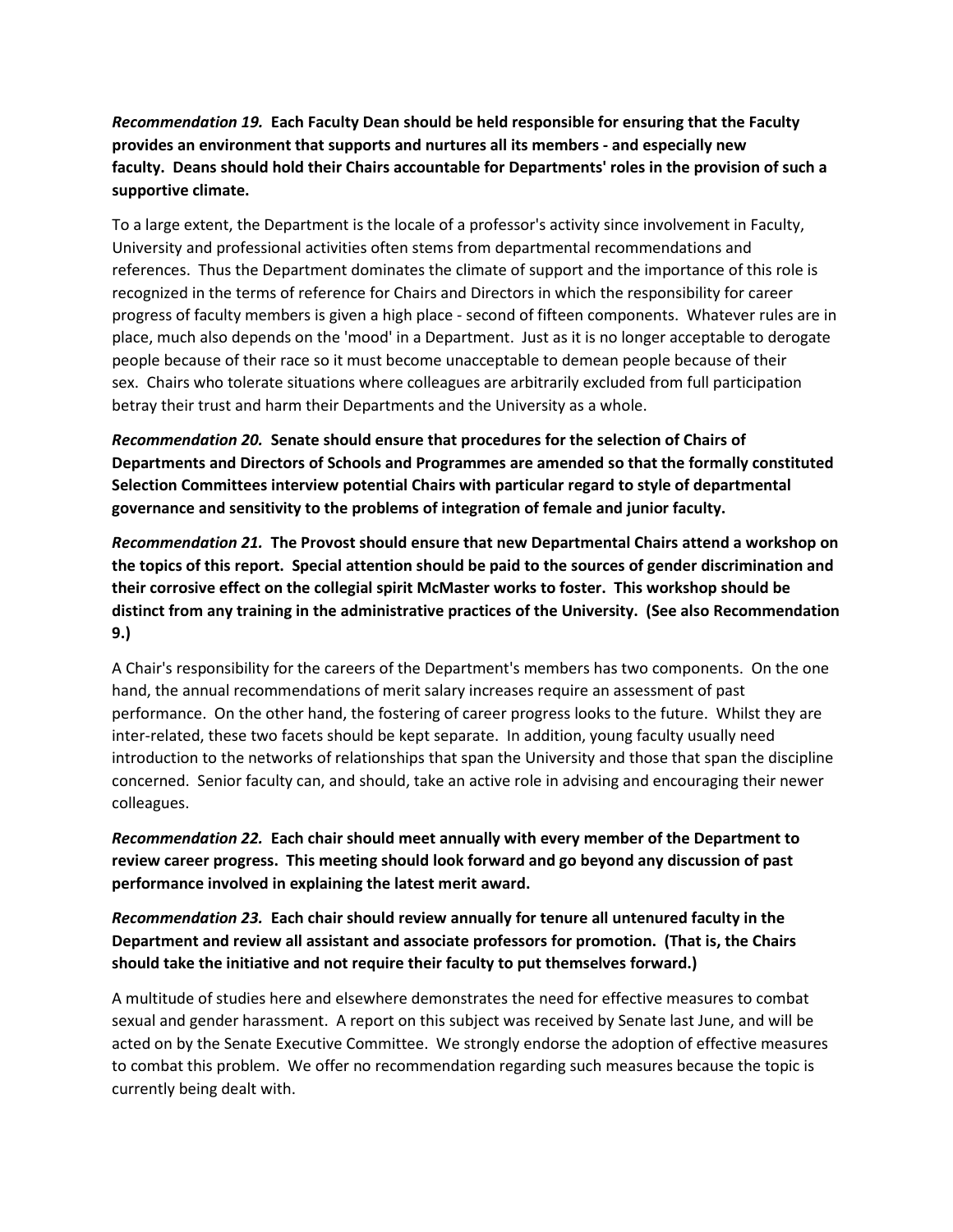McMaster's rules regarding tenure contain a time limit. The years in which a young professor is expected to establish the body of work on which the vital tenure decision will be based are also the years in which a family is often established. In our society, the woman is usually expected to carry the major responsibility for child-rearing. It is the University's duty to reduce the effect on women faculty of the conflict between the two demands. Indeed, this issue is of interest to a growing proportion of the male professoriate. The most prevalent solution to this conflict at other universities is based on schemes that allow a faculty member to be absent for a period and also extends the time limit by a proportionate amount. These are usually termed 'stop-the-clock' schemes. One such model could involve complete absence from duties for, say, one year with an extension of the time limit for the tenure decision also of one year. As another example, the professor might be working for 80% of the normal time for two years with an extension of 40% of a year.

Whilst there is a range of circumstances under which such plans might be useful, two periods are of most concern: firstly the period surrounding the actual time of birth and, secondly, the remaining period before the child(ren) attends full-time schooling.

The first situation is tackled by the current parental leave policy. This provides for leave for up to 26 weeks. Further, it allows the faculty member the option of deferring, for up to one year, academic decisions relating to the individual's career development. Hence McMaster already has in place one form of a 'stop-the-clock' scheme, which recognizes the fact that the presence of a very young child in a household is quite disruptive and that productivity may be reduced. Whilst some of the details of the scheme are designed to encourage a timing of the leave that has little effect on the teaching loads in the Department, it will often be necessary to make some ad hoc arrangement, perhaps by a contract or part-time appointment in a small Department.

For the period after parental leave there are two schools of thought. Many parents are willing to entrust their children to some delegate for at least part of the day and for this case there are recommendations re day-care below. This situation allows for the completion of those duties that require the professor's presence on campus during normal working hours. However, much work is done outside those hours - few minds are switched off when the body leaves the campus. We need to recognize that there will be some reduction in productivity whilst children are small.

An alternative view holds that in the early years a consistent upbringing is best achieved by the full-time presence of a parent. The lengthy absence that this implies is harder to handle but there is a precedent in the leave given for participation in political office. One problem is the need for replacement teachers and the temptation to form a ghetto of part-time and contract appointees. However, this problem occurs when faculty are allowed to 'buy-out' of teaching and acceptable solutions exist. A more serious problem is the loss of up-to-date knowledge of the appropriate field. Whilst this can be alleviated to some extent by reading and, with cooperation from the Department, by attendance at some seminars there will undoubtedly be a need to catch-up on return to duties. This must be allowed for as it is for people appointed to major administrative posts. Another serious problem is that of job security: it is unlikely that an absence of several years with a guarantee of a position on return can be available to untenured faculty.

A compromise position would allow a professor to transfer to some level of part-time status, with a proportional extension in the time allowed to reach tenure, etc. Any such scheme must be designed with care so that the 'ghetto' effect is avoided. In particular, part-time in this context must not imply a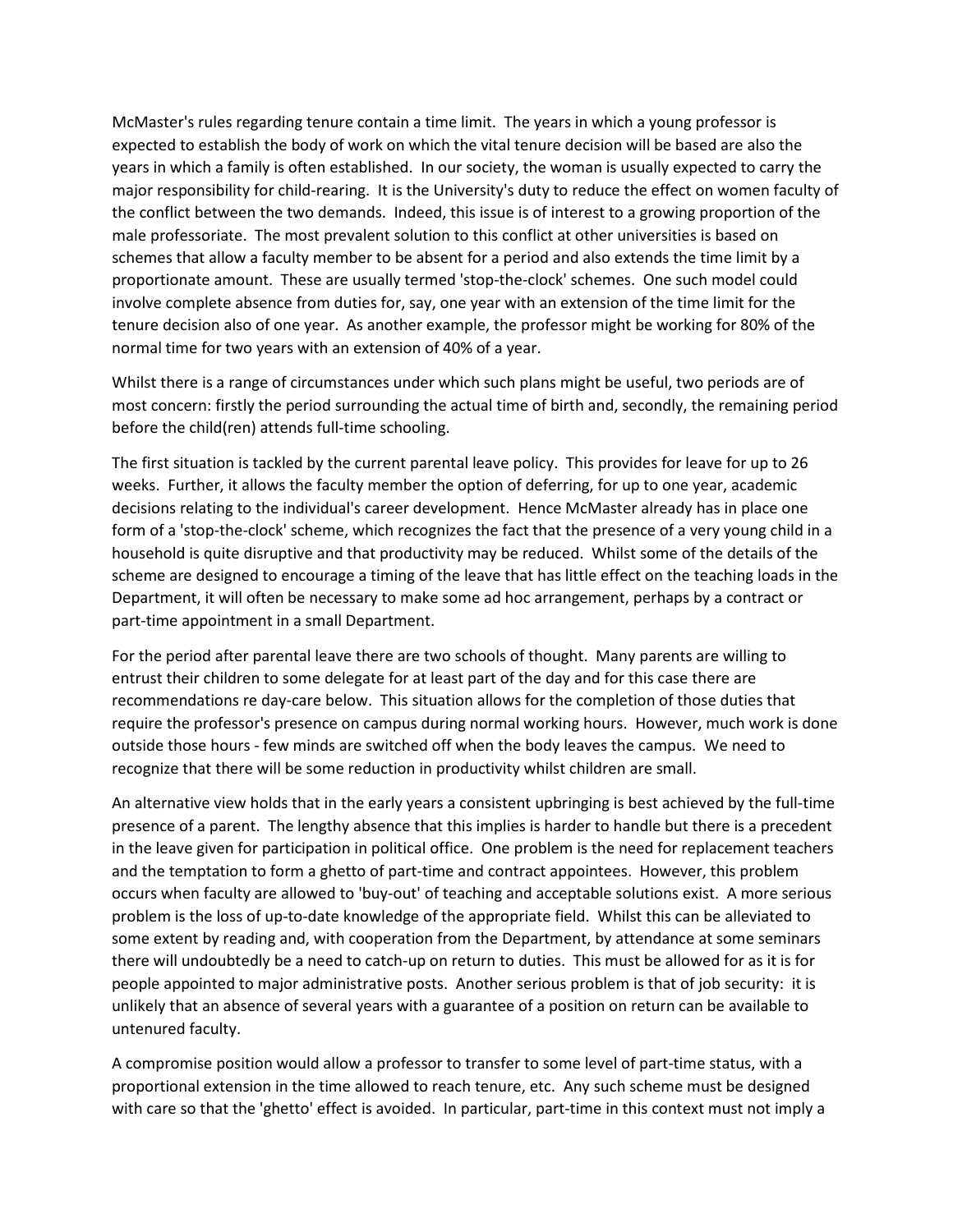full teaching load with no allowance for research. None of the current or proposed schemes will be of any use in a Department whose Chair believes that anything less than 80 hours per week implies a lack of serious interest in a career.

The need to avoid unfairness to any replacement will make the task of managing the long-term effects complicated but not impossible. A Department sensitive to the issue would make some effort to keep in touch with faculty who are temporarily absent, for example through invitations to any annual end-ofterm event, or consultation about the times of seminars in the appropriate area.

## *Recommendation 24.* **The Joint Committee should develop amendments to the time-dependent rules in the Tenure and Promotion documents to allow a modest variety of 'stop-the-clock' choices.**

The term 'part-time' is applied in two distinct situations. In one case, the holder of some outside post is employed so that our students may benefit from expertise not available otherwise. Such appointments are typically for quite small contributions. In the second case, the appointee has the normal attributes of a professor but, by mutual agreement, is employed for only some fraction of the normal working time, for example, only on three days of the week or only through September to May. A genuine parttime appointment would reduce all duties (teaching, research, administration) in the same proportion at least over the long-term.

*Recommendation 25.* **Senate should modify the terms of permanent, tenured, part-time appointments to allow a variety of schemes. In all cases the assigned duties should have normal proportions of research, teaching, and administration. When a full-time appointee arranges to be on part-time status, the right to return to full-time status should be preserved. Time-dependent deadlines should be extended proportionately.**

For many working parents, access to reliable day care is vital. Many employers are finding its provision to be cost-effective. We are aware that the McMaster Child Care Centre has recently been expanded. That is a step in the right direction, but the waiting list remains excessively long for a new parent. In practice, many faculty can find and afford adequate care of some kind for the 'normal' working day but have severe problems when there is some unforeseen occurrence. Many day care facilities are unable to accommodate children with even minor illness. The usual caregiver may be unexpectedly absent due to illness. Furthermore, parents may be obliged to participate in evening or weekend seminars. While our mandate is to address problems of women faculty members, we do not wish to suggest that the child care problems of other employees and students be handled differently. Hence this recommendation is addressed to the Board of Governors.

*Recommendation 26.* **The Board of Governors should establish a working group to look into possible solutions to a number of issues related to child care for faculty with young children. Three issues that have surfaced in our discussions are the quantity of day care available on campus, the provision of 'after hours' care (e.g. for faculty teaching evening courses, or with lab work that carries on beyond the 8 to 6 time frame in which child care is normally available), and the provision of care for slightly sick children during the normal child care hours.**

#### **4.5 HIRING MORE FEMALE FACULTY**

The hiring process followed at McMaster University should demonstrate adherence to the principle of employment equity, which has as its objective the elimination of systemic discrimination. Employment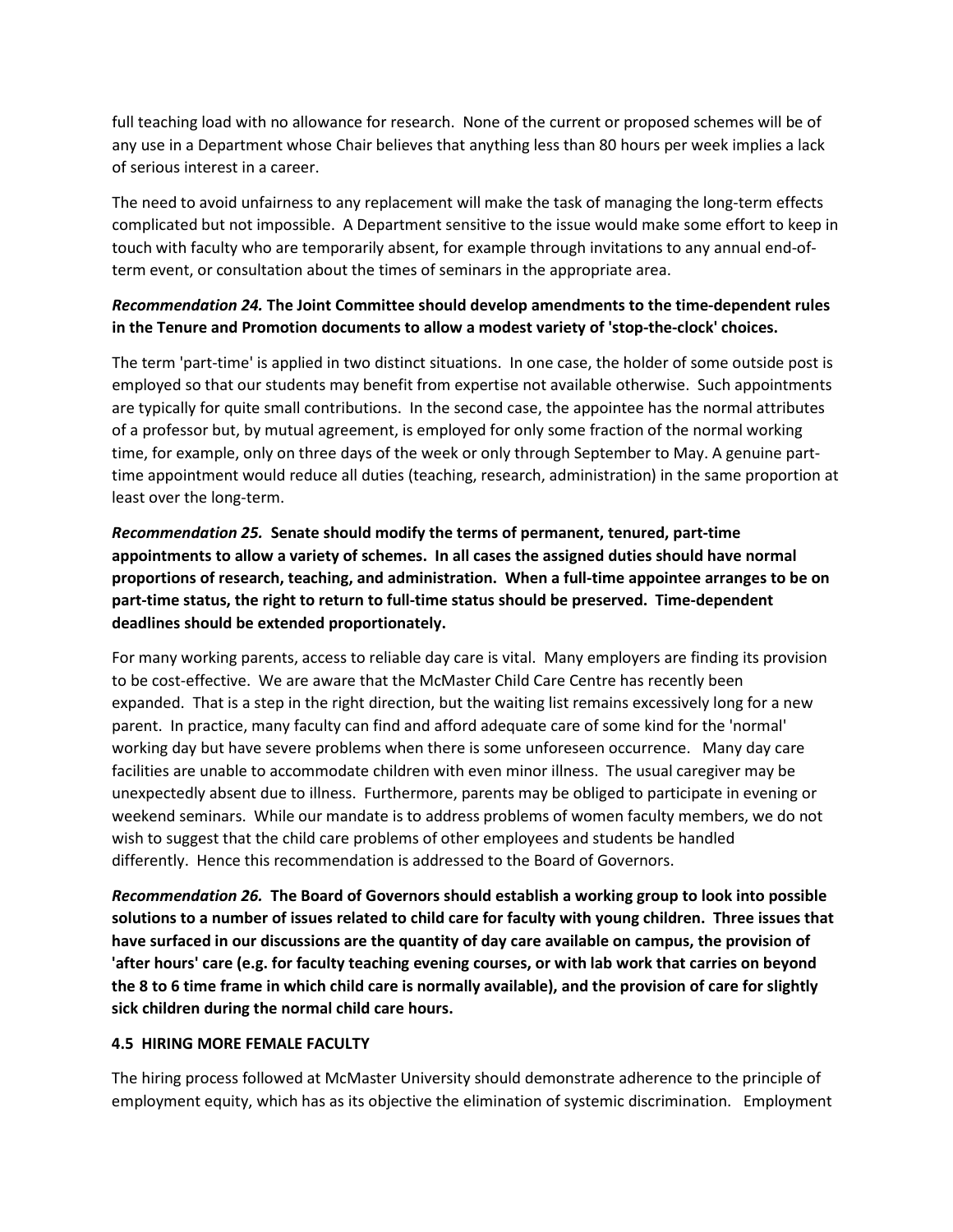equity, as defined by Abella (1984, 254), is a "strategy designed to obliterate the present and residual effects of discrimination and to open equitably the competition for employment opportunities to those arbitrarily excluded. It requires a 'special blend of what is necessary, what is fair, and what is workable' [Lemon v Kurtzman, 411 US 192, 201 (1973)]."

McMaster University has committed itself to these principles in its Employment Equity Statement, which "reflects the objective of creating and maintaining a workforce that is representative of the demographic mix in the available Canadian workforce".

In section 2.1, we discussed the issue of systemic discrimination. Systemic discrimination in the hiring process may have been or may still be operating in our University in a number of ways. These include judging potential faculty members on the basis of the number of their publications since graduation, without acknowledgement of the effect on this number of child-bearing or child-rearing responsibilities, other family-related care-taking obligations, or an increased commitment to teaching as opposed to research. There may be reluctance to hire women because it is anticipated that women's conflicting demands or spouses' careers will interfere with their faculty responsibilities to a greater extent than for men.

The Task Force believes that it is of particular importance to avoid forcing women to make choices between career development and having a family. While many of these concerns are of importance to men as well, in reality in our society, women are still expected to be disproportionately responsible for family caring. Furthermore, true equity cannot exist if we do not recognize biological reality.

Table III shows that, except in the Faculty of Science, the proportion of women hired as assistant professors with term appointments has in recent years exceeded the proportion of women amongst those receiving doctorates. These recent advances are to be commended. It must be remembered, however, that these are global figures and thus mask significant variations among different Departments in each Faculty. However, even with increased hiring at junior levels, it will be many years before there is a substantial change in the overall representation of women in the faculty.

So long as women remain a small proportion of the total faculty complement, it will be difficult to achieve full integration. Hence all members of the Task Force are in favour of efforts to hire more women at all ranks for faculty positions at McMaster. We debated long on how best to express that goal in a recommendation. We are convinced that a commitment to equitable hiring is entirely compatible with and indeed essential for hiring the best possible candidate. Hence we are against quotas, and against preferential hiring of women to any particular specified number of vacancies. Nonetheless, we are persuaded that McMaster can do more than it has done in the past to encourage the hiring of women. We are strongly of the opinion that the advances already made in some Departments must be defended and that great efforts should be made to improve the hiring of women in those Faculties and Departments that are lagging.

*Recommendation 27.* **The University Appointments Committee (which for any particular vacancy outside of Health Sciences consists of the Provost, the Dean of the Graduate School, the Dean of the Faculty involved, and the Chair of the Department concerned) should review the treatment and evaluation of all applications, and should require the Department to explain the reasons for their choice when a strong woman candidate is rejected in favour of a male candidate.**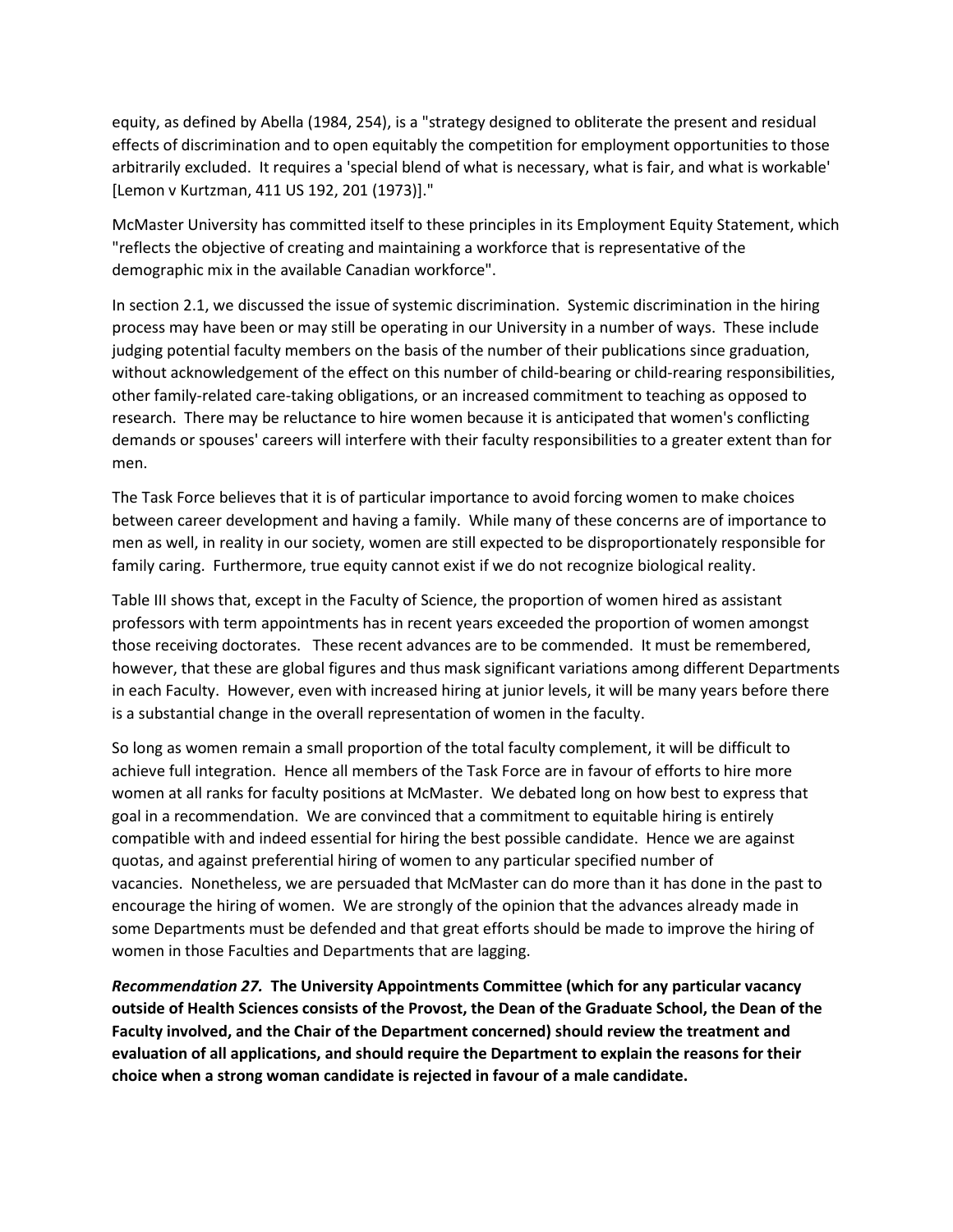While the foregoing recommendation contains the "teeth" for this section, there are other things that can also be done to assist in the hiring of more women faculty members. The first is simply one of information, and of publicity for that information. Simply making numbers known, such as those in Table III, on an annual basis, will help to emphasize the importance of seeking and recruiting women candidates.

# *Recommendation 28.* **The Provost should include in the annual report to Senate (Recommendation 1) a review of the percentage of women being hired, by Faculty (and areas within the Faculty where feasible), by type of appointment, and by rank, to ensure that the hiring of women to tenure-track positions does not fall below their proportion in the available pool.**

The second area for improvement concerns the procedures used during the advertising of vacancies and the screening of candidates. The fact that no women were appointed at the level of Associate or full Professor during the period 1985/6 to 1989/90, while forty men were hired to such positions (Table IIA) suggests strongly that much of the hiring at this level really does operate through an "old boys" network. If this practice is not changed, it will take much longer than otherwise to begin to bring about a more equitable distribution of women and men at the senior levels.

# *Recommendation 29.* **Faculty Deans and Department Chairs should ensure that when appointments are to be made at senior levels of the Faculty, every effort is made to find qualified women and to encourage them to apply.**

Even before a candidate is brought to campus for an interview, the candidate is evaluated through the c.v. and reference letters. There are subtle, and unconscious, ways in which these are evaluated differently for women than for men. Those involved in hiring decisions at all levels should become aware of these unconscious tendencies. At the interview, there are other considerations, not the least of which is the set of limitations placed by the Ontario Human Rights Code upon questions that can be asked.

# *Recommendation 30.* **Faculty Deans should ensure that all members of hiring committees are familiar with the information on interviewing in the publication "Human Rights: employment application forms and interviews", (Ontario Human Rights Commission, 1989), and with material on prejudicial perceptions of female candidates.**

One excellent source of the latter information is the booklet by Geis et al. (1976).

The final issue regarding hiring deals with recruitment procedures, as distinct from selection procedures. Hiring is not a one-sided matter. McMaster must be able to persuade the candidate whom we have selected that she (or he) should select McMaster. Many institutions will be seeking the same highly qualified candidates that we seek. Indeed, this is already the case, as evidenced by the fact that 60% of offers to female candidates in Science were declined, as were 37.5% of the offers to men. McMaster needs to be able to demonstrate that there is a very positive climate of support for new faculty here, and especially for new female faculty.

*Recommendation 31.* **Faculty Deans and Department Chairs should bring to the attention of candidates for faculty positions the implementation of the other recommendations in this report, as an indication of the type of support available at McMaster for all faculty members.**